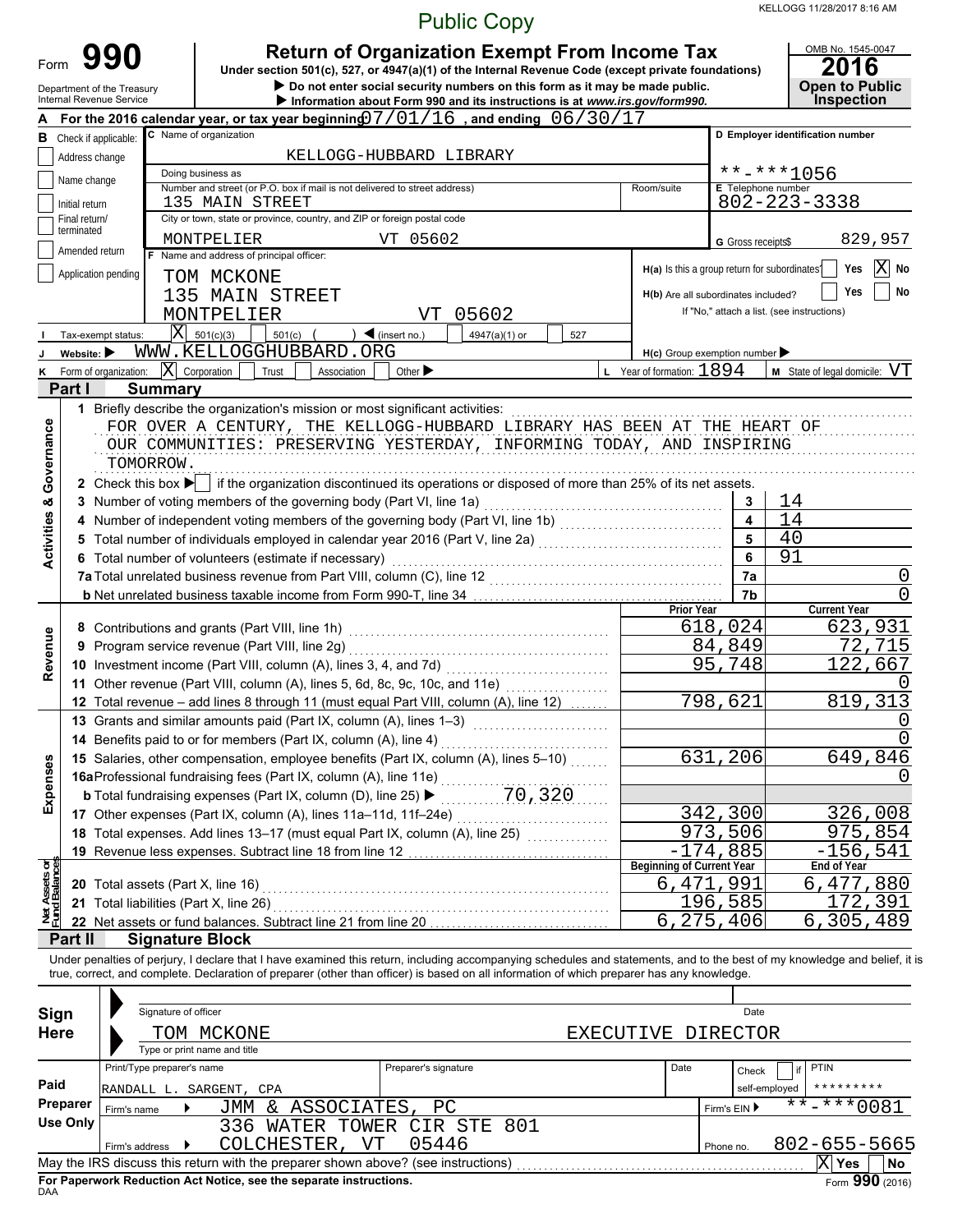|                | Form 990 (2016) KELLOGG-HUBBARD LIBRARY                                                                                                                                                                       |                       | **-***1056            |               | Page 2                |
|----------------|---------------------------------------------------------------------------------------------------------------------------------------------------------------------------------------------------------------|-----------------------|-----------------------|---------------|-----------------------|
| Part III       | <b>Statement of Program Service Accomplishments</b>                                                                                                                                                           |                       |                       |               |                       |
|                | 1 Briefly describe the organization's mission:                                                                                                                                                                |                       |                       |               |                       |
| TOMORROW.      | FOR OVER A CENTURY, THE KELLOGG-HUBBARD LIBRARY HAS BEEN AT THE HEART OF<br>OUR COMMUNITIES: PRESERVING YESTERDAY, INFORMING TODAY, AND INSPIRING                                                             |                       |                       |               |                       |
| $\mathbf{2}$   | Did the organization undertake any significant program services during the year which were not listed on the<br>prior Form 990 or 990-EZ?                                                                     |                       |                       |               | Yes $X$ No            |
| 3<br>services? | If "Yes," describe these new services on Schedule O.<br>Did the organization cease conducting, or make significant changes in how it conducts, any program                                                    |                       |                       |               | Yes $\overline{X}$ No |
| 4              | If "Yes," describe these changes on Schedule O.<br>Describe the organization's program service accomplishments for each of its three largest program services, as measured by                                 |                       |                       |               |                       |
|                | expenses. Section 501(c)(3) and 501(c)(4) organizations are required to report the amount of grants and allocations to others,<br>the total expenses, and revenue, if any, for each program service reported. |                       |                       |               |                       |
|                | THE KELLOGG-HUBBARD LIBRARY PROVIDES FREE LIBRARY SERVICE FOR RESIDENTS OF<br>SIX COMMUNITIES IN WASHINGTON COUNTY, VERMONT AND MAINTENANCE OF FULL<br>SERVICES, INCLUDING BUILDINGS AND GROUNDS.             |                       |                       |               |                       |
|                |                                                                                                                                                                                                               |                       |                       |               |                       |
|                |                                                                                                                                                                                                               |                       |                       |               |                       |
|                |                                                                                                                                                                                                               |                       |                       |               |                       |
|                |                                                                                                                                                                                                               |                       |                       |               |                       |
|                |                                                                                                                                                                                                               |                       |                       |               |                       |
| $4b$ (Code:    |                                                                                                                                                                                                               |                       |                       |               |                       |
|                |                                                                                                                                                                                                               |                       |                       |               |                       |
|                |                                                                                                                                                                                                               |                       |                       |               |                       |
|                |                                                                                                                                                                                                               |                       |                       |               |                       |
|                |                                                                                                                                                                                                               |                       |                       |               |                       |
|                |                                                                                                                                                                                                               |                       |                       |               |                       |
| 4c (Code:      | ) (Expenses \$                                                                                                                                                                                                |                       | including grants of\$ | ) (Revenue \$ |                       |
|                |                                                                                                                                                                                                               |                       |                       |               |                       |
|                |                                                                                                                                                                                                               |                       |                       |               |                       |
|                |                                                                                                                                                                                                               |                       |                       |               |                       |
|                |                                                                                                                                                                                                               |                       |                       |               |                       |
|                |                                                                                                                                                                                                               |                       |                       |               |                       |
|                |                                                                                                                                                                                                               |                       |                       |               |                       |
|                |                                                                                                                                                                                                               |                       |                       |               |                       |
|                | 4d Other program services (Describe in Schedule O.)                                                                                                                                                           |                       |                       |               |                       |
| (Expenses \$   |                                                                                                                                                                                                               | including grants of\$ | (Revenue \$           |               |                       |
|                | 4e Total program service expenses                                                                                                                                                                             |                       |                       |               |                       |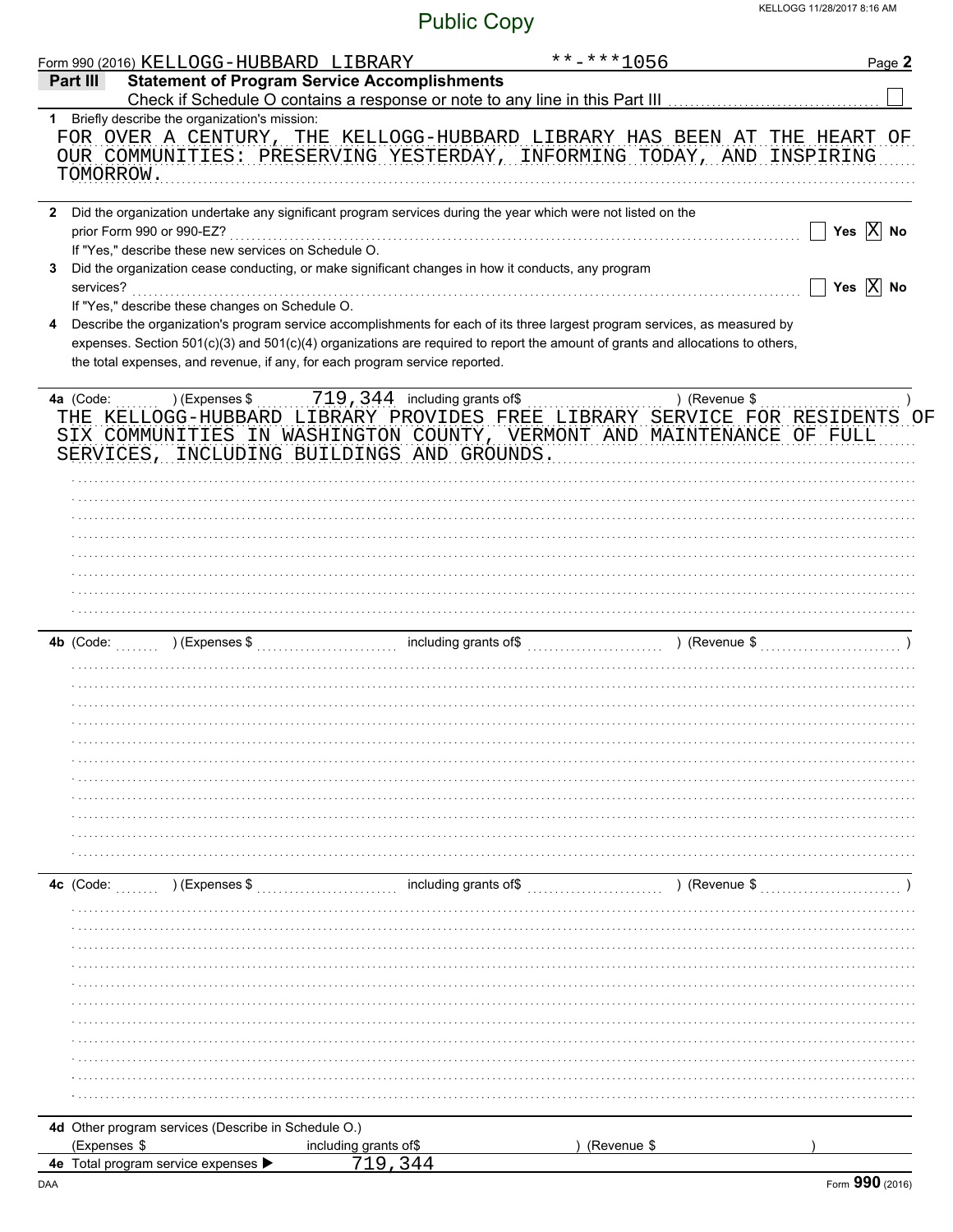X

| KELLOGG 11/28/2017 8:16 AM<br><b>Public Copy</b> |          |                                                                                                                          |              |                 |             |        |  |
|--------------------------------------------------|----------|--------------------------------------------------------------------------------------------------------------------------|--------------|-----------------|-------------|--------|--|
|                                                  |          | Form 990 (2016) KELLOGG-HUBBARD LIBRARY                                                                                  | $******1056$ |                 |             | Page 3 |  |
|                                                  | Part IV  | <b>Checklist of Required Schedules</b>                                                                                   |              |                 |             |        |  |
|                                                  |          |                                                                                                                          |              |                 | Yes         | No     |  |
| 1                                                |          | Is the organization described in section $501(c)(3)$ or $4947(a)(1)$ (other than a private foundation)? If "Yes,"        |              | 1               | Χ           |        |  |
| 2                                                |          | complete Schedule A<br>Is the organization required to complete Schedule B, Schedule of Contributors (see instructions)? |              | $\mathbf{2}$    | $\mathbf X$ |        |  |
| 3                                                |          | Did the organization engage in direct or indirect political campaign activities on behalf of or in opposition to         |              |                 |             |        |  |
|                                                  |          | candidates for public office? If "Yes," complete Schedule C, Part I                                                      |              | 3               |             | Χ      |  |
| 4                                                |          | Section 501(c)(3) organizations. Did the organization engage in lobbying activities, or have a section 501(h)            |              |                 |             |        |  |
|                                                  |          | election in effect during the tax year? If "Yes," complete Schedule C, Part II                                           |              | 4               |             | Χ      |  |
| 5                                                |          | Is the organization a section $501(c)(4)$ , $501(c)(5)$ , or $501(c)(6)$ organization that receives membership dues,     |              |                 |             |        |  |
|                                                  |          | assessments, or similar amounts as defined in Revenue Procedure 98-19? If "Yes," complete Schedule C,                    |              |                 |             |        |  |
|                                                  | Part III |                                                                                                                          |              | 5               |             | Χ      |  |
| 6                                                |          | Did the organization maintain any donor advised funds or any similar funds or accounts for which donors                  |              |                 |             |        |  |
|                                                  |          | have the right to provide advice on the distribution or investment of amounts in such funds or accounts? If              |              |                 |             |        |  |
|                                                  |          | "Yes," complete Schedule D, Part I                                                                                       |              | 6               |             | Χ      |  |
| 7                                                |          | Did the organization receive or hold a conservation easement, including easements to preserve open space,                |              |                 |             |        |  |
|                                                  |          | the environment, historic land areas, or historic structures? If "Yes," complete Schedule D, Part II                     |              | $\overline{7}$  |             | Χ      |  |
| 8                                                |          | Did the organization maintain collections of works of art, historical treasures, or other similar assets? If "Yes,"      |              |                 |             |        |  |
|                                                  |          | complete Schedule D, Part III                                                                                            |              | 8               |             | Χ      |  |
| 9                                                |          | Did the organization report an amount in Part X, line 21, for escrow or custodial account liability, serve as a          |              |                 |             |        |  |
|                                                  |          | custodian for amounts not listed in Part X; or provide credit counseling, debt management, credit repair, or             |              |                 |             |        |  |
|                                                  |          | debt negotiation services? If "Yes," complete Schedule D, Part IV                                                        |              | 9               |             | Χ      |  |
| 10                                               |          | Did the organization, directly or through a related organization, hold assets in temporarily restricted                  |              |                 |             |        |  |
|                                                  |          | endowments, permanent endowments, or quasi-endowments? If "Yes," complete Schedule D, Part V                             |              | 10              | Χ           |        |  |
| 11                                               |          | If the organization's answer to any of the following questions is "Yes," then complete Schedule D, Parts VI,             |              |                 |             |        |  |
|                                                  |          | VII, VIII, IX, or X as applicable.                                                                                       |              |                 |             |        |  |
|                                                  |          | a Did the organization report an amount for land, buildings, and equipment in Part X, line 10? If "Yes,"                 |              |                 |             |        |  |
|                                                  |          | complete Schedule D, Part VI                                                                                             |              | 11a             | Χ           |        |  |
|                                                  |          | <b>b</b> Did the organization report an amount for investments—other securities in Part X, line 12 that is 5% or more    |              |                 |             |        |  |
|                                                  |          | of its total assets reported in Part X, line 16? If "Yes," complete Schedule D, Part VII                                 |              | 11b             |             | Χ      |  |
|                                                  |          | c Did the organization report an amount for investments—program related in Part X, line 13 that is 5% or more            |              |                 |             |        |  |
|                                                  |          | of its total assets reported in Part X, line 16? If "Yes," complete Schedule D, Part VIII                                |              | 11c             |             | Χ      |  |
|                                                  |          | d Did the organization report an amount for other assets in Part X, line 15 that is 5% or more of its total assets       |              |                 |             |        |  |
|                                                  |          | reported in Part X, line 16? If "Yes," complete Schedule D, Part IX                                                      |              | 11d             |             | Χ      |  |
|                                                  |          | Did the organization report an amount for other liabilities in Part X, line 25? If "Yes," complete Schedule D, Part X    |              | 11e             |             | Χ      |  |
| f                                                |          | Did the organization's separate or consolidated financial statements for the tax year include a footnote that addresses  |              |                 |             |        |  |
|                                                  |          | the organization's liability for uncertain tax positions under FIN 48 (ASC 740)? If "Yes," complete Schedule D, Part X   |              | 11f             | Χ           |        |  |
|                                                  |          | 12a Did the organization obtain separate, independent audited financial statements for the tax year? If "Yes," complete  |              |                 |             |        |  |
|                                                  |          |                                                                                                                          |              | 12a             | Χ           |        |  |
| b                                                |          | Was the organization included in consolidated, independent audited financial statements for the tax year? If             |              |                 |             |        |  |
|                                                  |          | "Yes," and if the organization answered "No" to line 12a, then completing Schedule D, Parts XI and XII is optional       |              | 12 <sub>b</sub> |             | Χ      |  |
| 13                                               |          | Is the organization a school described in section 170(b)(1)(A)(ii)? If "Yes," complete Schedule E                        |              | 13              |             | Χ      |  |
| 14a                                              |          | Did the organization maintain an office, employees, or agents outside of the United States?                              |              | 14a             |             | Χ      |  |
| b                                                |          | Did the organization have aggregate revenues or expenses of more than \$10,000 from grantmaking,                         |              |                 |             |        |  |
|                                                  |          | fundraising, business, investment, and program service activities outside the United States, or aggregate                |              |                 |             |        |  |
|                                                  |          | foreign investments valued at \$100,000 or more? If "Yes," complete Schedule F, Parts I and IV [[[[[[[[[[[[[[[           |              | 14b             |             | Χ      |  |
| 15                                               |          | Did the organization report on Part IX, column (A), line 3, more than \$5,000 of grants or other assistance to or        |              |                 |             |        |  |
|                                                  |          | for any foreign organization? If "Yes," complete Schedule F, Parts II and IV                                             |              | 15              |             | Χ      |  |
| 16                                               |          | Did the organization report on Part IX, column (A), line 3, more than \$5,000 of aggregate grants or other               |              |                 |             |        |  |
|                                                  |          | assistance to or for foreign individuals? If "Yes," complete Schedule F, Parts III and IV                                |              | 16              |             | Χ      |  |
| 17                                               |          | Did the organization report a total of more than \$15,000 of expenses for professional fundraising services on           |              |                 |             |        |  |
|                                                  |          |                                                                                                                          |              | 17              |             | Χ      |  |
|                                                  |          |                                                                                                                          |              |                 |             |        |  |

**18** Did the organization report more than \$15,000 total of fundraising event gross income and contributions on Part VIII, lines 1c and 8a? *If "Yes," complete Schedule G, Part II*<br>Part VIII, lines 1c and 8a? *If "Yes," complete Schedule G, Part II* 

**19** Did the organization report more than \$15,000 of gross income from gaming activities on Part VIII, line 9a? **19** If "Yes," complete Schedule G, Part III

Form **990** (2016)

X

**18**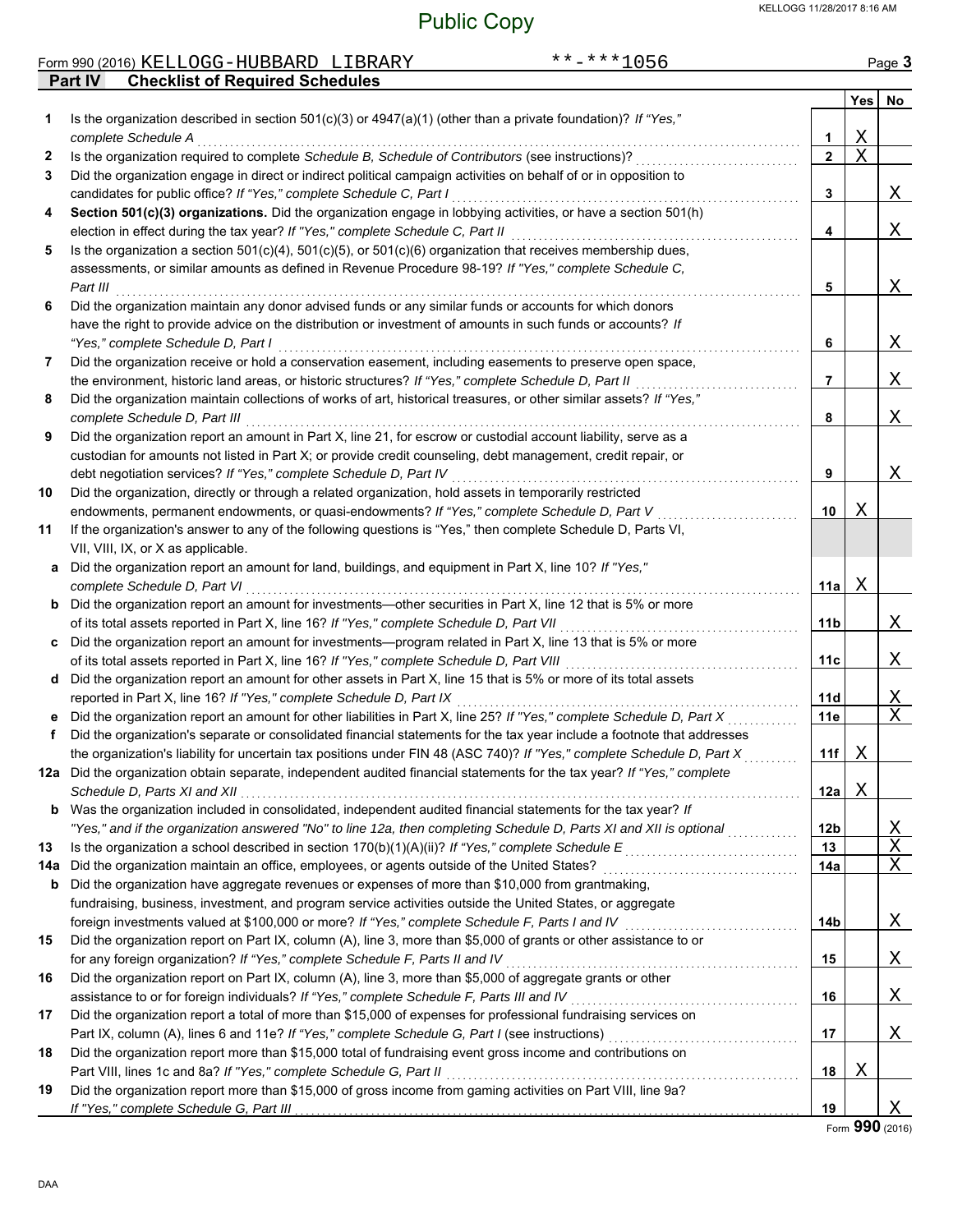|     | **-***1056<br>Form 990 (2016) KELLOGG-HUBBARD LIBRARY                                                                                                                                              |                 |     | Page 4           |
|-----|----------------------------------------------------------------------------------------------------------------------------------------------------------------------------------------------------|-----------------|-----|------------------|
|     | <b>Checklist of Required Schedules (continued)</b><br><b>Part IV</b>                                                                                                                               |                 |     |                  |
|     |                                                                                                                                                                                                    |                 | Yes | No               |
|     | 20a Did the organization operate one or more hospital facilities? If "Yes," complete Schedule H                                                                                                    | 20a             |     | X                |
| b   | If "Yes" to line 20a, did the organization attach a copy of its audited financial statements to this return?                                                                                       | 20 <sub>b</sub> |     |                  |
| 21  | Did the organization report more than \$5,000 of grants or other assistance to any domestic organization or                                                                                        |                 |     |                  |
|     | domestic government on Part IX, column (A), line 1? If "Yes," complete Schedule I, Parts I and II                                                                                                  | 21              |     | Χ                |
| 22  | Did the organization report more than \$5,000 of grants or other assistance to or for domestic individuals on                                                                                      |                 |     |                  |
|     | Part IX, column (A), line 2? If "Yes," complete Schedule I, Parts I and III                                                                                                                        | 22              |     | Χ                |
| 23  | Did the organization answer "Yes" to Part VII, Section A, line 3, 4, or 5 about compensation of the                                                                                                |                 |     |                  |
|     | organization's current and former officers, directors, trustees, key employees, and highest compensated                                                                                            |                 |     |                  |
|     | employees? If "Yes," complete Schedule J                                                                                                                                                           | 23              |     | Χ                |
|     | 24a Did the organization have a tax-exempt bond issue with an outstanding principal amount of more than                                                                                            |                 |     |                  |
|     | \$100,000 as of the last day of the year, that was issued after December 31, 2002? If "Yes," answer lines 24b                                                                                      |                 |     |                  |
|     | through 24d and complete Schedule K. If "No," go to line 25a                                                                                                                                       | 24a             |     | Χ                |
| b   | Did the organization invest any proceeds of tax-exempt bonds beyond a temporary period exception?                                                                                                  | 24b             |     |                  |
|     | Did the organization maintain an escrow account other than a refunding escrow at any time during the year                                                                                          |                 |     |                  |
|     | to defease any tax-exempt bonds?                                                                                                                                                                   | 24c             |     |                  |
| d   | Did the organization act as an "on behalf of" issuer for bonds outstanding at any time during the year?                                                                                            | 24d             |     |                  |
|     | 25a Section 501(c)(3), 501(c)(4), and 501(c)(29) organizations. Did the organization engage in an excess benefit                                                                                   |                 |     |                  |
|     | transaction with a disqualified person during the year? If "Yes," complete Schedule L, Part I                                                                                                      | 25a             |     | Χ                |
| b   | Is the organization aware that it engaged in an excess benefit transaction with a disqualified person in a prior                                                                                   |                 |     |                  |
|     | year, and that the transaction has not been reported on any of the organization's prior Forms 990 or 990-EZ?                                                                                       |                 |     |                  |
|     | If "Yes," complete Schedule L, Part I                                                                                                                                                              | 25b             |     | Χ                |
| 26  | Did the organization report any amount on Part X, line 5, 6, or 22 for receivables from or payables to any                                                                                         |                 |     |                  |
|     | current or former officers, directors, trustees, key employees, highest compensated employees, or                                                                                                  |                 |     |                  |
|     | disqualified persons? If "Yes," complete Schedule L, Part II                                                                                                                                       | 26              |     | Χ                |
| 27  | Did the organization provide a grant or other assistance to an officer, director, trustee, key employee,                                                                                           |                 |     |                  |
|     | substantial contributor or employee thereof, a grant selection committee member, or to a 35% controlled                                                                                            |                 |     |                  |
|     | entity or family member of any of these persons? If "Yes," complete Schedule L, Part III                                                                                                           | 27              |     | Χ                |
| 28  | Was the organization a party to a business transaction with one of the following parties (see Schedule L,                                                                                          |                 |     |                  |
|     | Part IV instructions for applicable filing thresholds, conditions, and exceptions):                                                                                                                |                 |     |                  |
| а   | A current or former officer, director, trustee, or key employee? If "Yes," complete Schedule L, Part IV                                                                                            | 28a             |     | Χ                |
| b   | A family member of a current or former officer, director, trustee, or key employee? If "Yes," complete                                                                                             |                 |     |                  |
|     | Schedule L, Part IV                                                                                                                                                                                | 28b             |     | Χ                |
|     | c An entity of which a current or former officer, director, trustee, or key employee (or a family member thereof)                                                                                  |                 |     |                  |
|     | was an officer, director, trustee, or direct or indirect owner? If "Yes," complete Schedule L, Part IV                                                                                             | 28c             |     | Χ                |
| 29  |                                                                                                                                                                                                    | 29              |     | $\overline{X}$   |
| 30  | Did the organization receive contributions of art, historical treasures, or other similar assets, or qualified                                                                                     |                 |     |                  |
|     | conservation contributions? If "Yes," complete Schedule M                                                                                                                                          | 30              |     | Χ                |
| 31  | Did the organization liquidate, terminate, or dissolve and cease operations? If "Yes," complete Schedule N,                                                                                        |                 |     |                  |
|     | Part I                                                                                                                                                                                             | 31              |     | Χ                |
| 32  | Did the organization sell, exchange, dispose of, or transfer more than 25% of its net assets? If "Yes,"                                                                                            |                 |     |                  |
|     | complete Schedule N, Part II                                                                                                                                                                       | 32              |     | Χ                |
| 33  | Did the organization own 100% of an entity disregarded as separate from the organization under Regulations                                                                                         |                 |     |                  |
|     | sections 301.7701-2 and 301.7701-3? If "Yes," complete Schedule R, Part I<br>Was the organization related to any tax-exempt or taxable entity? If "Yes," complete Schedule R, Parts II, III,       | 33              |     | Χ                |
| 34  |                                                                                                                                                                                                    |                 |     |                  |
|     | or IV, and Part V, line 1                                                                                                                                                                          | 34              |     | X<br>$\mathbf X$ |
| 35а | Did the organization have a controlled entity within the meaning of section 512(b)(13)?<br>If "Yes" to line 35a, did the organization receive any payment from or engage in any transaction with a | 35a             |     |                  |
| b   | controlled entity within the meaning of section 512(b)(13)? If "Yes," complete Schedule R, Part V, line 2                                                                                          | 35b             |     |                  |
|     |                                                                                                                                                                                                    |                 |     |                  |
| 36  | Section 501(c)(3) organizations. Did the organization make any transfers to an exempt non-charitable                                                                                               |                 |     |                  |
| 37  | related organization? If "Yes," complete Schedule R, Part V, line 2<br>Did the organization conduct more than 5% of its activities through an entity that is not a related organization            | 36              |     | Χ                |
|     | and that is treated as a partnership for federal income tax purposes? If "Yes," complete Schedule R,                                                                                               |                 |     |                  |
|     | Part VI                                                                                                                                                                                            | 37              |     | Χ                |
| 38  | Did the organization complete Schedule O and provide explanations in Schedule O for Part VI, lines 11b and                                                                                         |                 |     |                  |
|     | 19? Note. All Form 990 filers are required to complete Schedule O.                                                                                                                                 | 38              | X   |                  |
|     |                                                                                                                                                                                                    |                 |     |                  |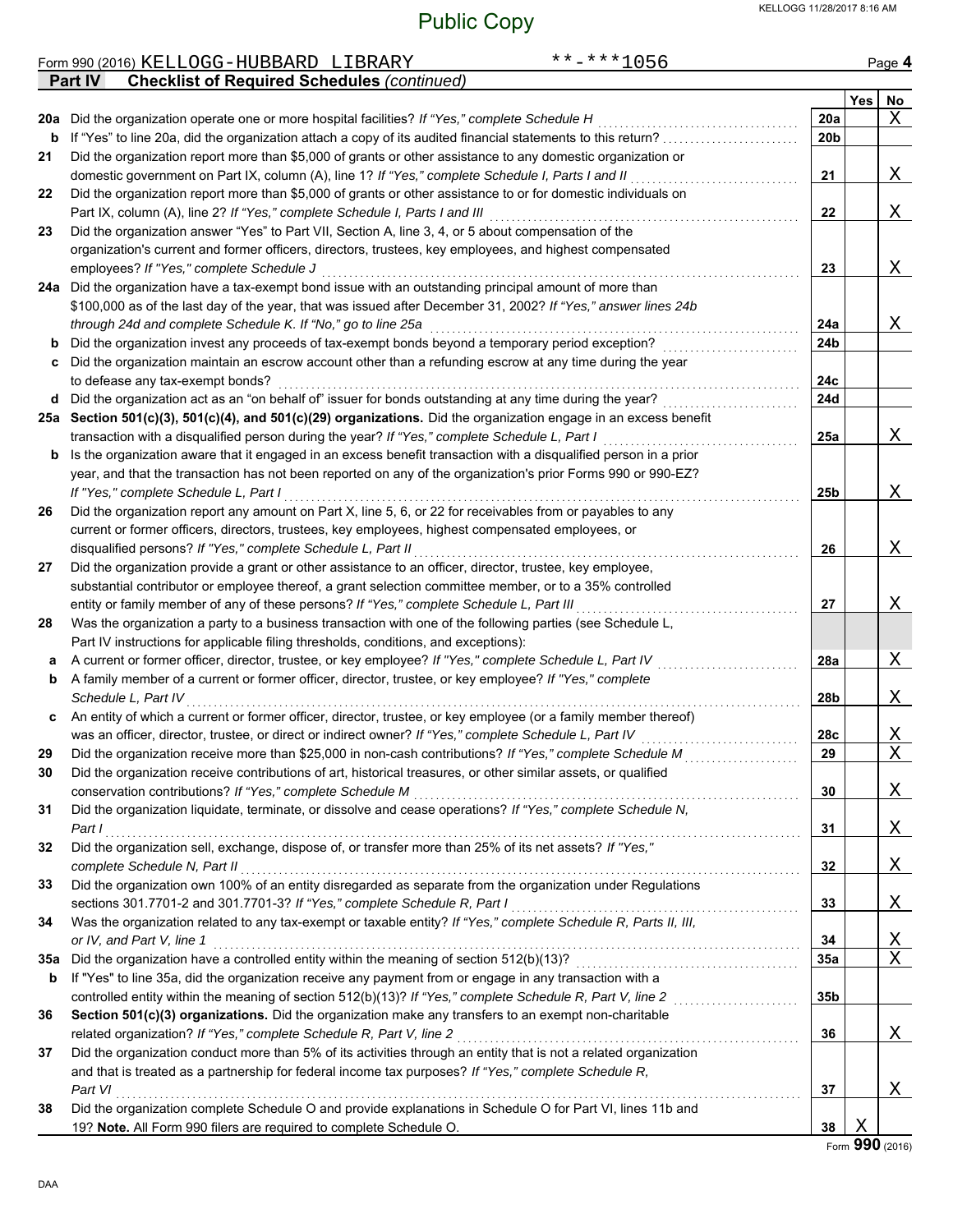|     | **-***1056<br>Form 990 (2016) KELLOGG-HUBBARD LIBRARY                                                                              |                 |            | Page 5          |  |  |  |  |  |  |
|-----|------------------------------------------------------------------------------------------------------------------------------------|-----------------|------------|-----------------|--|--|--|--|--|--|
|     | <b>Statements Regarding Other IRS Filings and Tax Compliance</b><br>Part V                                                         |                 |            |                 |  |  |  |  |  |  |
|     | Check if Schedule O contains a response or note to any line in this Part V                                                         |                 |            |                 |  |  |  |  |  |  |
|     |                                                                                                                                    |                 | <b>Yes</b> | No              |  |  |  |  |  |  |
| 1а  | 4<br>Enter the number reported in Box 3 of Form 1096. Enter -0- if not applicable<br>1a                                            |                 |            |                 |  |  |  |  |  |  |
| b   | $\overline{0}$<br>Enter the number of Forms W-2G included in line 1a. Enter -0- if not applicable<br>1 <sub>b</sub>                |                 |            |                 |  |  |  |  |  |  |
| c   | Did the organization comply with backup withholding rules for reportable payments to vendors and                                   |                 |            |                 |  |  |  |  |  |  |
|     | reportable gaming (gambling) winnings to prize winners?                                                                            | 1c              |            |                 |  |  |  |  |  |  |
|     | 2a Enter the number of employees reported on Form W-3, Transmittal of Wage and Tax                                                 |                 |            |                 |  |  |  |  |  |  |
|     | 40<br>Statements, filed for the calendar year ending with or within the year covered by this return<br>2a                          |                 |            |                 |  |  |  |  |  |  |
| b   | If at least one is reported on line 2a, did the organization file all required federal employment tax returns?                     | 2 <sub>b</sub>  | Χ          |                 |  |  |  |  |  |  |
|     | Note. If the sum of lines 1a and 2a is greater than 250, you may be required to e-file (see instructions)                          |                 |            |                 |  |  |  |  |  |  |
| за  | Did the organization have unrelated business gross income of \$1,000 or more during the year?                                      | 3a              |            | Χ               |  |  |  |  |  |  |
| b   | If "Yes," has it filed a Form 990-T for this year? If "No" to line 3b, provide an explanation in Schedule O                        | 3b              |            |                 |  |  |  |  |  |  |
| 4a  | At any time during the calendar year, did the organization have an interest in, or a signature or other authority                  |                 |            |                 |  |  |  |  |  |  |
|     | over, a financial account in a foreign country (such as a bank account, securities account, or other financial<br>account)?        |                 |            | Χ               |  |  |  |  |  |  |
|     | <b>b</b> If "Yes," enter the name of the foreign country:                                                                          | 4a              |            |                 |  |  |  |  |  |  |
|     | See instructions for filing requirements for FinCEN Form 114, Report of Foreign Bank and Financial Accounts                        |                 |            |                 |  |  |  |  |  |  |
|     | (FBAR).                                                                                                                            |                 |            |                 |  |  |  |  |  |  |
| 5a  | Was the organization a party to a prohibited tax shelter transaction at any time during the tax year?                              | 5a              |            | Χ               |  |  |  |  |  |  |
| b   | Did any taxable party notify the organization that it was or is a party to a prohibited tax shelter transaction?                   | 5b              |            | X               |  |  |  |  |  |  |
| c   | If "Yes" to line 5a or 5b, did the organization file Form 8886-T?                                                                  | 5с              |            |                 |  |  |  |  |  |  |
| 6a  | Does the organization have annual gross receipts that are normally greater than \$100,000, and did the                             |                 |            |                 |  |  |  |  |  |  |
|     | organization solicit any contributions that were not tax deductible as charitable contributions?                                   | 6a              |            | Χ               |  |  |  |  |  |  |
| b   | If "Yes," did the organization include with every solicitation an express statement that such contributions or                     |                 |            |                 |  |  |  |  |  |  |
|     | gifts were not tax deductible?<br>6b                                                                                               |                 |            |                 |  |  |  |  |  |  |
| 7   | Organizations that may receive deductible contributions under section 170(c).                                                      |                 |            |                 |  |  |  |  |  |  |
| a   | Did the organization receive a payment in excess of \$75 made partly as a contribution and partly for goods                        |                 |            |                 |  |  |  |  |  |  |
|     | and services provided to the payor?                                                                                                | 7a              |            | Χ               |  |  |  |  |  |  |
| b   | If "Yes," did the organization notify the donor of the value of the goods or services provided?                                    |                 |            |                 |  |  |  |  |  |  |
| c   | Did the organization sell, exchange, or otherwise dispose of tangible personal property for which it was                           |                 |            |                 |  |  |  |  |  |  |
|     | required to file Form 8282?                                                                                                        | 7c              |            | Χ               |  |  |  |  |  |  |
| d   | 7d                                                                                                                                 |                 |            |                 |  |  |  |  |  |  |
|     | Did the organization receive any funds, directly or indirectly, to pay premiums on a personal benefit contract?                    | 7е              |            | Χ               |  |  |  |  |  |  |
|     | Did the organization, during the year, pay premiums, directly or indirectly, on a personal benefit contract?                       | 7f              |            | Χ               |  |  |  |  |  |  |
|     | If the organization received a contribution of qualified intellectual property, did the organization file Form 8899 as required?   | 7g              |            | $\mathbf X$     |  |  |  |  |  |  |
|     | If the organization received a contribution of cars, boats, airplanes, or other vehicles, did the organization file a Form 1098-C? | 7h              |            | $\mathbf X$     |  |  |  |  |  |  |
| 8   | Sponsoring organizations maintaining donor advised funds. Did a donor advised fund maintained by the                               |                 |            |                 |  |  |  |  |  |  |
|     | sponsoring organization have excess business holdings at any time during the year?                                                 | 8               |            |                 |  |  |  |  |  |  |
| 9   | Sponsoring organizations maintaining donor advised funds.                                                                          |                 |            |                 |  |  |  |  |  |  |
| a   | Did the sponsoring organization make any taxable distributions under section 4966?                                                 | 9a              |            |                 |  |  |  |  |  |  |
| b   | Did the sponsoring organization make a distribution to a donor, donor advisor, or related person?                                  | 9b              |            |                 |  |  |  |  |  |  |
| 10  | Section 501(c)(7) organizations. Enter:                                                                                            |                 |            |                 |  |  |  |  |  |  |
| а   | Initiation fees and capital contributions included on Part VIII, line 12<br>10a                                                    |                 |            |                 |  |  |  |  |  |  |
| b   | Gross receipts, included on Form 990, Part VIII, line 12, for public use of club facilities<br>10 <sub>b</sub>                     |                 |            |                 |  |  |  |  |  |  |
| 11  | Section 501(c)(12) organizations. Enter:<br>Gross income from members or shareholders                                              |                 |            |                 |  |  |  |  |  |  |
| a   | 11a<br>Gross income from other sources (Do not net amounts due or paid to other sources                                            |                 |            |                 |  |  |  |  |  |  |
| b   | against amounts due or received from them.)<br>11 <sub>b</sub>                                                                     |                 |            |                 |  |  |  |  |  |  |
| 12a | Section 4947(a)(1) non-exempt charitable trusts. Is the organization filing Form 990 in lieu of Form 1041?                         | 12a             |            |                 |  |  |  |  |  |  |
| b   | If "Yes," enter the amount of tax-exempt interest received or accrued during the year [[[[[[[[[[[[[[[[]]]]]]]<br>12 <sub>b</sub>   |                 |            |                 |  |  |  |  |  |  |
| 13  | Section 501(c)(29) qualified nonprofit health insurance issuers.                                                                   |                 |            |                 |  |  |  |  |  |  |
| а   | Is the organization licensed to issue qualified health plans in more than one state?                                               | 13а             |            |                 |  |  |  |  |  |  |
|     | Note. See the instructions for additional information the organization must report on Schedule O.                                  |                 |            |                 |  |  |  |  |  |  |
| b   | Enter the amount of reserves the organization is required to maintain by the states in which                                       |                 |            |                 |  |  |  |  |  |  |
|     | 13 <sub>b</sub>                                                                                                                    |                 |            |                 |  |  |  |  |  |  |
| c   | Enter the amount of reserves on hand<br>13 <sub>c</sub>                                                                            |                 |            |                 |  |  |  |  |  |  |
| 14a | Did the organization receive any payments for indoor tanning services during the tax year?                                         | 14a             |            | X               |  |  |  |  |  |  |
| b   |                                                                                                                                    | 14 <sub>b</sub> |            |                 |  |  |  |  |  |  |
| DAA |                                                                                                                                    |                 |            | Form 990 (2016) |  |  |  |  |  |  |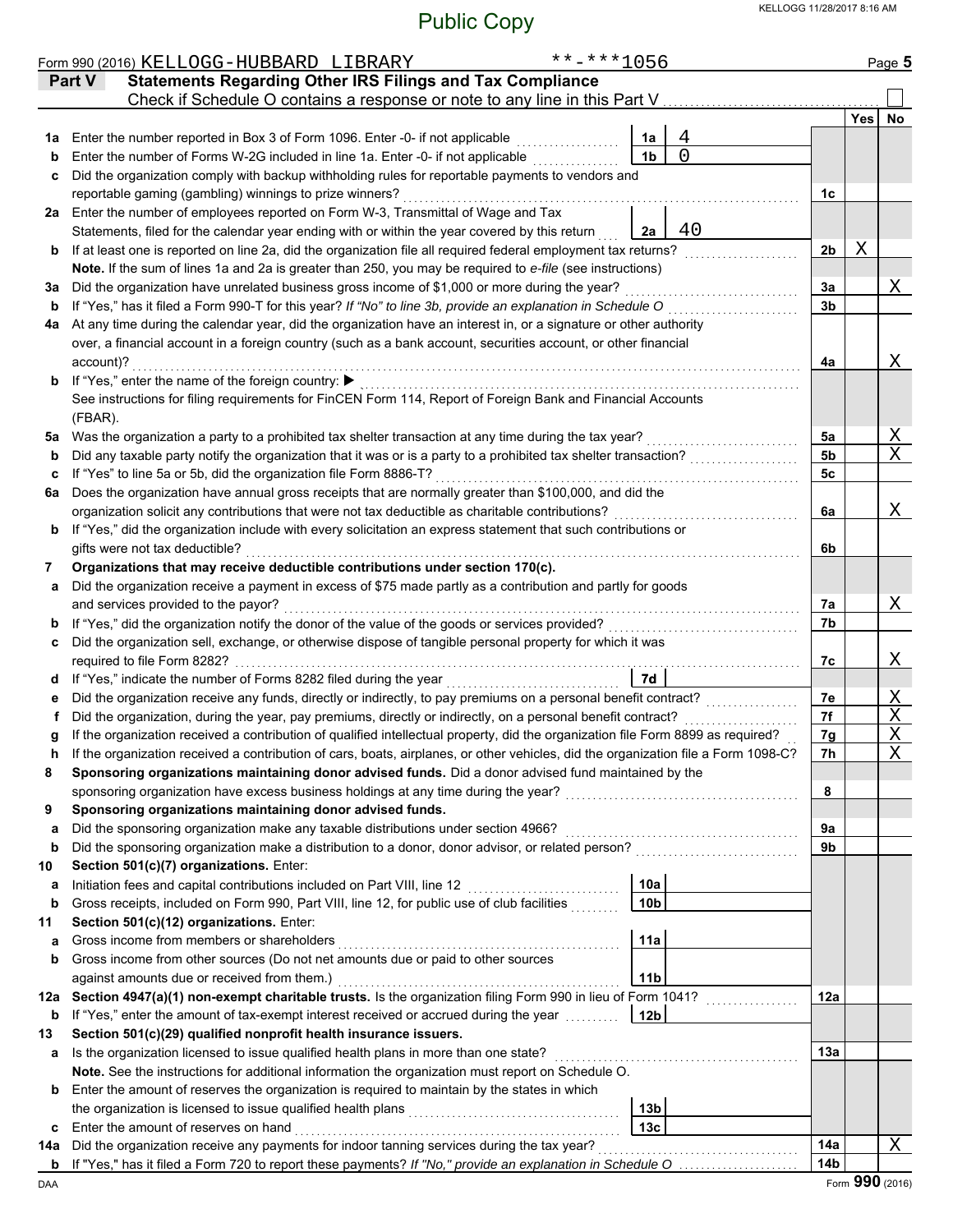|     | $******1056$<br>Form 990 (2016) KELLOGG-HUBBARD LIBRARY                                                                             |    |                 |            | Page 6                |
|-----|-------------------------------------------------------------------------------------------------------------------------------------|----|-----------------|------------|-----------------------|
|     | Governance, Management, and Disclosure For each "Yes" response to lines 2 through 7b below, and for a "No"<br><b>Part VI</b>        |    |                 |            |                       |
|     | response to line 8a, 8b, or 10b below, describe the circumstances, processes, or changes in Schedule O. See instructions.           |    |                 |            |                       |
|     | Check if Schedule O contains a response or note to any line in this Part VI.                                                        |    |                 |            | X                     |
|     | <b>Section A. Governing Body and Management</b>                                                                                     |    |                 |            |                       |
|     |                                                                                                                                     |    |                 | <b>Yes</b> | No                    |
|     | 1a<br><b>1a</b> Enter the number of voting members of the governing body at the end of the tax year                                 | 14 |                 |            |                       |
|     | If there are material differences in voting rights among members of the governing body, or                                          |    |                 |            |                       |
|     | if the governing body delegated broad authority to an executive committee or similar                                                |    |                 |            |                       |
|     | committee, explain in Schedule O.                                                                                                   |    |                 |            |                       |
| b   | Enter the number of voting members included in line 1a, above, who are independent<br>1b                                            | 14 |                 |            |                       |
| 2   | Did any officer, director, trustee, or key employee have a family relationship or a business relationship with                      |    |                 |            |                       |
|     | any other officer, director, trustee, or key employee?                                                                              |    | $\mathbf{2}$    |            | Χ                     |
| 3   | Did the organization delegate control over management duties customarily performed by or under the direct                           |    |                 |            |                       |
|     | supervision of officers, directors, or trustees, or key employees to a management company or other person?                          |    | 3               |            | $\frac{X}{X}$         |
| 4   | Did the organization make any significant changes to its governing documents since the prior Form 990 was filed?                    |    | 4               |            |                       |
| 5   | Did the organization become aware during the year of a significant diversion of the organization's assets?                          |    | 5               |            | $\overline{\text{X}}$ |
| 6   | Did the organization have members or stockholders?                                                                                  |    | 6               |            | $\overline{\text{X}}$ |
| 7a  | Did the organization have members, stockholders, or other persons who had the power to elect or appoint                             |    |                 |            |                       |
|     | one or more members of the governing body?                                                                                          |    | 7a              |            | Χ                     |
| b   | Are any governance decisions of the organization reserved to (or subject to approval by) members,                                   |    |                 |            |                       |
|     | stockholders, or persons other than the governing body?                                                                             |    | 7b              |            | Χ                     |
| 8   | Did the organization contemporaneously document the meetings held or written actions undertaken during the year by the following:   |    |                 |            |                       |
| а   | The governing body?                                                                                                                 |    | 8a              | Χ          |                       |
| b   | Each committee with authority to act on behalf of the governing body?                                                               |    | 8b              | X          |                       |
| 9   | Is there any officer, director, trustee, or key employee listed in Part VII, Section A, who cannot be reached at                    |    |                 |            |                       |
|     | the organization's mailing address? If "Yes," provide the names and addresses in Schedule O                                         |    | 9               |            | Χ                     |
|     | Section B. Policies (This Section B requests information about policies not required by the Internal Revenue Code.)                 |    |                 |            |                       |
|     |                                                                                                                                     |    |                 | Yes        | No                    |
|     | 10a Did the organization have local chapters, branches, or affiliates?                                                              |    | 10a             |            | Χ                     |
| b   | If "Yes," did the organization have written policies and procedures governing the activities of such chapters,                      |    |                 |            |                       |
|     | affiliates, and branches to ensure their operations are consistent with the organization's exempt purposes?                         |    | 10 <sub>b</sub> |            |                       |
|     | 11a Has the organization provided a complete copy of this Form 990 to all members of its governing body before filing the form?     |    | 11a             | X          |                       |
| b   | Describe in Schedule O the process, if any, used by the organization to review this Form 990.                                       |    |                 |            |                       |
| 12a | Did the organization have a written conflict of interest policy? If "No," go to line 13                                             |    | 12a             | Χ          |                       |
| b   | Were officers, directors, or trustees, and key employees required to disclose annually interests that could give rise to conflicts? |    | 12 <sub>b</sub> | X          |                       |
| c   | Did the organization regularly and consistently monitor and enforce compliance with the policy? If "Yes,"                           |    |                 |            |                       |
|     | describe in Schedule O how this was done                                                                                            |    | 12c             | X          |                       |
| 13  | Did the organization have a written whistleblower policy?                                                                           |    | 13              | X          |                       |
| 14  | Did the organization have a written document retention and destruction policy?                                                      |    | 14              | X          |                       |
| 15  | Did the process for determining compensation of the following persons include a review and approval by                              |    |                 |            |                       |
|     | independent persons, comparability data, and contemporaneous substantiation of the deliberation and decision?                       |    |                 |            |                       |
| a   | The organization's CEO, Executive Director, or top management official                                                              |    | 15a             | X          |                       |
| b   | Other officers or key employees of the organization                                                                                 |    | 15b             |            | Χ                     |
|     | If "Yes" to line 15a or 15b, describe the process in Schedule O (see instructions).                                                 |    |                 |            |                       |
| 16а | Did the organization invest in, contribute assets to, or participate in a joint venture or similar arrangement                      |    |                 |            |                       |
|     | with a taxable entity during the year?                                                                                              |    | 16a             |            | Χ                     |
| b   | If "Yes," did the organization follow a written policy or procedure requiring the organization to evaluate its                      |    |                 |            |                       |
|     | participation in joint venture arrangements under applicable federal tax law, and take steps to safeguard the                       |    |                 |            |                       |
|     |                                                                                                                                     |    | 16b             |            |                       |
|     | <b>Section C. Disclosure</b>                                                                                                        |    |                 |            |                       |
| 17  | List the states with which a copy of this Form 990 is required to be filed ▶ NONE                                                   |    |                 |            |                       |
| 18  | Section 6104 requires an organization to make its Forms 1023 (or 1024 if applicable), 990, and 990-T (Section 501(c)(3)s only)      |    |                 |            |                       |
|     | available for public inspection. Indicate how you made these available. Check all that apply.                                       |    |                 |            |                       |
|     | $ X $ Own website $ $ Another's website $ X $ Upon request<br>Other (explain in Schedule O)                                         |    |                 |            |                       |
| 19  | Describe in Schedule O whether (and if so, how) the organization made its governing documents, conflict of interest policy, and     |    |                 |            |                       |
|     | financial statements available to the public during the tax year.                                                                   |    |                 |            |                       |

**20** State the name, address, and telephone number of the person who possesses the organization's books and records: ▶

JESSIE LYNN 135 MAIN STREET

MONTPELIER VT 05602 802-223-3338

 $\blacksquare$   $\blacksquare$   $\blacksquare$   $\blacksquare$   $\blacksquare$   $\blacksquare$   $\blacksquare$   $\blacksquare$   $\blacksquare$   $\blacksquare$   $\blacksquare$   $\blacksquare$   $\blacksquare$   $\blacksquare$   $\blacksquare$   $\blacksquare$   $\blacksquare$   $\blacksquare$   $\blacksquare$   $\blacksquare$   $\blacksquare$   $\blacksquare$   $\blacksquare$   $\blacksquare$   $\blacksquare$   $\blacksquare$   $\blacksquare$   $\blacksquare$   $\blacksquare$   $\blacksquare$   $\blacksquare$   $\blacks$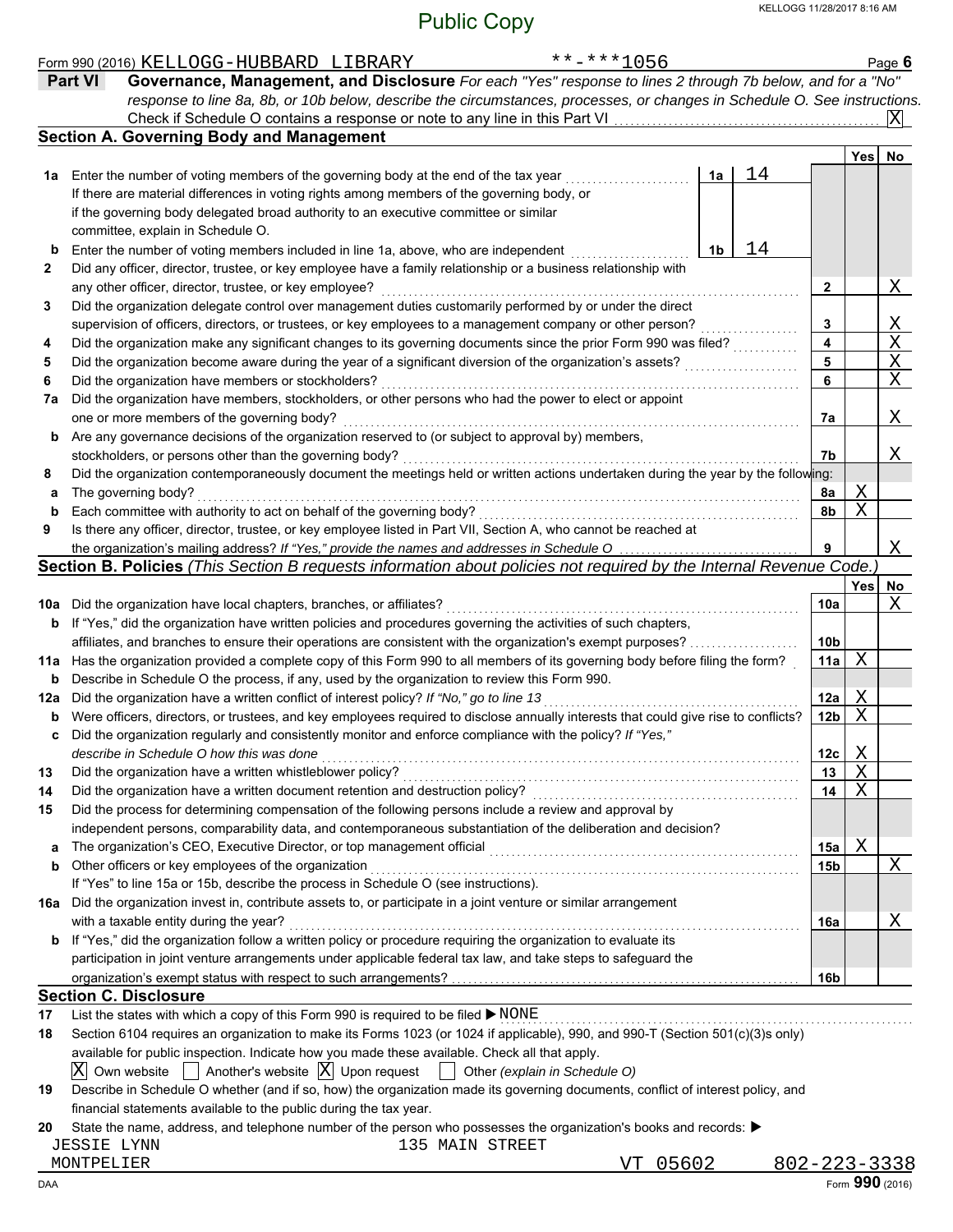| KELLOGG-HUBBARD<br>Form 990 (2016) | LIBRARY | ---<br>--<br>ملد ملد<br>ЭΟ | Page |
|------------------------------------|---------|----------------------------|------|
|                                    |         |                            |      |

| <b>Part VII</b>          | Compensation of Officers, Directors, Trustees, Key Employees, Highest Compensated Employees, and<br><b>Independent Contractors</b>                                                                                                  |  |  |  |  |  |  |  |  |  |
|--------------------------|-------------------------------------------------------------------------------------------------------------------------------------------------------------------------------------------------------------------------------------|--|--|--|--|--|--|--|--|--|
|                          | Check if Schedule O contains a response or note to any line in this Part VII <i>CHARGHOND</i> Check if Schedule O contains a response or note to any line in this Part VII                                                          |  |  |  |  |  |  |  |  |  |
| Section A.               | Officers, Directors, Trustees, Key Employees, and Highest Compensated Employees                                                                                                                                                     |  |  |  |  |  |  |  |  |  |
| organization's tax year. | 1a Complete this table for all persons required to be listed. Report compensation for the calendar year ending with or within the                                                                                                   |  |  |  |  |  |  |  |  |  |
|                          | • List all of the organization's current officers, directors, trustees (whether individuals or organizations), regardless of amount of<br>compensation. Enter -0- in columns $(D)$ , $(E)$ , and $(F)$ if no compensation was paid. |  |  |  |  |  |  |  |  |  |

List all of the organization's **current** key employees, if any. See instructions for definition of "key employee."

List the organization's five **current** highest compensated employees (other than an officer, director, trustee, or key employee) **•**

who received reportable compensation (Box 5 of Form W-2 and/or Box 7 of Form 1099-MISC) of more than \$100,000 from the organization and any related organizations. **•**

List all of the organization's **former** officers, key employees, and highest compensated employees who received more than • List all of the organization's **former** officers, key employees, and highest compensate \$100,000 of reportable compensation from the organization and any related organizations.

• List all of the organization's **former directors or trustees** that received, in the capacity as a former director or trustee of the organization, more than \$10,000 of reportable compensation from the organization and any related organizations. List persons in the following order: individual trustees or directors; institutional trustees; officers; key employees; highest compensated employees; and former such persons.

Check this box if neither the organization nor any related organization compensated any current officer, director, or trustee.

| (A)<br>Name and Title | (B)<br>Average<br>hours per<br>week<br>(list any               |                                   |                       | Position    | (C)          | (do not check more than one<br>box, unless person is both an<br>officer and a director/trustee) |        | (D)<br>Reportable<br>compensation<br>from<br>the<br>organization | (E)<br>Reportable<br>compensation from<br>related<br>organizations<br>(W-2/1099-MISC) | (F)<br>Estimated<br>amount of<br>other<br>compensation   |  |
|-----------------------|----------------------------------------------------------------|-----------------------------------|-----------------------|-------------|--------------|-------------------------------------------------------------------------------------------------|--------|------------------------------------------------------------------|---------------------------------------------------------------------------------------|----------------------------------------------------------|--|
|                       | hours for<br>related<br>organizations<br>below dotted<br>line) | Individual trustee<br>or director | Institutional trustee | Officer     | Key employee | Highest compensated<br>employee                                                                 | Former | (W-2/1099-MISC)                                                  |                                                                                       | from the<br>organization<br>and related<br>organizations |  |
| (1) STEVE GOLD        | 2.00                                                           |                                   |                       |             |              |                                                                                                 |        |                                                                  |                                                                                       |                                                          |  |
| PRESIDENT             | 0.00                                                           | X                                 |                       | $\mathbf X$ |              |                                                                                                 |        | 0                                                                | 0                                                                                     | 0                                                        |  |
| (2) CRAIG LINE        |                                                                |                                   |                       |             |              |                                                                                                 |        |                                                                  |                                                                                       |                                                          |  |
| VICE PRESIDENT        | 2.00<br>0.00                                                   | $\mathbf X$                       |                       | $\mathbf X$ |              |                                                                                                 |        | 0                                                                | 0                                                                                     | 0                                                        |  |
| (3) AMY CUNNINGHAM    |                                                                |                                   |                       |             |              |                                                                                                 |        |                                                                  |                                                                                       |                                                          |  |
| VICE PRESIDENT        | 2.00<br>0.00                                                   | $\mathbf X$                       |                       | $\mathbf X$ |              |                                                                                                 |        | 0                                                                | 0                                                                                     | 0                                                        |  |
| (4) SUSAN ZELLER      |                                                                |                                   |                       |             |              |                                                                                                 |        |                                                                  |                                                                                       |                                                          |  |
| TREASURER             | 2.00<br>0.00                                                   | X                                 |                       | X           |              |                                                                                                 |        | 0                                                                | 0                                                                                     | 0                                                        |  |
| (5) LINDY BIGGS       | 2.00                                                           |                                   |                       |             |              |                                                                                                 |        |                                                                  |                                                                                       |                                                          |  |
| TRUSTEE               | 0.00                                                           | X                                 |                       |             |              |                                                                                                 |        | 0                                                                | 0                                                                                     | 0                                                        |  |
| (6) LORRAINE PILON    | (UNTIL                                                         | <b>NOV</b>                        |                       | 16          |              |                                                                                                 |        |                                                                  |                                                                                       |                                                          |  |
| TRUSTEE               | 2.00<br>0.00                                                   | Χ                                 |                       |             |              |                                                                                                 |        | 0                                                                | 0                                                                                     | $\overline{0}$                                           |  |
| (7) RACHEL MUSE       |                                                                |                                   |                       |             |              |                                                                                                 |        |                                                                  |                                                                                       |                                                          |  |
| SECRETARY             | 2.00<br>0.00                                                   | Χ                                 |                       | X           |              |                                                                                                 |        | 0                                                                | 0                                                                                     | $\mathbf 0$                                              |  |
| (8) STEPHEN NORTEN    |                                                                |                                   |                       |             |              |                                                                                                 |        |                                                                  |                                                                                       |                                                          |  |
| TRUSTEE               | 2.00<br>0.00                                                   | $\mathbf X$                       |                       |             |              |                                                                                                 |        | 0                                                                | 0                                                                                     | 0                                                        |  |
| (9) JOHN PULEIO       |                                                                |                                   |                       |             |              |                                                                                                 |        |                                                                  |                                                                                       |                                                          |  |
| TRUSTEE               | 2.00<br>0.00                                                   | X                                 |                       |             |              |                                                                                                 |        | 0                                                                | 0                                                                                     | $\mathbf 0$                                              |  |
| (10) TIM DONOVAN      |                                                                |                                   |                       |             |              |                                                                                                 |        |                                                                  |                                                                                       |                                                          |  |
| TRUSTEE               | 2.00<br>0.00                                                   | Χ                                 |                       |             |              |                                                                                                 |        | 0                                                                | 0                                                                                     | 0                                                        |  |
| (11) KATE CONNIZZO    |                                                                |                                   |                       |             |              |                                                                                                 |        |                                                                  |                                                                                       |                                                          |  |
|                       | 2.00<br>0.00                                                   | X                                 |                       |             |              |                                                                                                 |        | 0                                                                | 0                                                                                     |                                                          |  |
| TRUSTEE<br><b>DAA</b> |                                                                |                                   |                       |             |              |                                                                                                 |        |                                                                  |                                                                                       | Form 990 (2016)                                          |  |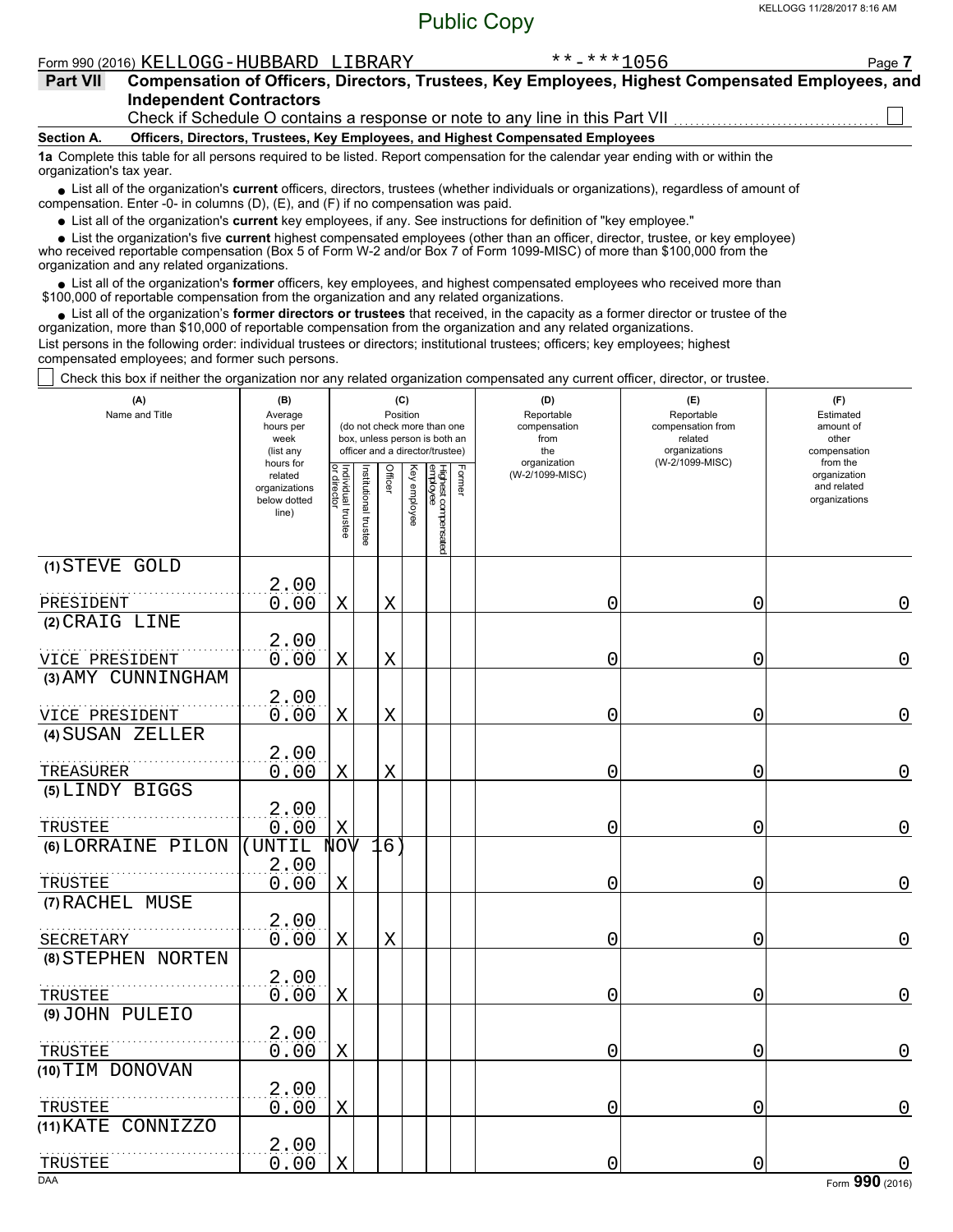| Form 990 (2016) KELLOGG-HUBBARD LIBRARY<br><b>Part VII</b>                                                                                                                                                                                                                                                         |                                                               |                                   |                      |                 |              |                                                                                                 | <b>I</b> donc Oopy              | **-***1056                                       | Section A. Officers, Directors, Trustees, Key Employees, and Highest Compensated Employees (continued) | Page 8                                                             |
|--------------------------------------------------------------------------------------------------------------------------------------------------------------------------------------------------------------------------------------------------------------------------------------------------------------------|---------------------------------------------------------------|-----------------------------------|----------------------|-----------------|--------------|-------------------------------------------------------------------------------------------------|---------------------------------|--------------------------------------------------|--------------------------------------------------------------------------------------------------------|--------------------------------------------------------------------|
| (A)<br>Name and title                                                                                                                                                                                                                                                                                              | (B)<br>Average<br>hours per<br>week<br>(list any<br>hours for |                                   |                      | (C)<br>Position |              | (do not check more than one<br>box, unless person is both an<br>officer and a director/trustee) |                                 | (D)<br>Reportable<br>compensation<br>from<br>the | (E)<br>Reportable<br>compensation from<br>related<br>organizations<br>(W-2/1099-MISC)                  | (F)<br>Estimated<br>amount of<br>other<br>compensation<br>from the |
|                                                                                                                                                                                                                                                                                                                    | related<br>organizations<br>below dotted<br>line)             | Individual trustee<br>or director | nstitutional trustee | Officer         | Key employee | Highest compensatec<br>employee                                                                 | organization<br>(W-2/1099-MISC) |                                                  |                                                                                                        | organization<br>and related<br>organizations                       |
| PENNY MARWEDE<br>(12)                                                                                                                                                                                                                                                                                              |                                                               |                                   |                      |                 |              |                                                                                                 |                                 |                                                  |                                                                                                        |                                                                    |
| TRUSTEE<br>(13)<br>THIERRY GUERLAIN                                                                                                                                                                                                                                                                                | 2.00<br>0.00<br>(UNTIL                                        | Χ                                 |                      |                 | AUG 24       |                                                                                                 |                                 | 0                                                | 0                                                                                                      | 0                                                                  |
| TRUSTEE                                                                                                                                                                                                                                                                                                            | 2.00<br>0.00                                                  | Χ                                 |                      |                 |              |                                                                                                 |                                 | 0                                                | 0                                                                                                      | $\mathbf 0$                                                        |
| (14)<br>BONNIE JOHNSON-ATEN                                                                                                                                                                                                                                                                                        | 2.00                                                          | (AS)                              |                      | OF              | <b>DEC</b>   |                                                                                                 | 2 2)                            |                                                  |                                                                                                        |                                                                    |
| TRUSTEE                                                                                                                                                                                                                                                                                                            | 0.00                                                          | Χ                                 |                      |                 |              |                                                                                                 |                                 | 0                                                | 0                                                                                                      | $\mathbf 0$                                                        |
| LYNN SPENCER<br>(15)<br>TRUSTEE                                                                                                                                                                                                                                                                                    | (AS OF<br>2.00<br>0.00                                        | DEC<br>Χ                          |                      | 22)             |              |                                                                                                 |                                 | 0                                                | 0                                                                                                      | $\mathbf 0$                                                        |
| JUDY WALKE<br>(16)                                                                                                                                                                                                                                                                                                 | OF DEC<br>(AS                                                 |                                   | 5)                   |                 |              |                                                                                                 |                                 |                                                  |                                                                                                        |                                                                    |
| TRUSTEE                                                                                                                                                                                                                                                                                                            | 2.00<br>0.00                                                  | Χ                                 |                      |                 |              |                                                                                                 |                                 | 0                                                | 0                                                                                                      | 0                                                                  |
| (17)<br>TOM MCKONE                                                                                                                                                                                                                                                                                                 |                                                               |                                   |                      |                 |              |                                                                                                 |                                 |                                                  |                                                                                                        |                                                                    |
| EXECUTIVE DIRECTOR                                                                                                                                                                                                                                                                                                 | 40.00<br>0.00                                                 |                                   |                      | Χ               |              |                                                                                                 |                                 | 68,168                                           | 0                                                                                                      | 13,085                                                             |
|                                                                                                                                                                                                                                                                                                                    |                                                               |                                   |                      |                 |              |                                                                                                 |                                 |                                                  |                                                                                                        |                                                                    |
|                                                                                                                                                                                                                                                                                                                    |                                                               |                                   |                      |                 |              |                                                                                                 |                                 |                                                  |                                                                                                        |                                                                    |
| 1b Sub-total                                                                                                                                                                                                                                                                                                       |                                                               |                                   |                      |                 |              |                                                                                                 |                                 | 68,168                                           |                                                                                                        | 13,085                                                             |
| c Total from continuation sheets to Part VII, Section A<br>Total (add lines 1b and 1c)<br>a                                                                                                                                                                                                                        |                                                               |                                   |                      |                 |              |                                                                                                 |                                 | 68,168                                           |                                                                                                        | 13,085                                                             |
| Total number of individuals (including but not limited to those listed above) who received more than \$100,000 of<br>$\mathbf{2}$<br>reportable compensation from the organization $\blacktriangleright$ 0                                                                                                         |                                                               |                                   |                      |                 |              |                                                                                                 |                                 |                                                  |                                                                                                        |                                                                    |
| Did the organization list any <b>former</b> officer, director, or trustee, key employee, or highest compensated<br>3<br>employee on line 1a? If "Yes," complete Schedule J for such individual<br>For any individual listed on line 1a, is the sum of reportable compensation and other compensation from the<br>4 |                                                               |                                   |                      |                 |              |                                                                                                 |                                 |                                                  |                                                                                                        | Yes<br>No.<br>Χ<br>3                                               |
| organization and related organizations greater than \$150,000? If "Yes," complete Schedule J for such<br>individual<br>Did any person listed on line 1a receive or accrue compensation from any unrelated organization or individual                                                                               |                                                               |                                   |                      |                 |              |                                                                                                 |                                 |                                                  |                                                                                                        | Χ<br>4                                                             |
| 5                                                                                                                                                                                                                                                                                                                  |                                                               |                                   |                      |                 |              |                                                                                                 |                                 |                                                  |                                                                                                        | X<br>5                                                             |
| <b>Section B. Independent Contractors</b><br>Complete this table for your five highest compensated independent contractors that received more than \$100,000 of<br>1                                                                                                                                               |                                                               |                                   |                      |                 |              |                                                                                                 |                                 |                                                  |                                                                                                        |                                                                    |
| compensation from the organization. Report compensation for the calendar year ending with or within the organization's tax year.                                                                                                                                                                                   | (A)<br>Name and business address                              |                                   |                      |                 |              |                                                                                                 |                                 |                                                  | (B)<br>Description of services                                                                         | (C)<br>Compensation                                                |
|                                                                                                                                                                                                                                                                                                                    |                                                               |                                   |                      |                 |              |                                                                                                 |                                 |                                                  |                                                                                                        |                                                                    |
|                                                                                                                                                                                                                                                                                                                    |                                                               |                                   |                      |                 |              |                                                                                                 |                                 |                                                  |                                                                                                        |                                                                    |
|                                                                                                                                                                                                                                                                                                                    |                                                               |                                   |                      |                 |              |                                                                                                 |                                 |                                                  |                                                                                                        |                                                                    |
|                                                                                                                                                                                                                                                                                                                    |                                                               |                                   |                      |                 |              |                                                                                                 |                                 |                                                  |                                                                                                        |                                                                    |
|                                                                                                                                                                                                                                                                                                                    |                                                               |                                   |                      |                 |              |                                                                                                 |                                 |                                                  |                                                                                                        |                                                                    |
| Total number of independent contractors (including but not limited to those listed above) who<br>$\mathbf{2}$                                                                                                                                                                                                      |                                                               |                                   |                      |                 |              |                                                                                                 |                                 |                                                  |                                                                                                        |                                                                    |

DAA **Form 990** (2016) received more than \$100,000 of compensation from the organization  $\blacktriangleright$ 

0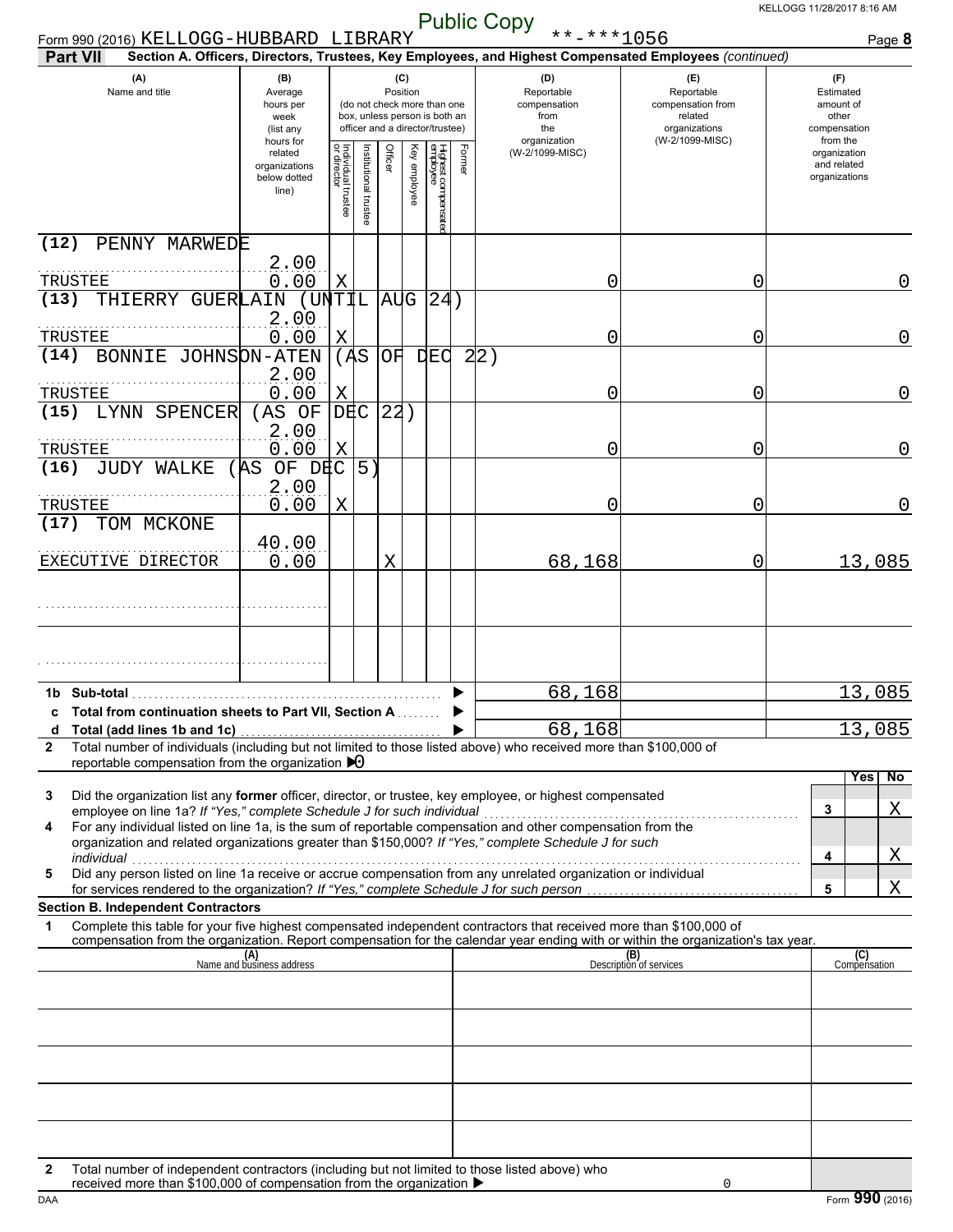|                                                                                                                                      |                  | Form 990 (2016) KELLOGG-HUBBARD LIBRARY                                       |                |                   |                      | $******1056$                                       |                                         | Page 9                                                           |
|--------------------------------------------------------------------------------------------------------------------------------------|------------------|-------------------------------------------------------------------------------|----------------|-------------------|----------------------|----------------------------------------------------|-----------------------------------------|------------------------------------------------------------------|
|                                                                                                                                      | <b>Part VIII</b> | <b>Statement of Revenue</b>                                                   |                |                   |                      |                                                    |                                         |                                                                  |
|                                                                                                                                      |                  | Check if Schedule O contains a response or note to any line in this Part VIII |                |                   | (A)<br>Total revenue | (B)<br>Related or<br>exempt<br>function<br>revenue | (C)<br>Unrelated<br>business<br>revenue | (D)<br>Revenue<br>excluded from tax<br>under sections<br>512-514 |
|                                                                                                                                      |                  | 1a Federated campaigns                                                        | 1a             |                   |                      |                                                    |                                         |                                                                  |
|                                                                                                                                      |                  |                                                                               | 1 <sub>b</sub> |                   |                      |                                                    |                                         |                                                                  |
|                                                                                                                                      |                  | <b>b</b> Membership dues                                                      |                |                   |                      |                                                    |                                         |                                                                  |
|                                                                                                                                      |                  | c Fundraising events                                                          | 1 <sub>c</sub> | 39,519            |                      |                                                    |                                         |                                                                  |
|                                                                                                                                      |                  | d Related organizations                                                       | 1 <sub>d</sub> |                   |                      |                                                    |                                         |                                                                  |
|                                                                                                                                      |                  | e Government grants (contributions)                                           | 1e             | 453,087           |                      |                                                    |                                         |                                                                  |
|                                                                                                                                      |                  | f All other contributions, gifts, grants,                                     |                |                   |                      |                                                    |                                         |                                                                  |
| Program Service Revenu <mark>eContributions, Gifts, Grant</mark> s<br>Program Service Revenue <mark>and Other Similar Amounts</mark> |                  | and similar amounts not included above                                        | 1f             | 131,325           |                      |                                                    |                                         |                                                                  |
|                                                                                                                                      |                  | g Noncash contributions included in lines 1a-1f: \$                           |                | 4,636             |                      |                                                    |                                         |                                                                  |
|                                                                                                                                      |                  | h Total. Add lines 1a-1f                                                      |                | ▶                 | 623,931              |                                                    |                                         |                                                                  |
|                                                                                                                                      |                  |                                                                               |                | Busn. Code        |                      |                                                    |                                         |                                                                  |
|                                                                                                                                      | 2a               | BOOK SALES                                                                    |                | 519100            | 32,960               | 32,960                                             |                                         |                                                                  |
|                                                                                                                                      | b                | LIBRARY FINES                                                                 |                | 519100            | 27,318               | 27,318                                             |                                         |                                                                  |
|                                                                                                                                      | с                | NON-RESIDENT FEES                                                             |                | 451211            | 8,310                | 8,310                                              |                                         |                                                                  |
|                                                                                                                                      | d                | MISC. LIBRARY INCOME                                                          |                | 519100            | 4,127                | 4,127                                              |                                         |                                                                  |
|                                                                                                                                      |                  |                                                                               |                |                   |                      |                                                    |                                         |                                                                  |
|                                                                                                                                      |                  | f All other program service revenue                                           |                |                   |                      |                                                    |                                         |                                                                  |
|                                                                                                                                      |                  |                                                                               |                |                   | 72,715               |                                                    |                                         |                                                                  |
|                                                                                                                                      | 3                | Investment income (including dividends, interest,                             |                |                   |                      |                                                    |                                         |                                                                  |
|                                                                                                                                      |                  | and other similar amounts)                                                    |                |                   | 122,705              |                                                    |                                         | 122,705                                                          |
|                                                                                                                                      |                  | Income from investment of tax-exempt bond proceed                             |                |                   |                      |                                                    |                                         |                                                                  |
|                                                                                                                                      | 4                |                                                                               |                |                   |                      |                                                    |                                         |                                                                  |
|                                                                                                                                      | 5                |                                                                               |                |                   |                      |                                                    |                                         |                                                                  |
|                                                                                                                                      |                  | (i) Real                                                                      |                | (ii) Personal     |                      |                                                    |                                         |                                                                  |
|                                                                                                                                      | 6a               | Gross rents                                                                   |                |                   |                      |                                                    |                                         |                                                                  |
|                                                                                                                                      | b                | Less: rental exps.                                                            |                |                   |                      |                                                    |                                         |                                                                  |
|                                                                                                                                      | c                | Rental inc. or (loss)                                                         |                |                   |                      |                                                    |                                         |                                                                  |
|                                                                                                                                      | d                | Net rental income or (loss)                                                   |                |                   |                      |                                                    |                                         |                                                                  |
|                                                                                                                                      |                  | <b>7a</b> Gross amount from<br>(i) Securities<br>sales of assets              |                | (ii) Other        |                      |                                                    |                                         |                                                                  |
|                                                                                                                                      |                  | other than inventor                                                           |                |                   |                      |                                                    |                                         |                                                                  |
|                                                                                                                                      |                  | <b>b</b> Less: cost or other                                                  |                |                   |                      |                                                    |                                         |                                                                  |
|                                                                                                                                      |                  | basis & sales exps.                                                           | 38             |                   |                      |                                                    |                                         |                                                                  |
|                                                                                                                                      |                  | c Gain or (loss)                                                              | $-38$          |                   |                      |                                                    |                                         |                                                                  |
|                                                                                                                                      |                  | d Net gain or (loss)                                                          |                |                   | 38                   | 38                                                 |                                         |                                                                  |
|                                                                                                                                      |                  | 8a Gross income from fundraising events                                       |                |                   |                      |                                                    |                                         |                                                                  |
|                                                                                                                                      |                  | (not including $$39,519$                                                      |                |                   |                      |                                                    |                                         |                                                                  |
|                                                                                                                                      |                  | of contributions reported on line 1c).                                        |                |                   |                      |                                                    |                                         |                                                                  |
|                                                                                                                                      |                  | See Part IV, line 18                                                          | a              | 10,606            |                      |                                                    |                                         |                                                                  |
| Other Revenue                                                                                                                        |                  | <b>b</b> Less: direct expenses                                                | b              | 10,606            |                      |                                                    |                                         |                                                                  |
|                                                                                                                                      |                  | c Net income or (loss) from fundraising events  ▶                             |                |                   |                      |                                                    |                                         |                                                                  |
|                                                                                                                                      |                  | 9a Gross income from gaming activities.                                       |                |                   |                      |                                                    |                                         |                                                                  |
|                                                                                                                                      |                  |                                                                               |                |                   |                      |                                                    |                                         |                                                                  |
|                                                                                                                                      |                  | <b>b</b> Less: direct expenses                                                |                |                   |                      |                                                    |                                         |                                                                  |
|                                                                                                                                      |                  | c Net income or (loss) from gaming activities  ▶                              |                |                   |                      |                                                    |                                         |                                                                  |
|                                                                                                                                      |                  |                                                                               |                |                   |                      |                                                    |                                         |                                                                  |
|                                                                                                                                      |                  | 10a Gross sales of inventory, less                                            |                |                   |                      |                                                    |                                         |                                                                  |
|                                                                                                                                      |                  | returns and allowances  a                                                     |                |                   |                      |                                                    |                                         |                                                                  |
|                                                                                                                                      |                  | <b>b</b> Less: cost of goods sold                                             | $\mathbf b$    |                   |                      |                                                    |                                         |                                                                  |
|                                                                                                                                      |                  | c Net income or (loss) from sales of inventory                                |                |                   |                      |                                                    |                                         |                                                                  |
|                                                                                                                                      |                  | Miscellaneous Revenue                                                         |                | <b>Busn. Code</b> |                      |                                                    |                                         |                                                                  |
|                                                                                                                                      | 11a              |                                                                               |                |                   |                      |                                                    |                                         |                                                                  |
|                                                                                                                                      | b                |                                                                               |                |                   |                      |                                                    |                                         |                                                                  |
|                                                                                                                                      | с                |                                                                               |                |                   |                      |                                                    |                                         |                                                                  |
|                                                                                                                                      |                  |                                                                               |                |                   |                      |                                                    |                                         |                                                                  |
|                                                                                                                                      |                  |                                                                               |                |                   |                      |                                                    |                                         |                                                                  |
|                                                                                                                                      |                  |                                                                               |                |                   | $\overline{819,313}$ | 72,677                                             | 0                                       | 122,705                                                          |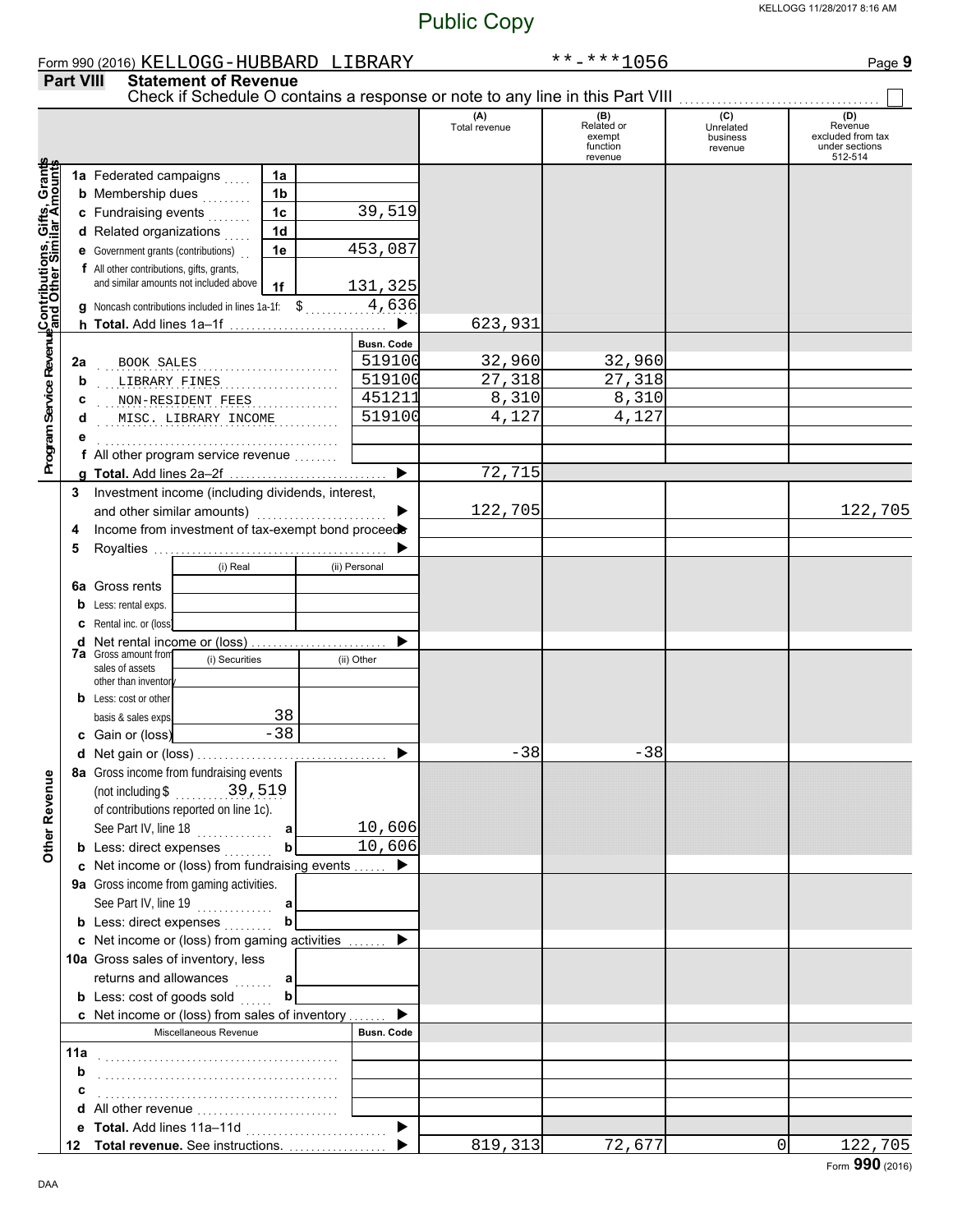#### **Part IX Statement of Functional Expenses** Form 990 (2016) Page **10** KELLOGG-HUBBARD LIBRARY \*\*-\*\*\*1056 *Section 501(c)(3) and 501(c)(4) organizations must complete all columns. All other organizations must complete column (A). Do not include amounts reported on lines 6b, 7b, 8b, 9b, and 10b of Part VIII.* **1 2 3 4 5 6 7 8 9 10 11 a** Management . . . . . . . . . . . . . . . . . . . . . . . . . . . . . . **b** Legal **c** Accounting . . . . . . . . . . . . . . . . . . . . . . . . . . . . . . . . **d** Lobbying . . . . . . . . . . . . . . . . . . . . . . . . . . . . . . . . . . . **e f g** Other. (If line 11g amount exceeds 10% of line 25, column **12** Advertising and promotion **. . . . . . . . . . . .** . . **13 14 15 16 17 18 19 20 21 22 23 24 a** . . . . . . . . . . . . . . . . . . . . . . . . . . . . . . . . . . . . . . . . . . . . . BOOKS AND PROGRAMS 64,396 64,396 **b c d e** All other expenses . . . . . . . . . . . . . . . . . . . . . . . . **25 Total functional expenses.** Add lines 1 through 24e . . . **26** Grants and other assistance to domestic organizations and domestic governments. See Part IV, line 21 . . . . . . . . Grants and other assistance to domestic individuals. See Part IV, line 22 Grants and other assistance to foreign organizations, foreign governments, and foreign individuals. See Part IV, lines 15 and 16 Benefits paid to or for members . . . . . . . . . . Compensation of current officers, directors, trustees, and key employees . . . . . . . Compensation not included above, to disqualified persons (as defined under section 4958(f)(1)) and persons described in section 4958(c)(3)(B) Other salaries and wages .................. Pension plan accruals and contributions (include section 401(k) and 403(b) employer contributions) Other employee benefits ................... Payroll taxes . . . . . . . . . . . . . . . . . . . . . . . . . . . . . . Fees for services (non-employees): Legal . . . . . . . . . . . . . . . . . . . . . . . . . . . . . . . . . . . . . . Professional fundraising services. See Part IV, line 17 Investment management fees ............. Office expenses . . . . . . . . . . . . . . . . . . . . . . . . . . . Information technology . . . . . . . . . . . . . . . . . . . . Royalties . . . . . . . . . . . . . . . . . . . . . . . . . . . . . . . . . . Occupancy . . . . . . . . . . . . . . . . . . . . . . . . . . . . . . . . Travel . . . . . . . . . . . . . . . . . . . . . . . . . . . . . . . . . . . . . . Payments of travel or entertainment expenses for any federal, state, or local public officials Conferences, conventions, and meetings . Interest . . . . . . . . . . . . . . . . . . . . . . . . . . . . . . . . . . . . Payments to affiliates . . . . . . . . . . . . . . . . . . . . . Depreciation, depletion, and amortization . Insurance . . . . . . . . . . . . . . . . . . . . . . . . . . . . . . . . . . Other expenses. Itemize expenses not covered above (List miscellaneous expenses in line 24e. If line 24e amount exceeds 10% of line 25, column (A) amount, list line 24e expenses on Schedule O.) fundraising solicitation. Check here  $\blacktriangleright$  | if organization reported in column (B) joint costs from a combined educational campaign and following SOP 98-2 (ASC 958-720) **(A)** (B) (B) (B) (C) (C) (A) (D)<br>Total expenses Program service Management and Fundrai expenses general expenses (D)<br>Fundraising expenses . . . . . . . . . . . . . . . . . . . . . . . . . . . . . . . . . . . . . . . . . . . . . FUNDRAISING EXPENSES 6,769 6,769 . . . . . . . . . . . . . . . . . . . . . . . . . . . . . . . . . . . . . . . . . . . . . MISCELLANEOUS EXPENSES 1,797 728 1,069 . . . . . . . . . . . . . . . . . . . . . . . . . . . . . . . . . . . . . . . . . . . . . BANK CHARGES 655 655 Check if Schedule O contains a response or note to any line in this Part IX **Joint costs.** Complete this line only if the (A) amount, list line 11g expenses on Schedule O.) . . . . . . . 85,083 4,254 59,558 21,271 444,088 355,422 56,677 31,989 23,418 17,824 3,131 2,463 53,307 51,882 608 817  $29,913$ <mark>990</mark> 990 14,140 14,140 18,164 18,164 2,366 1,892 302 172 2,762<br>13,483 9,169 2,966 13,483 9,169 2,966 1,348 119,374 109,526 9,550 298 203 103 100 3,130 2,872 250 3 77,779 71,363 6,222 194 975,854 719,344 186,190 70,320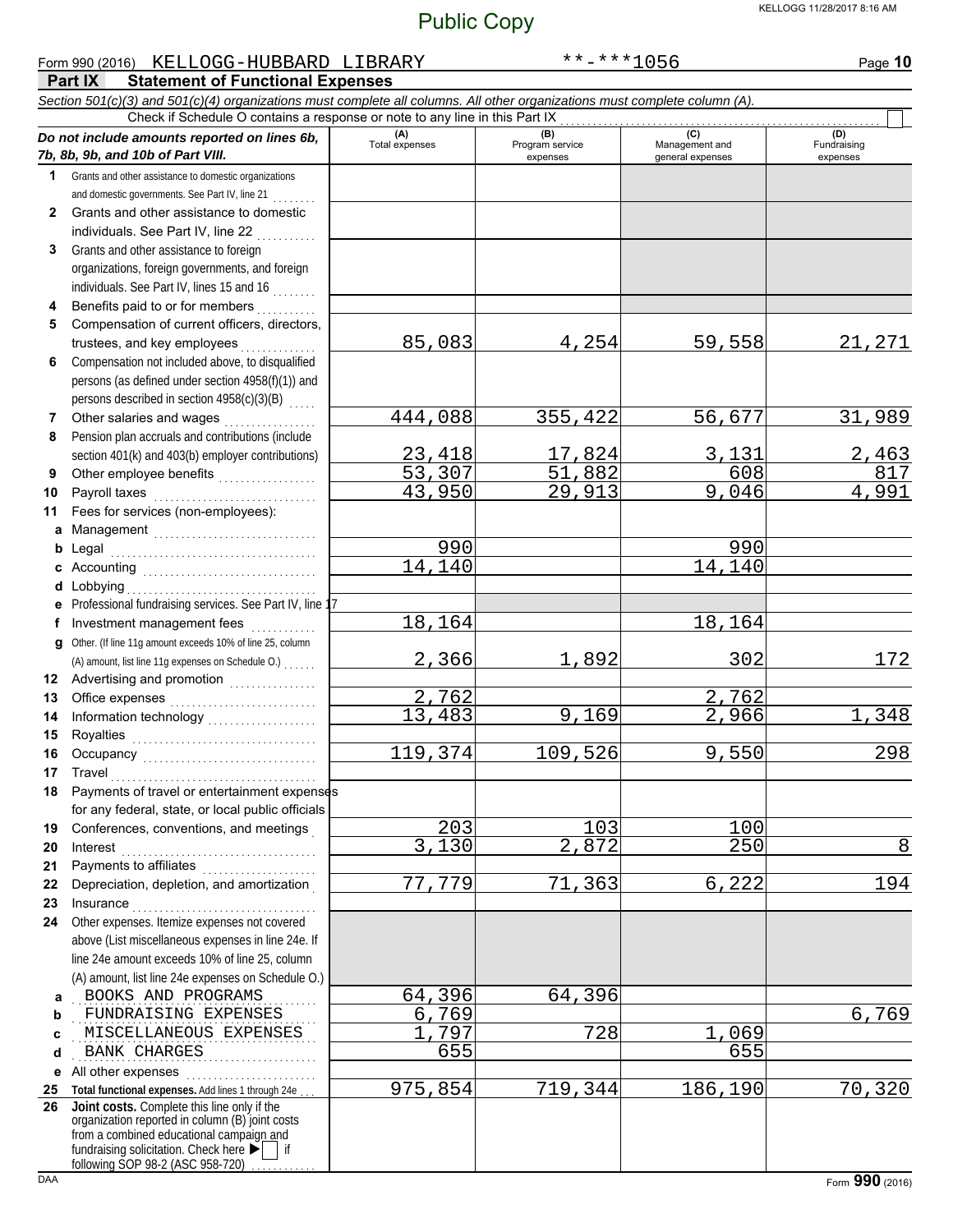| <b>Balance Sheet</b><br>Part X<br>Check if Schedule O contains a response or note to any line in this Part X<br>(A)<br>(B)<br>Beginning of year<br>End of year<br>67, 514<br>65,454<br>1<br>1<br>121,022<br>131<br>,191<br>$\overline{2}$<br>2<br>3<br>3<br>9,539<br>3,196<br>4<br>4<br>Loans and other receivables from current and former officers, directors,<br>5<br>trustees, key employees, and highest compensated employees.<br>Complete Part II of Schedule L<br>5<br>Loans and other receivables from other disqualified persons (as defined under section<br>6<br>4958(f)(1)), persons described in section 4958(c)(3)(B), and contributing employers and<br>sponsoring organizations of section 501(c)(9) voluntary employees' beneficiary<br>organizations (see instructions). Complete Part II of Schedule L [1111] [111]<br>Assets<br>6<br>Notes and loans receivable, net [[11] Motes and loans receivable, net [11] Motes and loans receivable, net [11] Motes and Motes and Motes and Motes and Motes and Motes and Motes and Motes and Motes and Motes and Motes and<br>$\overline{7}$<br>7<br>Inventories for sale or use <b>constant of the constant of the sale of sale</b> or use<br>8<br>8<br>222<br>45<br>9<br>9<br>10a Land, buildings, and equipment: cost or<br>other basis. Complete Part VI of Schedule D<br><b>b</b> Less: accumulated depreciation<br><b>b</b> Less: accumulated depreciation<br><b>b</b> 1, 161, 825<br><u>1,753,238 10c</u><br><u>1,736,297</u><br>4,551,866<br>4,510,287<br>11<br>11<br>12<br>12<br>13<br>13<br>14<br>14<br>15<br>15<br>6,471,991<br>6,477,880<br>16<br>16<br>85,092<br>62,664<br>17<br>17<br>18<br>18<br>1,200<br>1,000<br>Deferred revenue <b>construction of the construction of the construction</b> of the construction of the construction of the construction of the construction of the construction of the construction of the construction of the con<br>19<br>19<br>20<br>20<br>Escrow or custodial account liability. Complete Part IV of Schedule D<br>21<br>21<br>Loans and other payables to current and former officers, directors,<br>22<br>Liabilities<br>trustees, key employees, highest compensated employees, and<br>disqualified persons. Complete Part II of Schedule L<br>22<br>85,240<br>70,324<br>Secured mortgages and notes payable to unrelated third parties [[11][11][11][11][11][11][11][11][11]<br>23<br>23<br>$25, 253$ 24<br>Unsecured notes and loans payable to unrelated third parties<br>38,203<br>24<br>Other liabilities (including federal income tax, payables to related third<br>25<br>parties, and other liabilities not included on lines 17-24). Complete Part X<br>25<br>172,391<br>196,585<br>26<br>26<br>Organizations that follow SFAS 117 (ASC 958), check here $\blacktriangleright \boxed{\text{X}}$ and<br>Net Assets or Fund Balances<br>complete lines 27 through 29, and lines 33 and 34.<br>4,858,978<br>5,020,645<br>Unrestricted net assets<br>27<br>27<br>776,257<br>644,423<br>28<br>28<br>640,421<br>640,171<br>Permanently restricted net assets<br>Organizations that do not follow SFAS 117 (ASC 958), check here ▶ and<br>29<br>29<br>complete lines 30 through 34.<br>Capital stock or trust principal, or current funds<br>30<br>30<br>Paid-in or capital surplus, or land, building, or equipment fund [[[[[[[[[[[[[[[[[[[[[[[[[[[[[[[[[[[<br>31<br>31<br>Retained earnings, endowment, accumulated income, or other funds<br>32<br>32<br>6, 275, 406<br>6,305,489<br>Total net assets or fund balances<br>33<br>33<br>6,471<br>,991<br>6,477,880<br>34<br>34 |  | Form 990 (2016) KELLOGG-HUBBARD LIBRARY |  |  | **-***1056 | Page 11 |
|-----------------------------------------------------------------------------------------------------------------------------------------------------------------------------------------------------------------------------------------------------------------------------------------------------------------------------------------------------------------------------------------------------------------------------------------------------------------------------------------------------------------------------------------------------------------------------------------------------------------------------------------------------------------------------------------------------------------------------------------------------------------------------------------------------------------------------------------------------------------------------------------------------------------------------------------------------------------------------------------------------------------------------------------------------------------------------------------------------------------------------------------------------------------------------------------------------------------------------------------------------------------------------------------------------------------------------------------------------------------------------------------------------------------------------------------------------------------------------------------------------------------------------------------------------------------------------------------------------------------------------------------------------------------------------------------------------------------------------------------------------------------------------------------------------------------------------------------------------------------------------------------------------------------------------------------------------------------------------------------------------------------------------------------------------------------------------------------------------------------------------------------------------------------------------------------------------------------------------------------------------------------------------------------------------------------------------------------------------------------------------------------------------------------------------------------------------------------------------------------------------------------------------------------------------------------------------------------------------------------------------------------------------------------------------------------------------------------------------------------------------------------------------------------------------------------------------------------------------------------------------------------------------------------------------------------------------------------------------------------------------------------------------------------------------------------------------------------------------------------------------------------------------------------------------------------------------------------------------------------------------------------------------------------------------------------------------------------------------------------------------------------------------------------------------------------------------------------------------------------------------------------------------------------------------------------------------------------------------------|--|-----------------------------------------|--|--|------------|---------|
|                                                                                                                                                                                                                                                                                                                                                                                                                                                                                                                                                                                                                                                                                                                                                                                                                                                                                                                                                                                                                                                                                                                                                                                                                                                                                                                                                                                                                                                                                                                                                                                                                                                                                                                                                                                                                                                                                                                                                                                                                                                                                                                                                                                                                                                                                                                                                                                                                                                                                                                                                                                                                                                                                                                                                                                                                                                                                                                                                                                                                                                                                                                                                                                                                                                                                                                                                                                                                                                                                                                                                                                                           |  |                                         |  |  |            |         |
|                                                                                                                                                                                                                                                                                                                                                                                                                                                                                                                                                                                                                                                                                                                                                                                                                                                                                                                                                                                                                                                                                                                                                                                                                                                                                                                                                                                                                                                                                                                                                                                                                                                                                                                                                                                                                                                                                                                                                                                                                                                                                                                                                                                                                                                                                                                                                                                                                                                                                                                                                                                                                                                                                                                                                                                                                                                                                                                                                                                                                                                                                                                                                                                                                                                                                                                                                                                                                                                                                                                                                                                                           |  |                                         |  |  |            |         |
|                                                                                                                                                                                                                                                                                                                                                                                                                                                                                                                                                                                                                                                                                                                                                                                                                                                                                                                                                                                                                                                                                                                                                                                                                                                                                                                                                                                                                                                                                                                                                                                                                                                                                                                                                                                                                                                                                                                                                                                                                                                                                                                                                                                                                                                                                                                                                                                                                                                                                                                                                                                                                                                                                                                                                                                                                                                                                                                                                                                                                                                                                                                                                                                                                                                                                                                                                                                                                                                                                                                                                                                                           |  |                                         |  |  |            |         |
|                                                                                                                                                                                                                                                                                                                                                                                                                                                                                                                                                                                                                                                                                                                                                                                                                                                                                                                                                                                                                                                                                                                                                                                                                                                                                                                                                                                                                                                                                                                                                                                                                                                                                                                                                                                                                                                                                                                                                                                                                                                                                                                                                                                                                                                                                                                                                                                                                                                                                                                                                                                                                                                                                                                                                                                                                                                                                                                                                                                                                                                                                                                                                                                                                                                                                                                                                                                                                                                                                                                                                                                                           |  |                                         |  |  |            |         |
|                                                                                                                                                                                                                                                                                                                                                                                                                                                                                                                                                                                                                                                                                                                                                                                                                                                                                                                                                                                                                                                                                                                                                                                                                                                                                                                                                                                                                                                                                                                                                                                                                                                                                                                                                                                                                                                                                                                                                                                                                                                                                                                                                                                                                                                                                                                                                                                                                                                                                                                                                                                                                                                                                                                                                                                                                                                                                                                                                                                                                                                                                                                                                                                                                                                                                                                                                                                                                                                                                                                                                                                                           |  |                                         |  |  |            |         |
|                                                                                                                                                                                                                                                                                                                                                                                                                                                                                                                                                                                                                                                                                                                                                                                                                                                                                                                                                                                                                                                                                                                                                                                                                                                                                                                                                                                                                                                                                                                                                                                                                                                                                                                                                                                                                                                                                                                                                                                                                                                                                                                                                                                                                                                                                                                                                                                                                                                                                                                                                                                                                                                                                                                                                                                                                                                                                                                                                                                                                                                                                                                                                                                                                                                                                                                                                                                                                                                                                                                                                                                                           |  |                                         |  |  |            |         |
|                                                                                                                                                                                                                                                                                                                                                                                                                                                                                                                                                                                                                                                                                                                                                                                                                                                                                                                                                                                                                                                                                                                                                                                                                                                                                                                                                                                                                                                                                                                                                                                                                                                                                                                                                                                                                                                                                                                                                                                                                                                                                                                                                                                                                                                                                                                                                                                                                                                                                                                                                                                                                                                                                                                                                                                                                                                                                                                                                                                                                                                                                                                                                                                                                                                                                                                                                                                                                                                                                                                                                                                                           |  |                                         |  |  |            |         |
|                                                                                                                                                                                                                                                                                                                                                                                                                                                                                                                                                                                                                                                                                                                                                                                                                                                                                                                                                                                                                                                                                                                                                                                                                                                                                                                                                                                                                                                                                                                                                                                                                                                                                                                                                                                                                                                                                                                                                                                                                                                                                                                                                                                                                                                                                                                                                                                                                                                                                                                                                                                                                                                                                                                                                                                                                                                                                                                                                                                                                                                                                                                                                                                                                                                                                                                                                                                                                                                                                                                                                                                                           |  |                                         |  |  |            |         |
|                                                                                                                                                                                                                                                                                                                                                                                                                                                                                                                                                                                                                                                                                                                                                                                                                                                                                                                                                                                                                                                                                                                                                                                                                                                                                                                                                                                                                                                                                                                                                                                                                                                                                                                                                                                                                                                                                                                                                                                                                                                                                                                                                                                                                                                                                                                                                                                                                                                                                                                                                                                                                                                                                                                                                                                                                                                                                                                                                                                                                                                                                                                                                                                                                                                                                                                                                                                                                                                                                                                                                                                                           |  |                                         |  |  |            |         |
|                                                                                                                                                                                                                                                                                                                                                                                                                                                                                                                                                                                                                                                                                                                                                                                                                                                                                                                                                                                                                                                                                                                                                                                                                                                                                                                                                                                                                                                                                                                                                                                                                                                                                                                                                                                                                                                                                                                                                                                                                                                                                                                                                                                                                                                                                                                                                                                                                                                                                                                                                                                                                                                                                                                                                                                                                                                                                                                                                                                                                                                                                                                                                                                                                                                                                                                                                                                                                                                                                                                                                                                                           |  |                                         |  |  |            |         |
|                                                                                                                                                                                                                                                                                                                                                                                                                                                                                                                                                                                                                                                                                                                                                                                                                                                                                                                                                                                                                                                                                                                                                                                                                                                                                                                                                                                                                                                                                                                                                                                                                                                                                                                                                                                                                                                                                                                                                                                                                                                                                                                                                                                                                                                                                                                                                                                                                                                                                                                                                                                                                                                                                                                                                                                                                                                                                                                                                                                                                                                                                                                                                                                                                                                                                                                                                                                                                                                                                                                                                                                                           |  |                                         |  |  |            |         |
|                                                                                                                                                                                                                                                                                                                                                                                                                                                                                                                                                                                                                                                                                                                                                                                                                                                                                                                                                                                                                                                                                                                                                                                                                                                                                                                                                                                                                                                                                                                                                                                                                                                                                                                                                                                                                                                                                                                                                                                                                                                                                                                                                                                                                                                                                                                                                                                                                                                                                                                                                                                                                                                                                                                                                                                                                                                                                                                                                                                                                                                                                                                                                                                                                                                                                                                                                                                                                                                                                                                                                                                                           |  |                                         |  |  |            |         |
|                                                                                                                                                                                                                                                                                                                                                                                                                                                                                                                                                                                                                                                                                                                                                                                                                                                                                                                                                                                                                                                                                                                                                                                                                                                                                                                                                                                                                                                                                                                                                                                                                                                                                                                                                                                                                                                                                                                                                                                                                                                                                                                                                                                                                                                                                                                                                                                                                                                                                                                                                                                                                                                                                                                                                                                                                                                                                                                                                                                                                                                                                                                                                                                                                                                                                                                                                                                                                                                                                                                                                                                                           |  |                                         |  |  |            |         |
|                                                                                                                                                                                                                                                                                                                                                                                                                                                                                                                                                                                                                                                                                                                                                                                                                                                                                                                                                                                                                                                                                                                                                                                                                                                                                                                                                                                                                                                                                                                                                                                                                                                                                                                                                                                                                                                                                                                                                                                                                                                                                                                                                                                                                                                                                                                                                                                                                                                                                                                                                                                                                                                                                                                                                                                                                                                                                                                                                                                                                                                                                                                                                                                                                                                                                                                                                                                                                                                                                                                                                                                                           |  |                                         |  |  |            |         |
|                                                                                                                                                                                                                                                                                                                                                                                                                                                                                                                                                                                                                                                                                                                                                                                                                                                                                                                                                                                                                                                                                                                                                                                                                                                                                                                                                                                                                                                                                                                                                                                                                                                                                                                                                                                                                                                                                                                                                                                                                                                                                                                                                                                                                                                                                                                                                                                                                                                                                                                                                                                                                                                                                                                                                                                                                                                                                                                                                                                                                                                                                                                                                                                                                                                                                                                                                                                                                                                                                                                                                                                                           |  |                                         |  |  |            |         |
|                                                                                                                                                                                                                                                                                                                                                                                                                                                                                                                                                                                                                                                                                                                                                                                                                                                                                                                                                                                                                                                                                                                                                                                                                                                                                                                                                                                                                                                                                                                                                                                                                                                                                                                                                                                                                                                                                                                                                                                                                                                                                                                                                                                                                                                                                                                                                                                                                                                                                                                                                                                                                                                                                                                                                                                                                                                                                                                                                                                                                                                                                                                                                                                                                                                                                                                                                                                                                                                                                                                                                                                                           |  |                                         |  |  |            |         |
|                                                                                                                                                                                                                                                                                                                                                                                                                                                                                                                                                                                                                                                                                                                                                                                                                                                                                                                                                                                                                                                                                                                                                                                                                                                                                                                                                                                                                                                                                                                                                                                                                                                                                                                                                                                                                                                                                                                                                                                                                                                                                                                                                                                                                                                                                                                                                                                                                                                                                                                                                                                                                                                                                                                                                                                                                                                                                                                                                                                                                                                                                                                                                                                                                                                                                                                                                                                                                                                                                                                                                                                                           |  |                                         |  |  |            |         |
|                                                                                                                                                                                                                                                                                                                                                                                                                                                                                                                                                                                                                                                                                                                                                                                                                                                                                                                                                                                                                                                                                                                                                                                                                                                                                                                                                                                                                                                                                                                                                                                                                                                                                                                                                                                                                                                                                                                                                                                                                                                                                                                                                                                                                                                                                                                                                                                                                                                                                                                                                                                                                                                                                                                                                                                                                                                                                                                                                                                                                                                                                                                                                                                                                                                                                                                                                                                                                                                                                                                                                                                                           |  |                                         |  |  |            |         |
|                                                                                                                                                                                                                                                                                                                                                                                                                                                                                                                                                                                                                                                                                                                                                                                                                                                                                                                                                                                                                                                                                                                                                                                                                                                                                                                                                                                                                                                                                                                                                                                                                                                                                                                                                                                                                                                                                                                                                                                                                                                                                                                                                                                                                                                                                                                                                                                                                                                                                                                                                                                                                                                                                                                                                                                                                                                                                                                                                                                                                                                                                                                                                                                                                                                                                                                                                                                                                                                                                                                                                                                                           |  |                                         |  |  |            |         |
|                                                                                                                                                                                                                                                                                                                                                                                                                                                                                                                                                                                                                                                                                                                                                                                                                                                                                                                                                                                                                                                                                                                                                                                                                                                                                                                                                                                                                                                                                                                                                                                                                                                                                                                                                                                                                                                                                                                                                                                                                                                                                                                                                                                                                                                                                                                                                                                                                                                                                                                                                                                                                                                                                                                                                                                                                                                                                                                                                                                                                                                                                                                                                                                                                                                                                                                                                                                                                                                                                                                                                                                                           |  |                                         |  |  |            |         |
|                                                                                                                                                                                                                                                                                                                                                                                                                                                                                                                                                                                                                                                                                                                                                                                                                                                                                                                                                                                                                                                                                                                                                                                                                                                                                                                                                                                                                                                                                                                                                                                                                                                                                                                                                                                                                                                                                                                                                                                                                                                                                                                                                                                                                                                                                                                                                                                                                                                                                                                                                                                                                                                                                                                                                                                                                                                                                                                                                                                                                                                                                                                                                                                                                                                                                                                                                                                                                                                                                                                                                                                                           |  |                                         |  |  |            |         |
|                                                                                                                                                                                                                                                                                                                                                                                                                                                                                                                                                                                                                                                                                                                                                                                                                                                                                                                                                                                                                                                                                                                                                                                                                                                                                                                                                                                                                                                                                                                                                                                                                                                                                                                                                                                                                                                                                                                                                                                                                                                                                                                                                                                                                                                                                                                                                                                                                                                                                                                                                                                                                                                                                                                                                                                                                                                                                                                                                                                                                                                                                                                                                                                                                                                                                                                                                                                                                                                                                                                                                                                                           |  |                                         |  |  |            |         |
|                                                                                                                                                                                                                                                                                                                                                                                                                                                                                                                                                                                                                                                                                                                                                                                                                                                                                                                                                                                                                                                                                                                                                                                                                                                                                                                                                                                                                                                                                                                                                                                                                                                                                                                                                                                                                                                                                                                                                                                                                                                                                                                                                                                                                                                                                                                                                                                                                                                                                                                                                                                                                                                                                                                                                                                                                                                                                                                                                                                                                                                                                                                                                                                                                                                                                                                                                                                                                                                                                                                                                                                                           |  |                                         |  |  |            |         |
|                                                                                                                                                                                                                                                                                                                                                                                                                                                                                                                                                                                                                                                                                                                                                                                                                                                                                                                                                                                                                                                                                                                                                                                                                                                                                                                                                                                                                                                                                                                                                                                                                                                                                                                                                                                                                                                                                                                                                                                                                                                                                                                                                                                                                                                                                                                                                                                                                                                                                                                                                                                                                                                                                                                                                                                                                                                                                                                                                                                                                                                                                                                                                                                                                                                                                                                                                                                                                                                                                                                                                                                                           |  |                                         |  |  |            |         |
|                                                                                                                                                                                                                                                                                                                                                                                                                                                                                                                                                                                                                                                                                                                                                                                                                                                                                                                                                                                                                                                                                                                                                                                                                                                                                                                                                                                                                                                                                                                                                                                                                                                                                                                                                                                                                                                                                                                                                                                                                                                                                                                                                                                                                                                                                                                                                                                                                                                                                                                                                                                                                                                                                                                                                                                                                                                                                                                                                                                                                                                                                                                                                                                                                                                                                                                                                                                                                                                                                                                                                                                                           |  |                                         |  |  |            |         |
|                                                                                                                                                                                                                                                                                                                                                                                                                                                                                                                                                                                                                                                                                                                                                                                                                                                                                                                                                                                                                                                                                                                                                                                                                                                                                                                                                                                                                                                                                                                                                                                                                                                                                                                                                                                                                                                                                                                                                                                                                                                                                                                                                                                                                                                                                                                                                                                                                                                                                                                                                                                                                                                                                                                                                                                                                                                                                                                                                                                                                                                                                                                                                                                                                                                                                                                                                                                                                                                                                                                                                                                                           |  |                                         |  |  |            |         |
|                                                                                                                                                                                                                                                                                                                                                                                                                                                                                                                                                                                                                                                                                                                                                                                                                                                                                                                                                                                                                                                                                                                                                                                                                                                                                                                                                                                                                                                                                                                                                                                                                                                                                                                                                                                                                                                                                                                                                                                                                                                                                                                                                                                                                                                                                                                                                                                                                                                                                                                                                                                                                                                                                                                                                                                                                                                                                                                                                                                                                                                                                                                                                                                                                                                                                                                                                                                                                                                                                                                                                                                                           |  |                                         |  |  |            |         |
|                                                                                                                                                                                                                                                                                                                                                                                                                                                                                                                                                                                                                                                                                                                                                                                                                                                                                                                                                                                                                                                                                                                                                                                                                                                                                                                                                                                                                                                                                                                                                                                                                                                                                                                                                                                                                                                                                                                                                                                                                                                                                                                                                                                                                                                                                                                                                                                                                                                                                                                                                                                                                                                                                                                                                                                                                                                                                                                                                                                                                                                                                                                                                                                                                                                                                                                                                                                                                                                                                                                                                                                                           |  |                                         |  |  |            |         |
|                                                                                                                                                                                                                                                                                                                                                                                                                                                                                                                                                                                                                                                                                                                                                                                                                                                                                                                                                                                                                                                                                                                                                                                                                                                                                                                                                                                                                                                                                                                                                                                                                                                                                                                                                                                                                                                                                                                                                                                                                                                                                                                                                                                                                                                                                                                                                                                                                                                                                                                                                                                                                                                                                                                                                                                                                                                                                                                                                                                                                                                                                                                                                                                                                                                                                                                                                                                                                                                                                                                                                                                                           |  |                                         |  |  |            |         |
|                                                                                                                                                                                                                                                                                                                                                                                                                                                                                                                                                                                                                                                                                                                                                                                                                                                                                                                                                                                                                                                                                                                                                                                                                                                                                                                                                                                                                                                                                                                                                                                                                                                                                                                                                                                                                                                                                                                                                                                                                                                                                                                                                                                                                                                                                                                                                                                                                                                                                                                                                                                                                                                                                                                                                                                                                                                                                                                                                                                                                                                                                                                                                                                                                                                                                                                                                                                                                                                                                                                                                                                                           |  |                                         |  |  |            |         |
|                                                                                                                                                                                                                                                                                                                                                                                                                                                                                                                                                                                                                                                                                                                                                                                                                                                                                                                                                                                                                                                                                                                                                                                                                                                                                                                                                                                                                                                                                                                                                                                                                                                                                                                                                                                                                                                                                                                                                                                                                                                                                                                                                                                                                                                                                                                                                                                                                                                                                                                                                                                                                                                                                                                                                                                                                                                                                                                                                                                                                                                                                                                                                                                                                                                                                                                                                                                                                                                                                                                                                                                                           |  |                                         |  |  |            |         |
|                                                                                                                                                                                                                                                                                                                                                                                                                                                                                                                                                                                                                                                                                                                                                                                                                                                                                                                                                                                                                                                                                                                                                                                                                                                                                                                                                                                                                                                                                                                                                                                                                                                                                                                                                                                                                                                                                                                                                                                                                                                                                                                                                                                                                                                                                                                                                                                                                                                                                                                                                                                                                                                                                                                                                                                                                                                                                                                                                                                                                                                                                                                                                                                                                                                                                                                                                                                                                                                                                                                                                                                                           |  |                                         |  |  |            |         |
|                                                                                                                                                                                                                                                                                                                                                                                                                                                                                                                                                                                                                                                                                                                                                                                                                                                                                                                                                                                                                                                                                                                                                                                                                                                                                                                                                                                                                                                                                                                                                                                                                                                                                                                                                                                                                                                                                                                                                                                                                                                                                                                                                                                                                                                                                                                                                                                                                                                                                                                                                                                                                                                                                                                                                                                                                                                                                                                                                                                                                                                                                                                                                                                                                                                                                                                                                                                                                                                                                                                                                                                                           |  |                                         |  |  |            |         |
|                                                                                                                                                                                                                                                                                                                                                                                                                                                                                                                                                                                                                                                                                                                                                                                                                                                                                                                                                                                                                                                                                                                                                                                                                                                                                                                                                                                                                                                                                                                                                                                                                                                                                                                                                                                                                                                                                                                                                                                                                                                                                                                                                                                                                                                                                                                                                                                                                                                                                                                                                                                                                                                                                                                                                                                                                                                                                                                                                                                                                                                                                                                                                                                                                                                                                                                                                                                                                                                                                                                                                                                                           |  |                                         |  |  |            |         |
|                                                                                                                                                                                                                                                                                                                                                                                                                                                                                                                                                                                                                                                                                                                                                                                                                                                                                                                                                                                                                                                                                                                                                                                                                                                                                                                                                                                                                                                                                                                                                                                                                                                                                                                                                                                                                                                                                                                                                                                                                                                                                                                                                                                                                                                                                                                                                                                                                                                                                                                                                                                                                                                                                                                                                                                                                                                                                                                                                                                                                                                                                                                                                                                                                                                                                                                                                                                                                                                                                                                                                                                                           |  |                                         |  |  |            |         |
|                                                                                                                                                                                                                                                                                                                                                                                                                                                                                                                                                                                                                                                                                                                                                                                                                                                                                                                                                                                                                                                                                                                                                                                                                                                                                                                                                                                                                                                                                                                                                                                                                                                                                                                                                                                                                                                                                                                                                                                                                                                                                                                                                                                                                                                                                                                                                                                                                                                                                                                                                                                                                                                                                                                                                                                                                                                                                                                                                                                                                                                                                                                                                                                                                                                                                                                                                                                                                                                                                                                                                                                                           |  |                                         |  |  |            |         |
|                                                                                                                                                                                                                                                                                                                                                                                                                                                                                                                                                                                                                                                                                                                                                                                                                                                                                                                                                                                                                                                                                                                                                                                                                                                                                                                                                                                                                                                                                                                                                                                                                                                                                                                                                                                                                                                                                                                                                                                                                                                                                                                                                                                                                                                                                                                                                                                                                                                                                                                                                                                                                                                                                                                                                                                                                                                                                                                                                                                                                                                                                                                                                                                                                                                                                                                                                                                                                                                                                                                                                                                                           |  |                                         |  |  |            |         |
|                                                                                                                                                                                                                                                                                                                                                                                                                                                                                                                                                                                                                                                                                                                                                                                                                                                                                                                                                                                                                                                                                                                                                                                                                                                                                                                                                                                                                                                                                                                                                                                                                                                                                                                                                                                                                                                                                                                                                                                                                                                                                                                                                                                                                                                                                                                                                                                                                                                                                                                                                                                                                                                                                                                                                                                                                                                                                                                                                                                                                                                                                                                                                                                                                                                                                                                                                                                                                                                                                                                                                                                                           |  |                                         |  |  |            |         |
|                                                                                                                                                                                                                                                                                                                                                                                                                                                                                                                                                                                                                                                                                                                                                                                                                                                                                                                                                                                                                                                                                                                                                                                                                                                                                                                                                                                                                                                                                                                                                                                                                                                                                                                                                                                                                                                                                                                                                                                                                                                                                                                                                                                                                                                                                                                                                                                                                                                                                                                                                                                                                                                                                                                                                                                                                                                                                                                                                                                                                                                                                                                                                                                                                                                                                                                                                                                                                                                                                                                                                                                                           |  |                                         |  |  |            |         |
|                                                                                                                                                                                                                                                                                                                                                                                                                                                                                                                                                                                                                                                                                                                                                                                                                                                                                                                                                                                                                                                                                                                                                                                                                                                                                                                                                                                                                                                                                                                                                                                                                                                                                                                                                                                                                                                                                                                                                                                                                                                                                                                                                                                                                                                                                                                                                                                                                                                                                                                                                                                                                                                                                                                                                                                                                                                                                                                                                                                                                                                                                                                                                                                                                                                                                                                                                                                                                                                                                                                                                                                                           |  |                                         |  |  |            |         |
|                                                                                                                                                                                                                                                                                                                                                                                                                                                                                                                                                                                                                                                                                                                                                                                                                                                                                                                                                                                                                                                                                                                                                                                                                                                                                                                                                                                                                                                                                                                                                                                                                                                                                                                                                                                                                                                                                                                                                                                                                                                                                                                                                                                                                                                                                                                                                                                                                                                                                                                                                                                                                                                                                                                                                                                                                                                                                                                                                                                                                                                                                                                                                                                                                                                                                                                                                                                                                                                                                                                                                                                                           |  |                                         |  |  |            |         |
|                                                                                                                                                                                                                                                                                                                                                                                                                                                                                                                                                                                                                                                                                                                                                                                                                                                                                                                                                                                                                                                                                                                                                                                                                                                                                                                                                                                                                                                                                                                                                                                                                                                                                                                                                                                                                                                                                                                                                                                                                                                                                                                                                                                                                                                                                                                                                                                                                                                                                                                                                                                                                                                                                                                                                                                                                                                                                                                                                                                                                                                                                                                                                                                                                                                                                                                                                                                                                                                                                                                                                                                                           |  |                                         |  |  |            |         |
|                                                                                                                                                                                                                                                                                                                                                                                                                                                                                                                                                                                                                                                                                                                                                                                                                                                                                                                                                                                                                                                                                                                                                                                                                                                                                                                                                                                                                                                                                                                                                                                                                                                                                                                                                                                                                                                                                                                                                                                                                                                                                                                                                                                                                                                                                                                                                                                                                                                                                                                                                                                                                                                                                                                                                                                                                                                                                                                                                                                                                                                                                                                                                                                                                                                                                                                                                                                                                                                                                                                                                                                                           |  |                                         |  |  |            |         |
|                                                                                                                                                                                                                                                                                                                                                                                                                                                                                                                                                                                                                                                                                                                                                                                                                                                                                                                                                                                                                                                                                                                                                                                                                                                                                                                                                                                                                                                                                                                                                                                                                                                                                                                                                                                                                                                                                                                                                                                                                                                                                                                                                                                                                                                                                                                                                                                                                                                                                                                                                                                                                                                                                                                                                                                                                                                                                                                                                                                                                                                                                                                                                                                                                                                                                                                                                                                                                                                                                                                                                                                                           |  |                                         |  |  |            |         |
|                                                                                                                                                                                                                                                                                                                                                                                                                                                                                                                                                                                                                                                                                                                                                                                                                                                                                                                                                                                                                                                                                                                                                                                                                                                                                                                                                                                                                                                                                                                                                                                                                                                                                                                                                                                                                                                                                                                                                                                                                                                                                                                                                                                                                                                                                                                                                                                                                                                                                                                                                                                                                                                                                                                                                                                                                                                                                                                                                                                                                                                                                                                                                                                                                                                                                                                                                                                                                                                                                                                                                                                                           |  |                                         |  |  |            |         |
|                                                                                                                                                                                                                                                                                                                                                                                                                                                                                                                                                                                                                                                                                                                                                                                                                                                                                                                                                                                                                                                                                                                                                                                                                                                                                                                                                                                                                                                                                                                                                                                                                                                                                                                                                                                                                                                                                                                                                                                                                                                                                                                                                                                                                                                                                                                                                                                                                                                                                                                                                                                                                                                                                                                                                                                                                                                                                                                                                                                                                                                                                                                                                                                                                                                                                                                                                                                                                                                                                                                                                                                                           |  |                                         |  |  |            |         |
|                                                                                                                                                                                                                                                                                                                                                                                                                                                                                                                                                                                                                                                                                                                                                                                                                                                                                                                                                                                                                                                                                                                                                                                                                                                                                                                                                                                                                                                                                                                                                                                                                                                                                                                                                                                                                                                                                                                                                                                                                                                                                                                                                                                                                                                                                                                                                                                                                                                                                                                                                                                                                                                                                                                                                                                                                                                                                                                                                                                                                                                                                                                                                                                                                                                                                                                                                                                                                                                                                                                                                                                                           |  |                                         |  |  |            |         |
|                                                                                                                                                                                                                                                                                                                                                                                                                                                                                                                                                                                                                                                                                                                                                                                                                                                                                                                                                                                                                                                                                                                                                                                                                                                                                                                                                                                                                                                                                                                                                                                                                                                                                                                                                                                                                                                                                                                                                                                                                                                                                                                                                                                                                                                                                                                                                                                                                                                                                                                                                                                                                                                                                                                                                                                                                                                                                                                                                                                                                                                                                                                                                                                                                                                                                                                                                                                                                                                                                                                                                                                                           |  |                                         |  |  |            |         |
|                                                                                                                                                                                                                                                                                                                                                                                                                                                                                                                                                                                                                                                                                                                                                                                                                                                                                                                                                                                                                                                                                                                                                                                                                                                                                                                                                                                                                                                                                                                                                                                                                                                                                                                                                                                                                                                                                                                                                                                                                                                                                                                                                                                                                                                                                                                                                                                                                                                                                                                                                                                                                                                                                                                                                                                                                                                                                                                                                                                                                                                                                                                                                                                                                                                                                                                                                                                                                                                                                                                                                                                                           |  |                                         |  |  |            |         |
|                                                                                                                                                                                                                                                                                                                                                                                                                                                                                                                                                                                                                                                                                                                                                                                                                                                                                                                                                                                                                                                                                                                                                                                                                                                                                                                                                                                                                                                                                                                                                                                                                                                                                                                                                                                                                                                                                                                                                                                                                                                                                                                                                                                                                                                                                                                                                                                                                                                                                                                                                                                                                                                                                                                                                                                                                                                                                                                                                                                                                                                                                                                                                                                                                                                                                                                                                                                                                                                                                                                                                                                                           |  |                                         |  |  |            |         |

Form **990** (2016)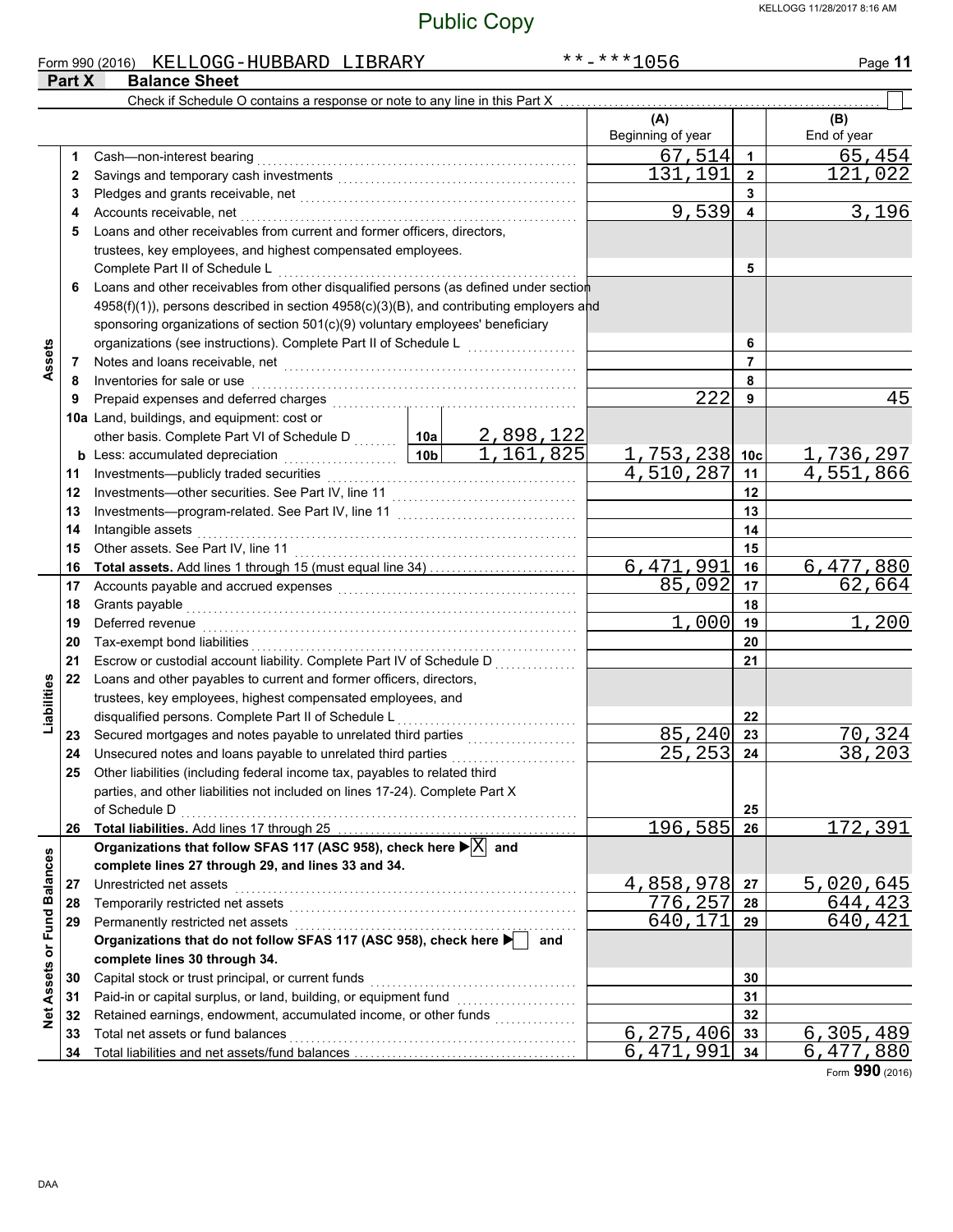|    | $******1056$<br>Form 990 (2016) KELLOGG-HUBBARD LIBRARY                                                                                                                                                                              |                         |                |            | Page 12     |
|----|--------------------------------------------------------------------------------------------------------------------------------------------------------------------------------------------------------------------------------------|-------------------------|----------------|------------|-------------|
|    | <b>Reconciliation of Net Assets</b><br>Part XI                                                                                                                                                                                       |                         |                |            |             |
|    |                                                                                                                                                                                                                                      |                         |                |            |             |
| 1  |                                                                                                                                                                                                                                      | $\mathbf{1}$            |                |            | 819, 313    |
| 2  |                                                                                                                                                                                                                                      | $\overline{2}$          |                |            | 975,854     |
| 3  | Revenue less expenses. Subtract line 2 from line 1                                                                                                                                                                                   | $\overline{\mathbf{3}}$ |                |            | $-156, 541$ |
| 4  | Net assets or fund balances at beginning of year (must equal Part X, line 33, column (A)) [[[[[[[[[[[[[[[[[[[                                                                                                                        | $\overline{\mathbf{4}}$ |                |            | 6,275,406   |
| 5  | Net unrealized gains (losses) on investments [11] with an intervention of the state of the state of the state of the state of the state of the state of the state of the state of the state of the state of the state of the s       | 5                       |                |            | 186,624     |
| 6  | Donated services and use of facilities <b>constructs</b> and the service of facilities <b>constructs</b> and use of facilities                                                                                                       | 6                       |                |            |             |
| 7  | Investment expenses <b>contract the contract of the contract of the contract of the contract of the contract of the contract of the contract of the contract of the contract of the contract of the contract of the contract of </b> | $\overline{7}$          |                |            |             |
| 8  |                                                                                                                                                                                                                                      | 8                       |                |            |             |
| 9  | Other changes in net assets or fund balances (explain in Schedule O) [[[[[[[[[[[[[[[[[[[[]]]]]]]]]                                                                                                                                   | 9                       |                |            |             |
| 10 | Net assets or fund balances at end of year. Combine lines 3 through 9 (must equal Part X, line                                                                                                                                       |                         |                |            |             |
|    | 33, column (B))                                                                                                                                                                                                                      | 10 <sup>1</sup>         |                |            | 6,305,489   |
|    | <b>Financial Statements and Reporting</b><br><b>Part XII</b>                                                                                                                                                                         |                         |                |            |             |
|    |                                                                                                                                                                                                                                      |                         |                |            |             |
|    |                                                                                                                                                                                                                                      |                         |                | <b>Yes</b> | No          |
| 1  | $ X $ Accrual<br>Accounting method used to prepare the Form 990:     Cash<br>Other                                                                                                                                                   |                         |                |            |             |
|    | If the organization changed its method of accounting from a prior year or checked "Other," explain in                                                                                                                                |                         |                |            |             |
|    | Schedule O.                                                                                                                                                                                                                          |                         |                |            |             |
|    | 2a Were the organization's financial statements compiled or reviewed by an independent accountant?                                                                                                                                   |                         | 2a             |            | X           |
|    | If "Yes," check a box below to indicate whether the financial statements for the year were compiled or                                                                                                                               |                         |                |            |             |
|    | reviewed on a separate basis, consolidated basis, or both:                                                                                                                                                                           |                         |                |            |             |
|    | Separate basis     Consolidated basis<br>Both consolidated and separate basis                                                                                                                                                        |                         |                |            |             |
|    | b Were the organization's financial statements audited by an independent accountant?                                                                                                                                                 |                         | 2 <sub>b</sub> |            | Χ           |
|    | If "Yes," check a box below to indicate whether the financial statements for the year were audited on a                                                                                                                              |                         |                |            |             |
|    | separate basis, consolidated basis, or both:                                                                                                                                                                                         |                         |                |            |             |
|    | Separate basis     Consolidated basis<br>    Both consolidated and separate basis                                                                                                                                                    |                         |                |            |             |
|    | c If "Yes" to line 2a or 2b, does the organization have a committee that assumes responsibility for oversight                                                                                                                        |                         |                |            |             |
|    | of the audit, review, or compilation of its financial statements and selection of an independent accountant?                                                                                                                         |                         | 2c             |            |             |
|    | If the organization changed either its oversight process or selection process during the tax year, explain in                                                                                                                        |                         |                |            |             |
|    | Schedule O.                                                                                                                                                                                                                          |                         |                |            |             |
|    | 3a As a result of a federal award, was the organization required to undergo an audit or audits as set forth in                                                                                                                       |                         |                |            |             |
|    | the Single Audit Act and OMB Circular A-133?                                                                                                                                                                                         |                         | 3a             |            | Χ           |
|    | <b>b</b> If "Yes," did the organization undergo the required audit or audits? If the organization did not undergo the                                                                                                                |                         |                |            |             |
|    | required audit or audits, explain why in Schedule O and describe any steps taken to undergo such audits.                                                                                                                             |                         | 3 <sub>b</sub> |            |             |

Form **990** (2016)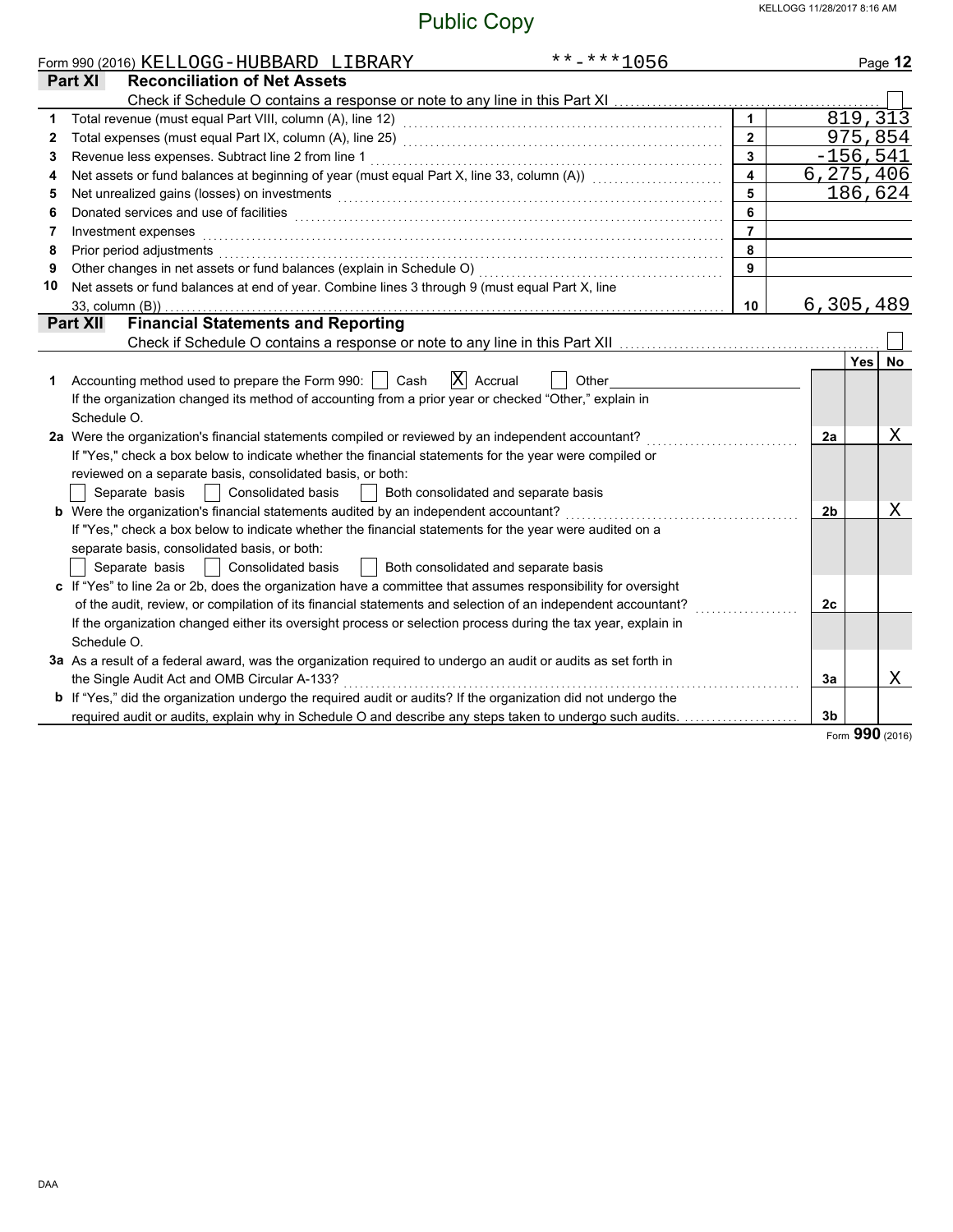| <b>Public Copy</b> |  |
|--------------------|--|
|--------------------|--|

| <b>SCHEDULE A</b>                                                                         | <b>Public Charity Status and Public Support</b>            | OMB No. 1545-0047                                                                                                                                                                                                                    |                          |                                                                                                                                                                                                                                                           |                                      |  |  |
|-------------------------------------------------------------------------------------------|------------------------------------------------------------|--------------------------------------------------------------------------------------------------------------------------------------------------------------------------------------------------------------------------------------|--------------------------|-----------------------------------------------------------------------------------------------------------------------------------------------------------------------------------------------------------------------------------------------------------|--------------------------------------|--|--|
| (Form 990 or 990-EZ)                                                                      |                                                            | Complete if the organization is a section 501(c)(3) organization or a section 4947(a)(1) nonexempt charitable trust.                                                                                                                 |                          |                                                                                                                                                                                                                                                           |                                      |  |  |
| Attach to Form 990 or Form 990-EZ.<br>Department of the Treasury<br><b>Open to Public</b> |                                                            |                                                                                                                                                                                                                                      |                          |                                                                                                                                                                                                                                                           |                                      |  |  |
| <b>Internal Revenue Service</b>                                                           |                                                            |                                                                                                                                                                                                                                      |                          | Information about Schedule A (Form 990 or 990-EZ) and its instructions is at www.irs.gov/form990.                                                                                                                                                         | Inspection                           |  |  |
| Name of the organization                                                                  |                                                            | KELLOGG-HUBBARD LIBRARY                                                                                                                                                                                                              |                          | <b>Employer identification number</b><br>$******1056$                                                                                                                                                                                                     |                                      |  |  |
| Part I                                                                                    |                                                            |                                                                                                                                                                                                                                      |                          | Reason for Public Charity Status (All organizations must complete this part.) See instructions.                                                                                                                                                           |                                      |  |  |
|                                                                                           |                                                            | The organization is not a private foundation because it is: (For lines 1 through 12, check only one box.)                                                                                                                            |                          |                                                                                                                                                                                                                                                           |                                      |  |  |
| 1                                                                                         |                                                            | A church, convention of churches, or association of churches described in section 170(b)(1)(A)(i).                                                                                                                                   |                          |                                                                                                                                                                                                                                                           |                                      |  |  |
| 2                                                                                         |                                                            | A school described in section 170(b)(1)(A)(ii). (Attach Schedule E (Form 990 or 990-EZ).)                                                                                                                                            |                          |                                                                                                                                                                                                                                                           |                                      |  |  |
| 3                                                                                         |                                                            | A hospital or a cooperative hospital service organization described in section 170(b)(1)(A)(iii).                                                                                                                                    |                          |                                                                                                                                                                                                                                                           |                                      |  |  |
| 4                                                                                         |                                                            |                                                                                                                                                                                                                                      |                          | A medical research organization operated in conjunction with a hospital described in section 170(b)(1)(A)(iii). Enter the hospital's name,                                                                                                                |                                      |  |  |
|                                                                                           |                                                            | city, and state: <b>contract the state of the state of the state of the state of the state of the state of the state of the state of the state of the state of the state of the state of the state of the state of the state of </b> |                          |                                                                                                                                                                                                                                                           |                                      |  |  |
| 5                                                                                         |                                                            |                                                                                                                                                                                                                                      |                          | An organization operated for the benefit of a college or university owned or operated by a governmental unit described in                                                                                                                                 |                                      |  |  |
|                                                                                           | section 170(b)(1)(A)(iv). (Complete Part II.)              | A federal, state, or local government or governmental unit described in section 170(b)(1)(A)(v).                                                                                                                                     |                          |                                                                                                                                                                                                                                                           |                                      |  |  |
| 6<br>$ {\rm X} $<br>$\overline{\mathbf{r}}$                                               |                                                            |                                                                                                                                                                                                                                      |                          | An organization that normally receives a substantial part of its support from a governmental unit or from the general public                                                                                                                              |                                      |  |  |
|                                                                                           | described in section 170(b)(1)(A)(vi). (Complete Part II.) |                                                                                                                                                                                                                                      |                          |                                                                                                                                                                                                                                                           |                                      |  |  |
| 8                                                                                         |                                                            | A community trust described in section 170(b)(1)(A)(vi). (Complete Part II.)                                                                                                                                                         |                          |                                                                                                                                                                                                                                                           |                                      |  |  |
| 9                                                                                         |                                                            |                                                                                                                                                                                                                                      |                          | An agricultural research organization described in section 170(b)(1)(A)(ix) operated in conjunction with a land-grant college                                                                                                                             |                                      |  |  |
| university:                                                                               |                                                            |                                                                                                                                                                                                                                      |                          | or university or a non-land grant college of agriculture (see instructions). Enter the name, city, and state of the college or                                                                                                                            |                                      |  |  |
| 10                                                                                        |                                                            |                                                                                                                                                                                                                                      |                          | An organization that normally receives: (1) more than 33 1/3% of its support from contributions, membership fees, and gross                                                                                                                               |                                      |  |  |
|                                                                                           |                                                            |                                                                                                                                                                                                                                      |                          | receipts from activities related to its exempt functions—subject to certain exceptions, and (2) no more than 33 1/3% of its                                                                                                                               |                                      |  |  |
|                                                                                           |                                                            | acquired by the organization after June 30, 1975. See section 509(a)(2). (Complete Part III.)                                                                                                                                        |                          | support from gross investment income and unrelated business taxable income (less section 511 tax) from businesses                                                                                                                                         |                                      |  |  |
| 11                                                                                        |                                                            | An organization organized and operated exclusively to test for public safety. See section 509(a)(4).                                                                                                                                 |                          |                                                                                                                                                                                                                                                           |                                      |  |  |
| 12                                                                                        |                                                            |                                                                                                                                                                                                                                      |                          | An organization organized and operated exclusively for the benefit of, to perform the functions of, or to carry out the purposes                                                                                                                          |                                      |  |  |
|                                                                                           |                                                            |                                                                                                                                                                                                                                      |                          | of one or more publicly supported organizations described in section 509(a)(1) or section 509(a)(2). See section 509(a)(3).                                                                                                                               |                                      |  |  |
|                                                                                           |                                                            |                                                                                                                                                                                                                                      |                          | Check the box in lines 12a through 12d that describes the type of supporting organization and complete lines 12e, 12f, and 12g.                                                                                                                           |                                      |  |  |
| a                                                                                         |                                                            |                                                                                                                                                                                                                                      |                          | Type I. A supporting organization operated, supervised, or controlled by its supported organization(s), typically by giving                                                                                                                               |                                      |  |  |
|                                                                                           |                                                            | the supported organization(s) the power to regularly appoint or elect a majority of the directors or trustees of the<br>supporting organization. You must complete Part IV, Sections A and B.                                        |                          |                                                                                                                                                                                                                                                           |                                      |  |  |
| b                                                                                         |                                                            |                                                                                                                                                                                                                                      |                          | Type II. A supporting organization supervised or controlled in connection with its supported organization(s), by having                                                                                                                                   |                                      |  |  |
|                                                                                           |                                                            |                                                                                                                                                                                                                                      |                          | control or management of the supporting organization vested in the same persons that control or manage the supported                                                                                                                                      |                                      |  |  |
|                                                                                           |                                                            | organization(s). You must complete Part IV, Sections A and C.                                                                                                                                                                        |                          |                                                                                                                                                                                                                                                           |                                      |  |  |
| c                                                                                         |                                                            |                                                                                                                                                                                                                                      |                          | Type III functionally integrated. A supporting organization operated in connection with, and functionally integrated with,                                                                                                                                |                                      |  |  |
|                                                                                           |                                                            | its supported organization(s) (see instructions). You must complete Part IV, Sections A, D, and E.                                                                                                                                   |                          |                                                                                                                                                                                                                                                           |                                      |  |  |
| d                                                                                         |                                                            |                                                                                                                                                                                                                                      |                          | Type III non-functionally integrated. A supporting organization operated in connection with its supported organization(s)<br>that is not functionally integrated. The organization generally must satisfy a distribution requirement and an attentiveness |                                      |  |  |
|                                                                                           |                                                            | requirement (see instructions). You must complete Part IV, Sections A and D, and Part V.                                                                                                                                             |                          |                                                                                                                                                                                                                                                           |                                      |  |  |
| е                                                                                         |                                                            |                                                                                                                                                                                                                                      |                          | Check this box if the organization received a written determination from the IRS that it is a Type I, Type II, Type III                                                                                                                                   |                                      |  |  |
|                                                                                           |                                                            | functionally integrated, or Type III non-functionally integrated supporting organization.                                                                                                                                            |                          |                                                                                                                                                                                                                                                           |                                      |  |  |
| f                                                                                         | Enter the number of supported organizations                | Provide the following information about the supported organization(s).                                                                                                                                                               |                          |                                                                                                                                                                                                                                                           |                                      |  |  |
| (i) Name of supported                                                                     |                                                            |                                                                                                                                                                                                                                      | (iv) Is the organization | (v) Amount of monetary                                                                                                                                                                                                                                    |                                      |  |  |
| organization                                                                              | (ii) EIN                                                   | (iii) Type of organization<br>(described on lines 1-10                                                                                                                                                                               | listed in your governing | support (see                                                                                                                                                                                                                                              | (vi) Amount of<br>other support (see |  |  |
|                                                                                           |                                                            | above (see instructions))                                                                                                                                                                                                            | document?                | instructions)                                                                                                                                                                                                                                             | instructions)                        |  |  |
|                                                                                           |                                                            |                                                                                                                                                                                                                                      | Yes<br>No                |                                                                                                                                                                                                                                                           |                                      |  |  |
| (A)                                                                                       |                                                            |                                                                                                                                                                                                                                      |                          |                                                                                                                                                                                                                                                           |                                      |  |  |
| (B)                                                                                       |                                                            |                                                                                                                                                                                                                                      |                          |                                                                                                                                                                                                                                                           |                                      |  |  |
|                                                                                           |                                                            |                                                                                                                                                                                                                                      |                          |                                                                                                                                                                                                                                                           |                                      |  |  |
| (C)                                                                                       |                                                            |                                                                                                                                                                                                                                      |                          |                                                                                                                                                                                                                                                           |                                      |  |  |
|                                                                                           |                                                            |                                                                                                                                                                                                                                      |                          |                                                                                                                                                                                                                                                           |                                      |  |  |
| (D)                                                                                       |                                                            |                                                                                                                                                                                                                                      |                          |                                                                                                                                                                                                                                                           |                                      |  |  |
|                                                                                           |                                                            |                                                                                                                                                                                                                                      |                          |                                                                                                                                                                                                                                                           |                                      |  |  |
| (E)                                                                                       |                                                            |                                                                                                                                                                                                                                      |                          |                                                                                                                                                                                                                                                           |                                      |  |  |
|                                                                                           |                                                            |                                                                                                                                                                                                                                      |                          |                                                                                                                                                                                                                                                           |                                      |  |  |
| Total                                                                                     |                                                            |                                                                                                                                                                                                                                      |                          |                                                                                                                                                                                                                                                           |                                      |  |  |

**For Paperwork Reduction Act Notice, see the Instructions for Form 990 or 990-EZ.**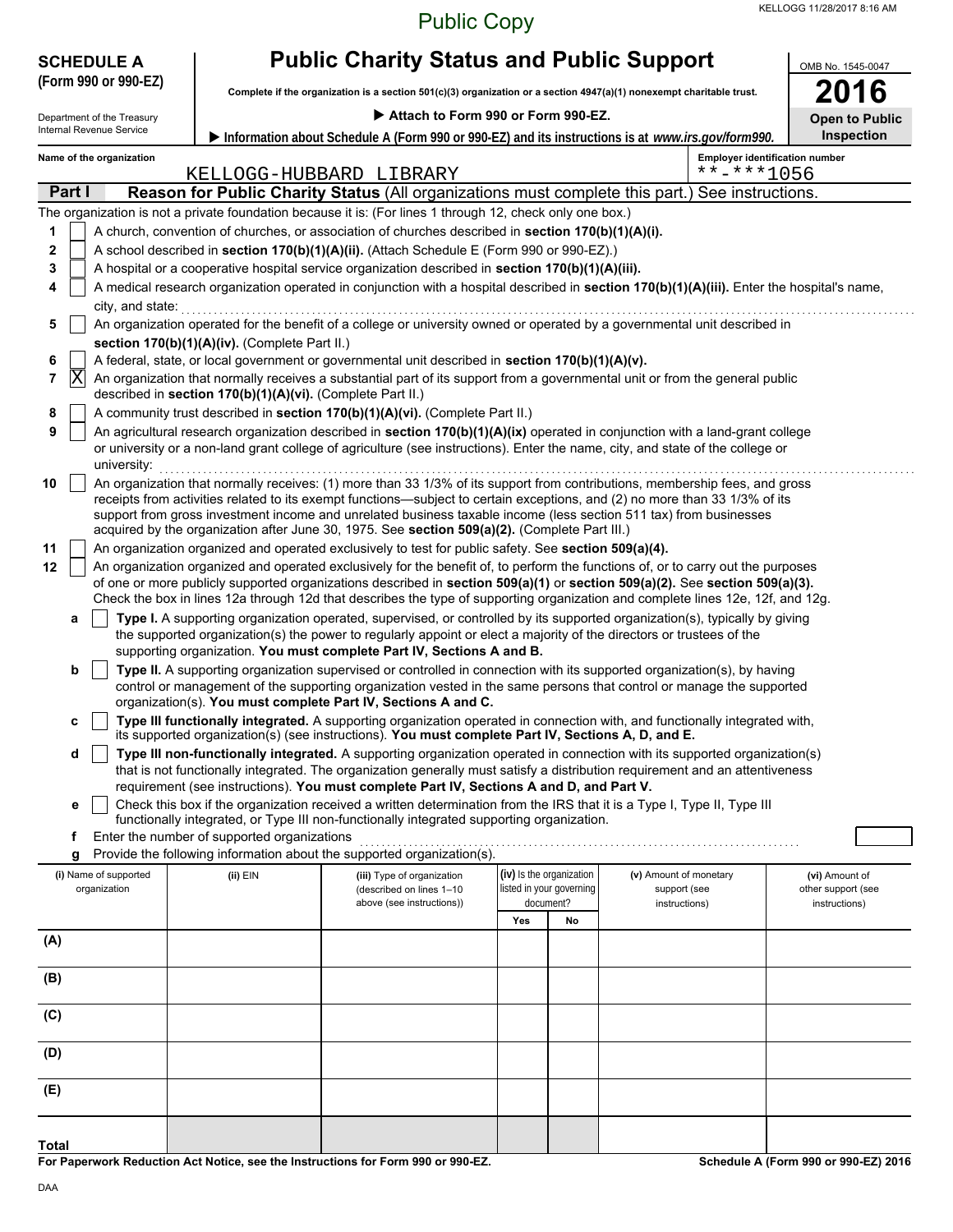#### Schedule A (Form 990 or 990-EZ) 2016 KELLOGG-HUBBARD LIBRARY \*\*-\*\*\*1056 Page **2**

(Complete only if you checked the box on line 5, 7, or 8 of Part I or if the organization failed to qualify under **Part II** Support Schedule for Organizations Described in Sections 170(b)(1)(A)(iv) and 170(b)(1)(A)(vi) Part III. If the organization fails to qualify under the tests listed below, please complete Part III.)

|              | <b>Section A. Public Support</b>                                                                                                                                                                                                                  |          |          |            |            |            |                                          |
|--------------|---------------------------------------------------------------------------------------------------------------------------------------------------------------------------------------------------------------------------------------------------|----------|----------|------------|------------|------------|------------------------------------------|
|              | Calendar year (or fiscal year beginning in)                                                                                                                                                                                                       | (a) 2012 | (b) 2013 | $(c)$ 2014 | $(d)$ 2015 | $(e)$ 2016 | (f) Total                                |
| 1            | Gifts, grants, contributions, and<br>membership fees received. (Do not<br>include any "unusual grants.")                                                                                                                                          | 71,323   | 589,517  | 597,738    | 618,024    | 596,171    | 2, 472, 773                              |
| $\mathbf{2}$ | Tax revenues levied for the<br>organization's benefit and either paid<br>to or expended on its behalf<br>.                                                                                                                                        |          |          |            |            |            |                                          |
| 3            | The value of services or facilities<br>furnished by a governmental unit to the<br>organization without charge<br>a sa sala sa s                                                                                                                   |          |          |            |            |            |                                          |
| 4            | Total. Add lines 1 through 3<br>a sa sala sa I                                                                                                                                                                                                    | 71,323   | 589,517  | 597,738    | 618,024    | 596,171    | 2,472,773                                |
| 5            | The portion of total contributions by<br>each person (other than a<br>governmental unit or publicly<br>supported organization) included on<br>line 1 that exceeds 2% of the amount<br>shown on line 11, column (f)                                |          |          |            |            |            |                                          |
| 6            | Public support. Subtract line 5 from line 4.                                                                                                                                                                                                      |          |          |            |            |            | 2,472,773                                |
|              | <b>Section B. Total Support</b>                                                                                                                                                                                                                   |          |          |            |            |            |                                          |
|              | Calendar year (or fiscal year beginning in) ▶                                                                                                                                                                                                     | (a) 2012 | (b) 2013 | $(c)$ 2014 | $(d)$ 2015 | (e) 2016   | (f) Total                                |
| 7            | Amounts from line 4                                                                                                                                                                                                                               | 71,323   | 589,517  | 597,738    | 618,024    | 596,171    | 2, 472, 773                              |
| 8            | Gross income from interest, dividends,<br>payments received on securities loans,<br>rents, royalties and income from similar<br><b>SOUICES</b>                                                                                                    | 57,980   | 138,906  | 146,603    | 105,267    | 122,705    | 571,461                                  |
| 9            | Net income from unrelated business<br>activities, whether or not the business<br>is regularly carried on                                                                                                                                          |          |          |            |            |            |                                          |
| 10           | Other income. Do not include gain or<br>loss from the sale of capital assets<br>(Explain in Part VI.)                                                                                                                                             |          |          | 9,260      | 12,009     | 10,606     | 31,875                                   |
| 11           | Total support. Add lines 7 through 10                                                                                                                                                                                                             |          |          |            |            |            | 3,076,109                                |
| 12           | Gross receipts from related activities, etc. (see instructions)                                                                                                                                                                                   |          |          |            |            | 12         | 347,854                                  |
| 13           | First five years. If the Form 990 is for the organization's first, second, third, fourth, or fifth tax year as a section 501(c)(3)                                                                                                                |          |          |            |            |            |                                          |
|              | organization, check this box and stop here                                                                                                                                                                                                        |          |          |            |            |            |                                          |
|              | <b>Section C. Computation of Public Support Percentage</b>                                                                                                                                                                                        |          |          |            |            |            |                                          |
| 14           | Public support percentage for 2016 (line 6, column (f) divided by line 11, column (f)) [[[[[[[[[[[[[[[[[[[[[[                                                                                                                                     |          |          |            |            | 14         | 80.39%                                   |
| 15           |                                                                                                                                                                                                                                                   |          |          |            |            | 15         | 80.51%                                   |
|              | 16a 33 1/3% support test-2016. If the organization did not check the box on line 13, and line 14 is 33 1/3% or more, check this                                                                                                                   |          |          |            |            |            |                                          |
|              | box and stop here. The organization qualifies as a publicly supported organization                                                                                                                                                                |          |          |            |            |            | $\blacktriangleright$ $\boxed{\text{X}}$ |
| b            | 33 1/3% support test-2015. If the organization did not check a box on line 13 or 16a, and line 15 is 33 1/3% or more, check                                                                                                                       |          |          |            |            |            |                                          |
|              | this box and stop here. The organization qualifies as a publicly supported organization                                                                                                                                                           |          |          |            |            |            |                                          |
| 17a          | 10%-facts-and-circumstances test-2016. If the organization did not check a box on line 13, 16a, or 16b, and line 14 is<br>10% or more, and if the organization meets the "facts-and-circumstances" test, check this box and stop here. Explain in |          |          |            |            |            |                                          |
|              | Part VI how the organization meets the "facts-and-circumstances" test. The organization qualifies as a publicly supported                                                                                                                         |          |          |            |            |            |                                          |
|              |                                                                                                                                                                                                                                                   |          |          |            |            |            |                                          |
| b            | organization<br>10%-facts-and-circumstances test-2015. If the organization did not check a box on line 13, 16a, 16b, or 17a, and line                                                                                                             |          |          |            |            |            |                                          |
|              | 15 is 10% or more, and if the organization meets the "facts-and-circumstances" test, check this box and stop here.<br>Explain in Part VI how the organization meets the "facts-and-circumstances" test. The organization qualifies as a publicly  |          |          |            |            |            |                                          |
|              | supported organization                                                                                                                                                                                                                            |          |          |            |            |            |                                          |
| 18           | Private foundation. If the organization did not check a box on line 13, 16a, 16b, 17a, or 17b, check this box and see                                                                                                                             |          |          |            |            |            |                                          |
|              |                                                                                                                                                                                                                                                   |          |          |            |            |            |                                          |
|              |                                                                                                                                                                                                                                                   |          |          |            |            |            |                                          |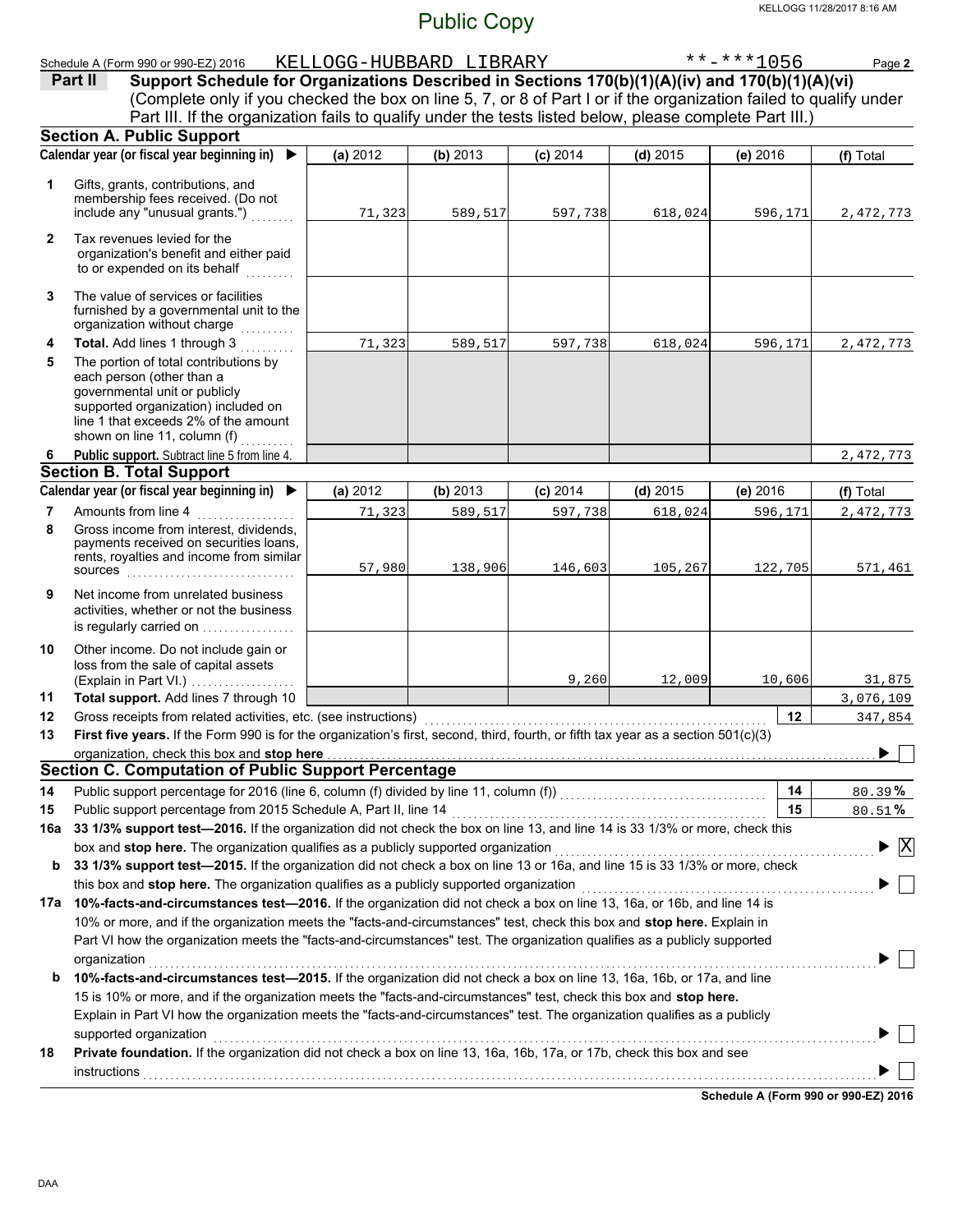|              | Schedule A (Form 990 or 990-EZ) 2016                                                                                                                                             |          | KELLOGG-HUBBARD LIBRARY |            |            | $******1056$ | Page 3    |
|--------------|----------------------------------------------------------------------------------------------------------------------------------------------------------------------------------|----------|-------------------------|------------|------------|--------------|-----------|
|              | Part III<br>Support Schedule for Organizations Described in Section 509(a)(2)                                                                                                    |          |                         |            |            |              |           |
|              | (Complete only if you checked the box on line 10 of Part I or if the organization failed to qualify under Part II.                                                               |          |                         |            |            |              |           |
|              | If the organization fails to qualify under the tests listed below, please complete Part II.)                                                                                     |          |                         |            |            |              |           |
|              | <b>Section A. Public Support</b>                                                                                                                                                 |          |                         |            |            |              |           |
|              | Calendar year (or fiscal year beginning in)<br>$\blacktriangleright$                                                                                                             | (a) 2012 | (b) 2013                | $(c)$ 2014 | $(d)$ 2015 | $(e)$ 2016   | (f) Total |
| 1            | Gifts, grants, contributions, and membership<br>fees received. (Do not include any "unusual grants.")                                                                            |          |                         |            |            |              |           |
| $\mathbf{2}$ | Gross receipts from admissions, merchandise<br>sold or services performed, or facilities                                                                                         |          |                         |            |            |              |           |
|              | furnished in any activity that is related to the<br>organization's tax-exempt purpose                                                                                            |          |                         |            |            |              |           |
| 3            | Gross receipts from activities that are not an<br>unrelated trade or business under section 513                                                                                  |          |                         |            |            |              |           |
| 4            | Tax revenues levied for the<br>organization's benefit and either paid<br>to or expended on its behalf                                                                            |          |                         |            |            |              |           |
| 5            | The value of services or facilities<br>furnished by a governmental unit to the<br>organization without charge                                                                    |          |                         |            |            |              |           |
| 6            | Total. Add lines 1 through 5                                                                                                                                                     |          |                         |            |            |              |           |
|              | 7a Amounts included on lines 1, 2, and 3<br>received from disqualified persons                                                                                                   |          |                         |            |            |              |           |
| b            | Amounts included on lines 2 and 3<br>received from other than disqualified<br>persons that exceed the greater of \$5,000<br>or 1% of the amount on line 13 for the year          |          |                         |            |            |              |           |
| c            | Add lines 7a and 7b<br>. <b>.</b> .                                                                                                                                              |          |                         |            |            |              |           |
| 8            | Public support. (Subtract line 7c from                                                                                                                                           |          |                         |            |            |              |           |
|              | line $6.$ )                                                                                                                                                                      |          |                         |            |            |              |           |
|              | <b>Section B. Total Support</b>                                                                                                                                                  |          |                         |            |            |              |           |
|              | Calendar year (or fiscal year beginning in) $\blacktriangleright$                                                                                                                | (a) 2012 | (b) 2013                | $(c)$ 2014 | $(d)$ 2015 | (e) 2016     | (f) Total |
| 9            | Amounts from line 6<br><u>.</u><br>1980 - Paul Barbara, president                                                                                                                |          |                         |            |            |              |           |
| 10a          | Gross income from interest, dividends,<br>payments received on securities loans, rents,<br>royalties and income from similar sources                                             |          |                         |            |            |              |           |
| b            | Unrelated business taxable income (less<br>section 511 taxes) from businesses<br>acquired after June 30, 1975                                                                    |          |                         |            |            |              |           |
|              | c Add lines 10a and 10b $\ldots$                                                                                                                                                 |          |                         |            |            |              |           |
| 11           | Net income from unrelated business<br>activities not included in line 10b, whether<br>or not the business is regularly carried on.                                               |          |                         |            |            |              |           |
| 12           | Other income. Do not include gain or<br>loss from the sale of capital assets<br>(Explain in Part VI.)                                                                            |          |                         |            |            |              |           |
| 13           | Total support. (Add lines 9, 10c, 11,<br>and 12.)                                                                                                                                |          |                         |            |            |              |           |
| 14           | First five years. If the Form 990 is for the organization's first, second, third, fourth, or fifth tax year as a section 501(c)(3)<br>organization, check this box and stop here |          |                         |            |            |              |           |
|              | <b>Section C. Computation of Public Support Percentage</b>                                                                                                                       |          |                         |            |            |              |           |
| 15           |                                                                                                                                                                                  |          |                         |            |            | 15           | $\%$      |
| 16           |                                                                                                                                                                                  |          |                         |            |            | 16           | $\%$      |
|              | Section D. Computation of Investment Income Percentage                                                                                                                           |          |                         |            |            |              |           |
| 17           | Investment income percentage for 2016 (line 10c, column (f) divided by line 13, column (f)) [[[[[[[[[[[[[[[[[                                                                    |          |                         |            |            | 17           | %         |
| 18           | Investment income percentage from 2015 Schedule A, Part III, line 17                                                                                                             |          |                         |            |            | 18           | %         |
|              | 19a 33 1/3% support tests-2016. If the organization did not check the box on line 14, and line 15 is more than 33 1/3%, and line                                                 |          |                         |            |            |              |           |
|              | 17 is not more than 33 1/3%, check this box and stop here. The organization qualifies as a publicly supported organization                                                       |          |                         |            |            |              |           |
| b            | 33 1/3% support tests-2015. If the organization did not check a box on line 14 or line 19a, and line 16 is more than 33 1/3%, and                                                |          |                         |            |            |              |           |
|              | line 18 is not more than 33 1/3%, check this box and stop here. The organization qualifies as a publicly supported organization                                                  |          |                         |            |            |              |           |

**20 Private foundation.** If the organization did not check a box on line 14, 19a, or 19b, check this box and see instructions . . . . . . . . . . . . . . . . . . .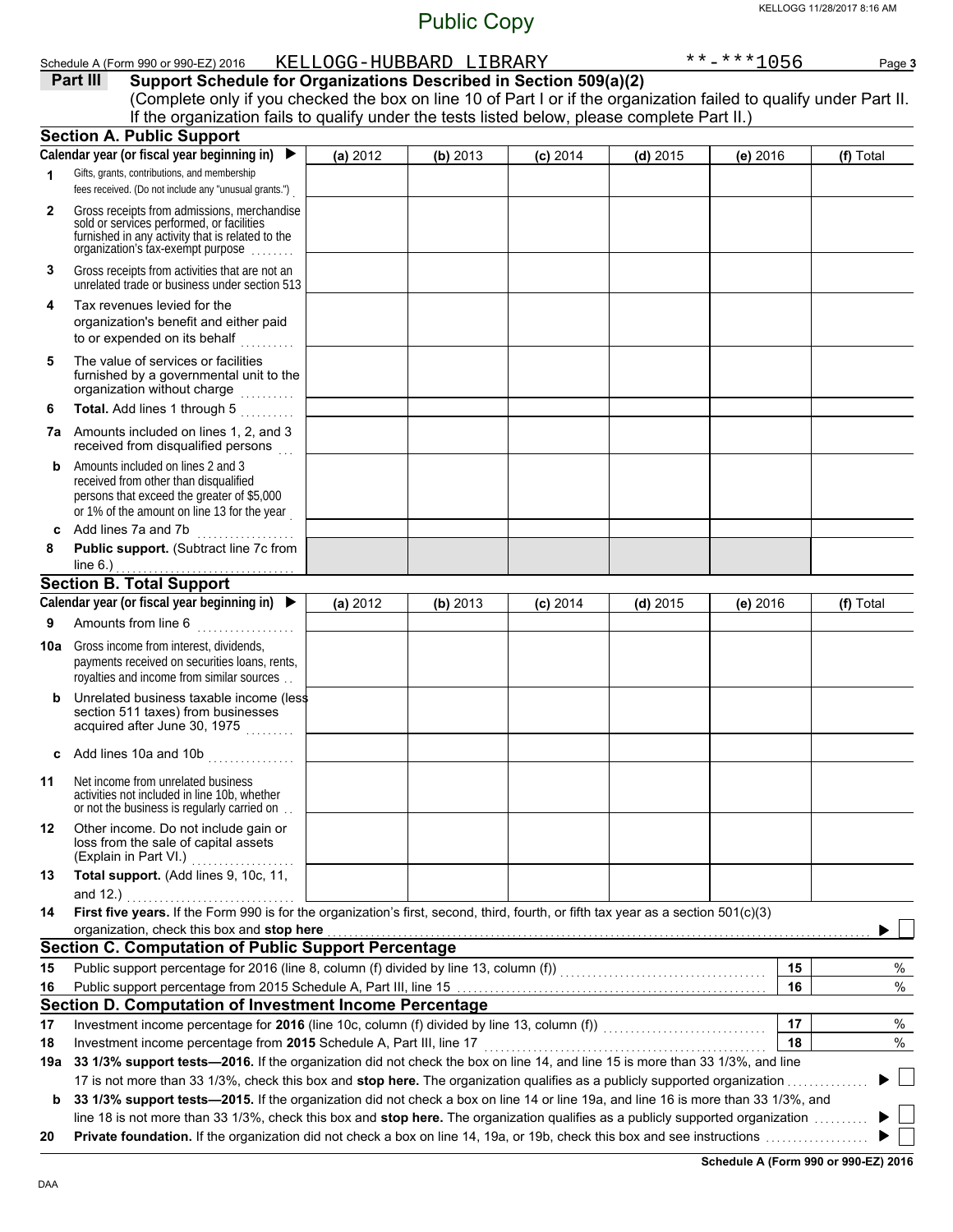# Public Copy

|     | KELLOGG-HUBBARD LIBRARY<br>Schedule A (Form 990 or 990-EZ) 2016                                                                                                                                                            | $******1056$                                            |            | Page 4 |
|-----|----------------------------------------------------------------------------------------------------------------------------------------------------------------------------------------------------------------------------|---------------------------------------------------------|------------|--------|
|     | Part IV<br><b>Supporting Organizations</b>                                                                                                                                                                                 |                                                         |            |        |
|     | (Complete only if you checked a box in line 12 on Part I. If you checked 12a of Part I, complete Sections A                                                                                                                |                                                         |            |        |
|     | and B. If you checked 12b of Part I, complete Sections A and C. If you checked 12c of Part I, complete                                                                                                                     |                                                         |            |        |
|     | Sections A, D, and E. If you checked 12d of Part I, complete Sections A and D, and complete Part V.)                                                                                                                       |                                                         |            |        |
|     | <b>Section A. All Supporting Organizations</b>                                                                                                                                                                             |                                                         |            | No     |
| 1   | Are all of the organization's supported organizations listed by name in the organization's governing                                                                                                                       |                                                         | <b>Yes</b> |        |
|     | documents? If "No," describe in Part VI how the supported organizations are designated. If designated by                                                                                                                   |                                                         |            |        |
|     | class or purpose, describe the designation. If historic and continuing relationship, explain.                                                                                                                              | 1                                                       |            |        |
| 2   | Did the organization have any supported organization that does not have an IRS determination of status                                                                                                                     |                                                         |            |        |
|     | under section 509(a)(1) or (2)? If "Yes," explain in Part VI how the organization determined that the supported                                                                                                            |                                                         |            |        |
|     | organization was described in section 509(a)(1) or (2).                                                                                                                                                                    | 2                                                       |            |        |
| За  | Did the organization have a supported organization described in section 501(c)(4), (5), or (6)? If "Yes," answer                                                                                                           |                                                         |            |        |
|     | $(b)$ and $(c)$ below.                                                                                                                                                                                                     | 3a                                                      |            |        |
| b   | Did the organization confirm that each supported organization qualified under section 501(c)(4), (5), or (6) and                                                                                                           |                                                         |            |        |
|     | satisfied the public support tests under section $509(a)(2)$ ? If "Yes," describe in Part VI when and how the                                                                                                              |                                                         |            |        |
|     | organization made the determination.                                                                                                                                                                                       | 3b                                                      |            |        |
| c   | Did the organization ensure that all support to such organizations was used exclusively for section $170(c)(2)(B)$                                                                                                         |                                                         |            |        |
|     | purposes? If "Yes," explain in Part VI what controls the organization put in place to ensure such use.                                                                                                                     | 3c                                                      |            |        |
| 4a  | Was any supported organization not organized in the United States ("foreign supported organization")? If                                                                                                                   |                                                         |            |        |
|     | "Yes," and if you checked 12a or 12b in Part I, answer (b) and (c) below.                                                                                                                                                  | 4a                                                      |            |        |
| b   | Did the organization have ultimate control and discretion in deciding whether to make grants to the foreign                                                                                                                |                                                         |            |        |
|     | supported organization? If "Yes," describe in Part VI how the organization had such control and discretion                                                                                                                 |                                                         |            |        |
|     | despite being controlled or supervised by or in connection with its supported organizations.                                                                                                                               | 4b                                                      |            |        |
| c   | Did the organization support any foreign supported organization that does not have an IRS determination<br>under sections 501(c)(3) and 509(a)(1) or (2)? If "Yes," explain in Part VI what controls the organization used |                                                         |            |        |
|     | to ensure that all support to the foreign supported organization was used exclusively for section $170(c)(2)(B)$                                                                                                           |                                                         |            |        |
|     | purposes.                                                                                                                                                                                                                  | 4c                                                      |            |        |
| 5а  | Did the organization add, substitute, or remove any supported organizations during the tax year? If "Yes,"                                                                                                                 |                                                         |            |        |
|     | answer (b) and (c) below (if applicable). Also, provide detail in Part VI, including (i) the names and EIN                                                                                                                 |                                                         |            |        |
|     | numbers of the supported organizations added, substituted, or removed; (ii) the reasons for each such action;                                                                                                              |                                                         |            |        |
|     | (iii) the authority under the organization's organizing document authorizing such action; and (iv) how the action                                                                                                          |                                                         |            |        |
|     | was accomplished (such as by amendment to the organizing document).                                                                                                                                                        | 5a                                                      |            |        |
| b   | Type I or Type II only. Was any added or substituted supported organization part of a class already                                                                                                                        |                                                         |            |        |
|     | designated in the organization's organizing document?                                                                                                                                                                      | 5b                                                      |            |        |
| c   | Substitutions only. Was the substitution the result of an event beyond the organization's control?                                                                                                                         | 5 <sub>c</sub>                                          |            |        |
| 6   | Did the organization provide support (whether in the form of grants or the provision of services or facilities) to                                                                                                         |                                                         |            |        |
|     | anyone other than (i) its supported organizations, (ii) individuals that are part of the charitable class benefited                                                                                                        |                                                         |            |        |
|     | by one or more of its supported organizations, or (iii) other supporting organizations that also support or                                                                                                                |                                                         |            |        |
|     | benefit one or more of the filing organization's supported organizations? If "Yes," provide detail in Part VI.                                                                                                             | 6                                                       |            |        |
| 7   | Did the organization provide a grant, loan, compensation, or other similar payment to a substantial contributor                                                                                                            |                                                         |            |        |
|     | (defined in section 4958(c)(3)(C)), a family member of a substantial contributor, or a 35% controlled entity with                                                                                                          |                                                         |            |        |
| 8   | regard to a substantial contributor? If "Yes," complete Part I of Schedule L (Form 990 or 990-EZ).<br>Did the organization make a loan to a disqualified person (as defined in section 4958) not described in line 7?      | 7                                                       |            |        |
|     | If "Yes," complete Part I of Schedule L (Form 990 or 990-EZ).                                                                                                                                                              | 8                                                       |            |        |
| 9a  | Was the organization controlled directly or indirectly at any time during the tax year by one or more                                                                                                                      |                                                         |            |        |
|     | disqualified persons as defined in section 4946 (other than foundation managers and organizations described                                                                                                                |                                                         |            |        |
|     | in section 509(a)(1) or (2))? If "Yes," provide detail in Part VI.                                                                                                                                                         | 9a                                                      |            |        |
| b   | Did one or more disqualified persons (as defined in line 9a) hold a controlling interest in any entity in which                                                                                                            |                                                         |            |        |
|     | the supporting organization had an interest? If "Yes," provide detail in Part VI.                                                                                                                                          | 9b                                                      |            |        |
| c   | Did a disqualified person (as defined in line 9a) have an ownership interest in, or derive any personal benefit                                                                                                            |                                                         |            |        |
|     | from, assets in which the supporting organization also had an interest? If "Yes," provide detail in Part VI.                                                                                                               | 9c                                                      |            |        |
| 10a | Was the organization subject to the excess business holdings rules of section 4943 because of section                                                                                                                      |                                                         |            |        |
|     | 4943(f) (regarding certain Type II supporting organizations, and all Type III non-functionally integrated                                                                                                                  |                                                         |            |        |
|     | supporting organizations)? If "Yes," answer 10b below.                                                                                                                                                                     | 10a                                                     |            |        |
| b   | Did the organization have any excess business holdings in the tax year? (Use Schedule C, Form 4720, to                                                                                                                     |                                                         |            |        |
|     | determine whether the organization had excess business holdings.)                                                                                                                                                          | 10 <sub>b</sub><br>Schedule A (Form 990 or 990-EZ) 2010 |            |        |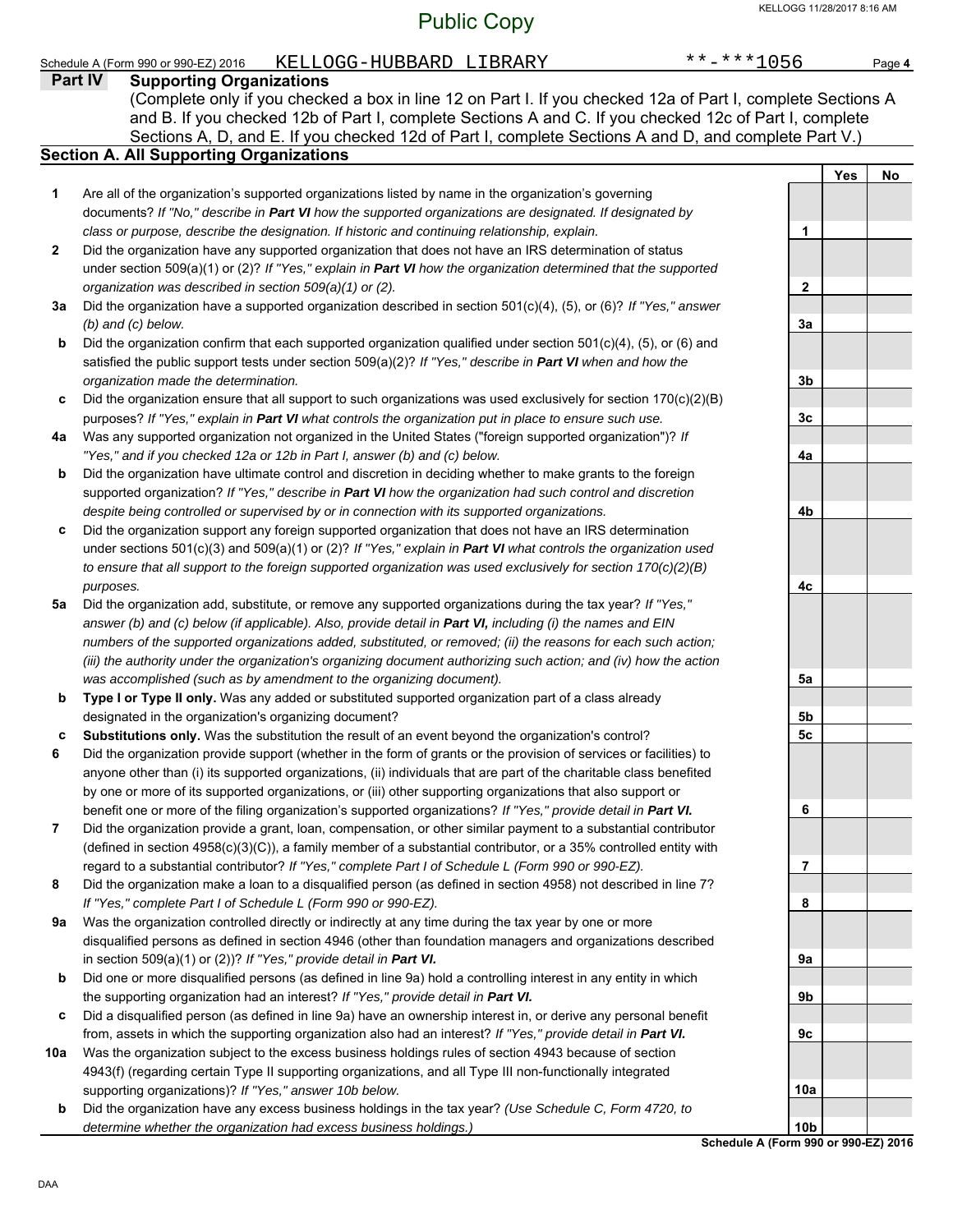|              | KELLOGG-HUBBARD LIBRARY<br>Schedule A (Form 990 or 990-EZ) 2016                                                                                                              | **-***1056      |            | Page 5 |
|--------------|------------------------------------------------------------------------------------------------------------------------------------------------------------------------------|-----------------|------------|--------|
|              | <b>Supporting Organizations (continued)</b><br>Part IV                                                                                                                       |                 |            |        |
|              |                                                                                                                                                                              |                 | Yes        | No     |
| 11           | Has the organization accepted a gift or contribution from any of the following persons?                                                                                      |                 |            |        |
|              | a A person who directly or indirectly controls, either alone or together with persons described in (b) and (c)                                                               |                 |            |        |
|              | below, the governing body of a supported organization?                                                                                                                       | 11a             |            |        |
| b            | A family member of a person described in (a) above?                                                                                                                          | 11 <sub>b</sub> |            |        |
|              | c A 35% controlled entity of a person described in (a) or (b) above? If "Yes" to a, b, or c, provide detail in Part VI.<br><b>Section B. Type I Supporting Organizations</b> | 11c             |            |        |
|              |                                                                                                                                                                              |                 | <b>Yes</b> |        |
| 1            | Did the directors, trustees, or membership of one or more supported organizations have the power to                                                                          |                 |            | No     |
|              | regularly appoint or elect at least a majority of the organization's directors or trustees at all times during the                                                           |                 |            |        |
|              | tax year? If "No," describe in Part VI how the supported organization(s) effectively operated, supervised, or                                                                |                 |            |        |
|              | controlled the organization's activities. If the organization had more than one supported organization,                                                                      |                 |            |        |
|              | describe how the powers to appoint and/or remove directors or trustees were allocated among the supported                                                                    |                 |            |        |
|              | organizations and what conditions or restrictions, if any, applied to such powers during the tax year.                                                                       | 1               |            |        |
| $\mathbf{2}$ | Did the organization operate for the benefit of any supported organization other than the supported                                                                          |                 |            |        |
|              | organization(s) that operated, supervised, or controlled the supporting organization? If "Yes," explain in Part                                                              |                 |            |        |
|              | VI how providing such benefit carried out the purposes of the supported organization(s) that operated,                                                                       |                 |            |        |
|              | supervised, or controlled the supporting organization.                                                                                                                       | 2               |            |        |
|              | <b>Section C. Type II Supporting Organizations</b>                                                                                                                           |                 |            |        |
|              |                                                                                                                                                                              |                 | Yes        | No     |
| 1            | Were a majority of the organization's directors or trustees during the tax year also a majority of the directors                                                             |                 |            |        |
|              | or trustees of each of the organization's supported organization(s)? If "No," describe in Part VI how control                                                                |                 |            |        |
|              | or management of the supporting organization was vested in the same persons that controlled or managed                                                                       |                 |            |        |
|              | the supported organization(s).                                                                                                                                               | 1               |            |        |
|              | <b>Section D. All Type III Supporting Organizations</b>                                                                                                                      |                 |            |        |
|              |                                                                                                                                                                              |                 | Yes        | No     |
| 1            | Did the organization provide to each of its supported organizations, by the last day of the fifth month of the                                                               |                 |            |        |
|              | organization's tax year, (i) a written notice describing the type and amount of support provided during the prior tax                                                        |                 |            |        |
|              | year, (ii) a copy of the Form 990 that was most recently filed as of the date of notification, and (iii) copies of the                                                       |                 |            |        |
|              | organization's governing documents in effect on the date of notification, to the extent not previously provided?                                                             | 1               |            |        |
| $\mathbf{2}$ | Were any of the organization's officers, directors, or trustees either (i) appointed or elected by the supported                                                             |                 |            |        |
|              | organization(s) or (ii) serving on the governing body of a supported organization? If "No," explain in Part VI how                                                           |                 |            |        |
|              | the organization maintained a close and continuous working relationship with the supported organization(s).                                                                  | 2               |            |        |
| 3            | By reason of the relationship described in (2), did the organization's supported organizations have a                                                                        |                 |            |        |
|              | significant voice in the organization's investment policies and in directing the use of the organization's                                                                   |                 |            |        |
|              | income or assets at all times during the tax year? If "Yes," describe in Part VI the role the organization's                                                                 |                 |            |        |
|              | supported organizations played in this regard.                                                                                                                               | 3               |            |        |
|              | Section E. Type III Functionally-Integrated Supporting Organizations                                                                                                         |                 |            |        |
| 1            | Check the box next to the method that the organization used to satisfy the Integral Part Test during the year (see instructions).                                            |                 |            |        |
| а            | The organization satisfied the Activities Test. Complete line 2 below.                                                                                                       |                 |            |        |
| $\mathbf b$  | The organization is the parent of each of its supported organizations. Complete line 3 below.                                                                                |                 |            |        |
| c            | The organization supported a governmental entity. Describe in Part VI how you supported a government entity (see instructions).                                              |                 |            |        |
|              |                                                                                                                                                                              |                 |            |        |
|              | 2 Activities Test. Answer (a) and (b) below.                                                                                                                                 |                 | Yes        | No     |
| а            | Did substantially all of the organization's activities during the tax year directly further the exempt purposes of                                                           |                 |            |        |
|              | the supported organization(s) to which the organization was responsive? If "Ves " then in <b>Part VI identify</b>                                                            |                 |            |        |

- the supported organization(s) to which the organization was responsive? *If "Yes," then in Part VI identify those supported organizations and explain how these activities directly furthered their exempt purposes, how the organization was responsive to those supported organizations, and how the organization determined that these activities constituted substantially all of its activities.*
- **b** Did the activities described in (a) constitute activities that, but for the organization's involvement, one or more of the organization's supported organization(s) would have been engaged in? *If "Yes," explain in Part VI the reasons for the organization's position that its supported organization(s) would have engaged in these activities but for the organization's involvement.*
- **3** Parent of Supported Organizations. *Answer (a) and (b) below.*
- **a** Did the organization have the power to regularly appoint or elect a majority of the officers, directors, or trustees of each of the supported organizations? *Provide details in Part VI.*
- **b** Did the organization exercise a substantial degree of direction over the policies, programs, and activities of each of its supported organizations? *If "Yes," describe in Part VI the role played by the organization in this regard.*

DAA **Schedule A (Form 990 or 990-EZ) 2016 3b**

**2a**

**2b**

**3a**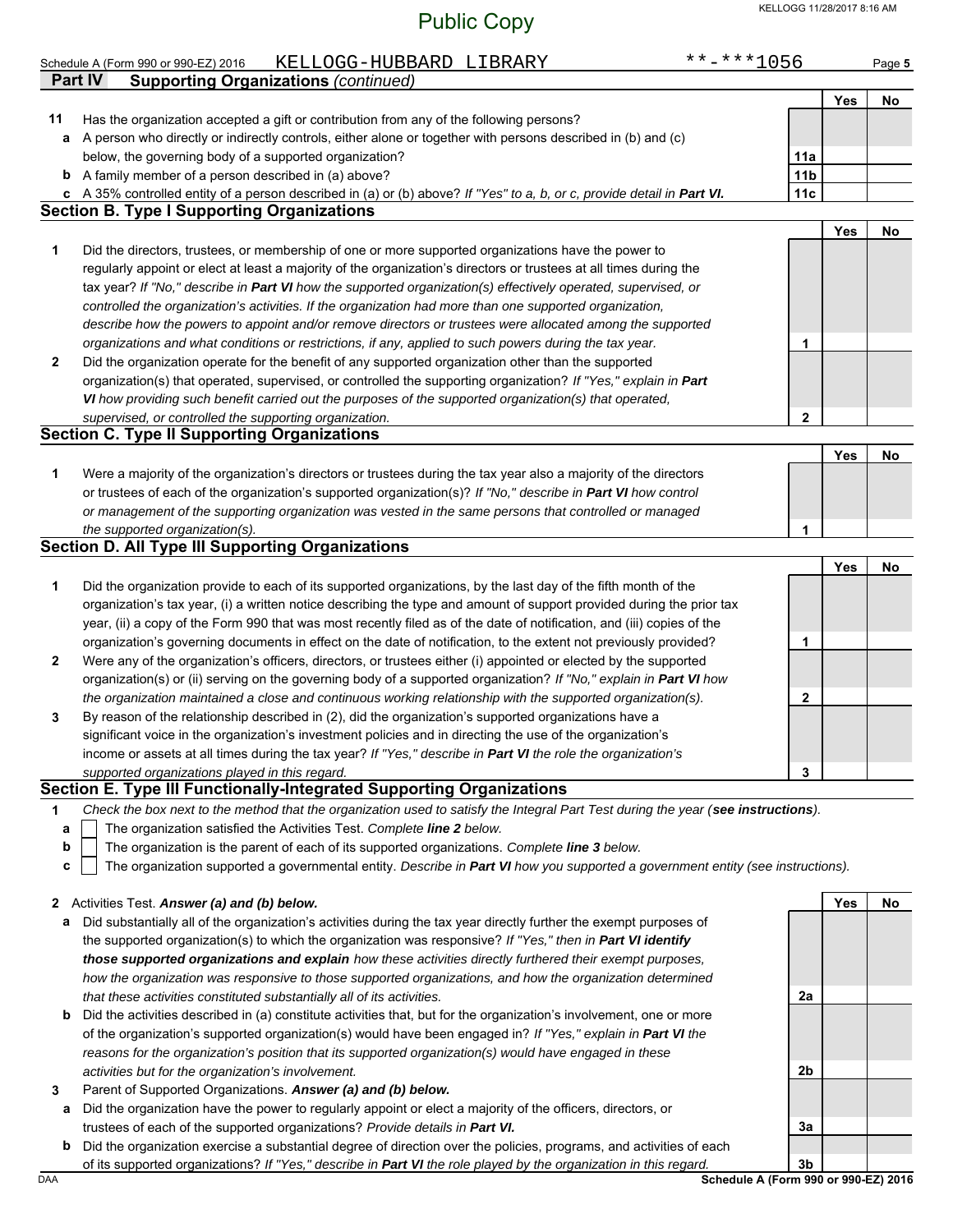| KELLOGG-HUBBARD LIBRARY<br>Schedule A (Form 990 or 990-EZ) 2016                                                                                     |                | $******1056$                   | Page 6                         |
|-----------------------------------------------------------------------------------------------------------------------------------------------------|----------------|--------------------------------|--------------------------------|
| Type III Non-Functionally Integrated 509(a)(3) Supporting Organizations<br><b>Part V</b>                                                            |                |                                |                                |
| Check here if the organization satisfied the Integral Part Test as a qualifying trust on Nov. 20, 1970 (explain in Part VI). See<br>1               |                |                                |                                |
| instructions. All other Type III non-functionally integrated supporting organizations must complete Sections A through E.                           |                |                                |                                |
| <b>Section A - Adjusted Net Income</b>                                                                                                              | (A) Prior Year | (B) Current Year<br>(optional) |                                |
| Net short-term capital gain<br>1.                                                                                                                   | 1              |                                |                                |
| $\mathbf{2}$<br>Recoveries of prior-year distributions                                                                                              | $\mathbf{2}$   |                                |                                |
| Other gross income (see instructions)<br>3                                                                                                          | 3              |                                |                                |
| Add lines 1 through 3.<br>4                                                                                                                         | 4              |                                |                                |
| 5<br>Depreciation and depletion                                                                                                                     | 5              |                                |                                |
| Portion of operating expenses paid or incurred for production or<br>6                                                                               |                |                                |                                |
| collection of gross income or for management, conservation, or                                                                                      |                |                                |                                |
| maintenance of property held for production of income (see instructions)                                                                            | 6              |                                |                                |
| Other expenses (see instructions)<br>7                                                                                                              | 7              |                                |                                |
| Adjusted Net Income (subtract lines 5, 6 and 7 from line 4).<br>8                                                                                   | 8              |                                |                                |
| <b>Section B - Minimum Asset Amount</b>                                                                                                             |                | (A) Prior Year                 | (B) Current Year<br>(optional) |
| Aggregate fair market value of all non-exempt-use assets (see<br>1                                                                                  |                |                                |                                |
| instructions for short tax year or assets held for part of year):                                                                                   |                |                                |                                |
| Average monthly value of securities<br>a                                                                                                            | 1a             |                                |                                |
| <b>b</b> Average monthly cash balances                                                                                                              | 1b             |                                |                                |
| c Fair market value of other non-exempt-use assets                                                                                                  | 1 <sub>c</sub> |                                |                                |
| Total (add lines 1a, 1b, and 1c)<br>d                                                                                                               | 1d             |                                |                                |
| Discount claimed for blockage or other<br>e                                                                                                         |                |                                |                                |
| factors (explain in detail in Part VI):                                                                                                             |                |                                |                                |
| Acquisition indebtedness applicable to non-exempt-use assets<br>$\mathbf{2}$                                                                        | 2              |                                |                                |
| Subtract line 2 from line 1d.<br>3                                                                                                                  | 3              |                                |                                |
| Cash deemed held for exempt use. Enter 1-1/2% of line 3 (for greater amount,<br>4                                                                   |                |                                |                                |
| see instructions)                                                                                                                                   | 4              |                                |                                |
| Net value of non-exempt-use assets (subtract line 4 from line 3)<br>5                                                                               | 5              |                                |                                |
| Multiply line 5 by 035.<br>6                                                                                                                        | 6              |                                |                                |
| Recoveries of prior-year distributions<br>7                                                                                                         | 7              |                                |                                |
| Minimum Asset Amount (add line 7 to line 6)<br>8                                                                                                    | 8              |                                |                                |
| <b>Section C - Distributable Amount</b>                                                                                                             |                |                                | <b>Current Year</b>            |
| Adjusted net income for prior year (from Section A, line 8, Column A)<br>1                                                                          | 1              |                                |                                |
| Enter 85% of line 1.<br>2                                                                                                                           | 2              |                                |                                |
| 3<br>Minimum asset amount for prior year (from Section B, line 8, Column A)                                                                         | 3              |                                |                                |
| Enter greater of line 2 or line 3.<br>4                                                                                                             | 4              |                                |                                |
| 5<br>Income tax imposed in prior year                                                                                                               | 5              |                                |                                |
| Distributable Amount. Subtract line 5 from line 4, unless subject to<br>6                                                                           |                |                                |                                |
| emergency temporary reduction (see instructions)                                                                                                    | 6              |                                |                                |
| $\overline{7}$<br>Check here if the current year is the organization's first as a non-functionally integrated Type III supporting organization (see |                |                                |                                |

instructions).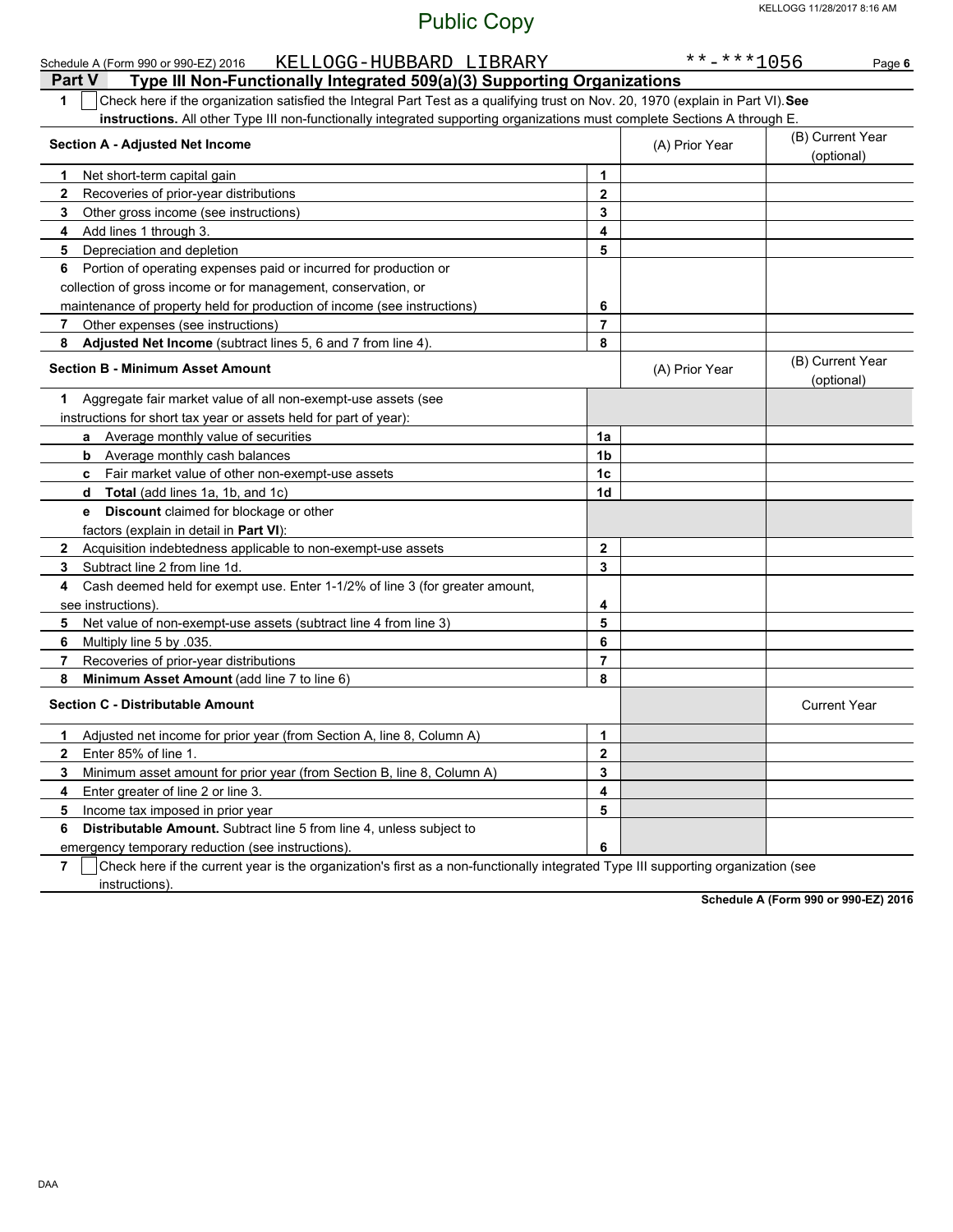|              | KELLOGG-HUBBARD LIBRARY<br>Schedule A (Form 990 or 990-EZ) 2016<br>Type III Non-Functionally Integrated 509(a)(3) Supporting Organizations (continued)<br><b>Part V</b> |                                    | $******1056$                                  | Page 7                                                  |
|--------------|-------------------------------------------------------------------------------------------------------------------------------------------------------------------------|------------------------------------|-----------------------------------------------|---------------------------------------------------------|
|              | <b>Section D - Distributions</b>                                                                                                                                        |                                    |                                               | <b>Current Year</b>                                     |
| 1            | Amounts paid to supported organizations to accomplish exempt purposes                                                                                                   |                                    |                                               |                                                         |
| $\mathbf{2}$ | Amounts paid to perform activity that directly furthers exempt purposes of supported                                                                                    |                                    |                                               |                                                         |
|              | organizations, in excess of income from activity                                                                                                                        |                                    |                                               |                                                         |
| 3            | Administrative expenses paid to accomplish exempt purposes of supported organizations                                                                                   |                                    |                                               |                                                         |
| 4            | Amounts paid to acquire exempt-use assets                                                                                                                               |                                    |                                               |                                                         |
| 5            | Qualified set-aside amounts (prior IRS approval required)                                                                                                               |                                    |                                               |                                                         |
| 6            | Other distributions (describe in Part VI). See instructions.                                                                                                            |                                    |                                               |                                                         |
| 7            | Total annual distributions. Add lines 1 through 6.                                                                                                                      |                                    |                                               |                                                         |
| 8            | Distributions to attentive supported organizations to which the organization is responsive                                                                              |                                    |                                               |                                                         |
|              | (provide details in Part VI). See instructions.                                                                                                                         |                                    |                                               |                                                         |
| 9            | Distributable amount for 2016 from Section C, line 6                                                                                                                    |                                    |                                               |                                                         |
| 10           | Line 8 amount divided by Line 9 amount                                                                                                                                  |                                    |                                               |                                                         |
|              | <b>Section E - Distribution Allocations (see instructions)</b>                                                                                                          | (i)<br><b>Excess Distributions</b> | (ii)<br><b>Underdistributions</b><br>Pre-2016 | (iii)<br><b>Distributable</b><br><b>Amount for 2016</b> |
| 1.           | Distributable amount for 2016 from Section C, line 6                                                                                                                    |                                    |                                               |                                                         |
| $\mathbf{2}$ | Underdistributions, if any, for years prior to 2016<br>(reasonable cause required-explain in Part VI). See<br>instructions.                                             |                                    |                                               |                                                         |
| 3            | Excess distributions carryover, if any, to 2016:                                                                                                                        |                                    |                                               |                                                         |
| a<br>b       |                                                                                                                                                                         |                                    |                                               |                                                         |
|              | c From 2013                                                                                                                                                             |                                    |                                               |                                                         |
|              | <b>d</b> From 2014                                                                                                                                                      |                                    |                                               |                                                         |
|              | e From 2015                                                                                                                                                             |                                    |                                               |                                                         |
|              | f Total of lines 3a through e                                                                                                                                           |                                    |                                               |                                                         |
|              | g Applied to underdistributions of prior years                                                                                                                          |                                    |                                               |                                                         |
|              | h Applied to 2016 distributable amount                                                                                                                                  |                                    |                                               |                                                         |
| i.           | Carryover from 2011 not applied (see instructions)                                                                                                                      |                                    |                                               |                                                         |
|              | Remainder. Subtract lines 3g, 3h, and 3i from 3f.                                                                                                                       |                                    |                                               |                                                         |
| 4            | Distributions for 2016 from                                                                                                                                             |                                    |                                               |                                                         |
|              | Section D, line 7:<br>\$                                                                                                                                                |                                    |                                               |                                                         |
|              | a Applied to underdistributions of prior years                                                                                                                          |                                    |                                               |                                                         |
|              | <b>b</b> Applied to 2016 distributable amount                                                                                                                           |                                    |                                               |                                                         |
|              | c Remainder. Subtract lines 4a and 4b from 4.                                                                                                                           |                                    |                                               |                                                         |
| 5            | Remaining underdistributions for years prior to 2016, if                                                                                                                |                                    |                                               |                                                         |
|              | any. Subtract lines 3g and 4a from line 2. For result                                                                                                                   |                                    |                                               |                                                         |
|              | greater than zero, explain in Part VI. See instructions.                                                                                                                |                                    |                                               |                                                         |
| 6            | Remaining underdistributions for 2016. Subtract lines 3h                                                                                                                |                                    |                                               |                                                         |
|              | and 4b from line 1. For result greater than zero, explain in                                                                                                            |                                    |                                               |                                                         |
|              | Part VI. See instructions.                                                                                                                                              |                                    |                                               |                                                         |
| 7            | Excess distributions carryover to 2017. Add lines 3j                                                                                                                    |                                    |                                               |                                                         |
|              | and 4c.                                                                                                                                                                 |                                    |                                               |                                                         |
| 8            | Breakdown of line 7:                                                                                                                                                    |                                    |                                               |                                                         |
| a            |                                                                                                                                                                         |                                    |                                               |                                                         |
|              | <b>b</b> Excess from 2013                                                                                                                                               |                                    |                                               |                                                         |
|              | c Excess from 2014                                                                                                                                                      |                                    |                                               |                                                         |
|              | d Excess from 2015<br>.                                                                                                                                                 |                                    |                                               |                                                         |
|              | e Excess from 2016                                                                                                                                                      |                                    |                                               |                                                         |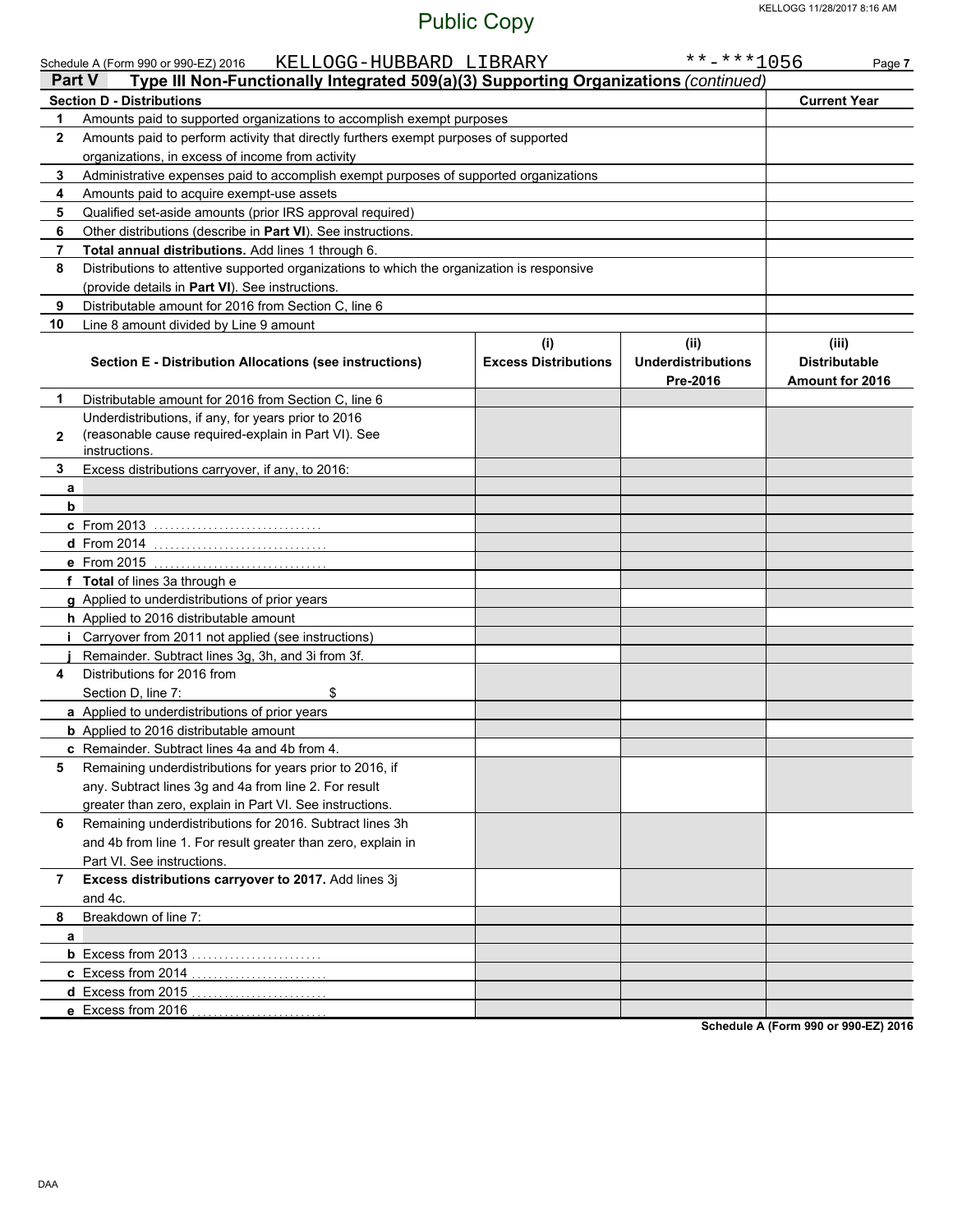| Part VI | Schedule A (Form 990 or 990-EZ) 2016   | KELLOGG-HUBBARD LIBRARY                                                                        |    |        | $***$ -***1056<br>Supplemental Information. Provide the explanations required by Part II, line 10; Part II, line 17a or 17b; Part                                                                                                                                                                                                                                     | Page 8 |
|---------|----------------------------------------|------------------------------------------------------------------------------------------------|----|--------|-----------------------------------------------------------------------------------------------------------------------------------------------------------------------------------------------------------------------------------------------------------------------------------------------------------------------------------------------------------------------|--------|
|         |                                        | lines 2, 5, and 6. Also complete this part for any additional information. (See instructions.) |    |        | III, line 12; Part IV, Section A, lines 1, 2, 3b, 3c, 4b, 4c, 5a, 6, 9a, 9b, 9c, 11a, 11b, and 11c; Part IV, Section<br>B, lines 1 and 2; Part IV, Section C, line 1; Part IV, Section D, lines 2 and 3; Part IV, Section E, lines 1c, 2a, 2b,<br>3a and 3b; Part V, line 1; Part V, Section B, line 1e; Part V, Section D, lines 5, 6, and 8; and Part V, Section E, |        |
|         | PART II, LINE 10 - OTHER INCOME DETAIL |                                                                                                |    |        |                                                                                                                                                                                                                                                                                                                                                                       |        |
|         | MISCELLANEOUS INCOME                   |                                                                                                | \$ | 31,875 |                                                                                                                                                                                                                                                                                                                                                                       |        |
|         |                                        |                                                                                                |    |        |                                                                                                                                                                                                                                                                                                                                                                       |        |
|         |                                        |                                                                                                |    |        |                                                                                                                                                                                                                                                                                                                                                                       |        |
|         |                                        |                                                                                                |    |        |                                                                                                                                                                                                                                                                                                                                                                       |        |
|         |                                        |                                                                                                |    |        |                                                                                                                                                                                                                                                                                                                                                                       |        |
|         |                                        |                                                                                                |    |        |                                                                                                                                                                                                                                                                                                                                                                       |        |
|         |                                        |                                                                                                |    |        |                                                                                                                                                                                                                                                                                                                                                                       |        |
|         |                                        |                                                                                                |    |        |                                                                                                                                                                                                                                                                                                                                                                       |        |
|         |                                        |                                                                                                |    |        |                                                                                                                                                                                                                                                                                                                                                                       |        |
|         |                                        |                                                                                                |    |        |                                                                                                                                                                                                                                                                                                                                                                       |        |
|         |                                        |                                                                                                |    |        |                                                                                                                                                                                                                                                                                                                                                                       |        |
|         |                                        |                                                                                                |    |        |                                                                                                                                                                                                                                                                                                                                                                       |        |
|         |                                        |                                                                                                |    |        |                                                                                                                                                                                                                                                                                                                                                                       |        |
|         |                                        |                                                                                                |    |        |                                                                                                                                                                                                                                                                                                                                                                       |        |
|         |                                        |                                                                                                |    |        |                                                                                                                                                                                                                                                                                                                                                                       |        |
|         |                                        |                                                                                                |    |        |                                                                                                                                                                                                                                                                                                                                                                       |        |
|         |                                        |                                                                                                |    |        |                                                                                                                                                                                                                                                                                                                                                                       |        |
|         |                                        |                                                                                                |    |        |                                                                                                                                                                                                                                                                                                                                                                       |        |
|         |                                        |                                                                                                |    |        |                                                                                                                                                                                                                                                                                                                                                                       |        |
|         |                                        |                                                                                                |    |        |                                                                                                                                                                                                                                                                                                                                                                       |        |
|         |                                        |                                                                                                |    |        |                                                                                                                                                                                                                                                                                                                                                                       |        |
|         |                                        |                                                                                                |    |        |                                                                                                                                                                                                                                                                                                                                                                       |        |
|         |                                        |                                                                                                |    |        |                                                                                                                                                                                                                                                                                                                                                                       |        |
|         |                                        |                                                                                                |    |        |                                                                                                                                                                                                                                                                                                                                                                       |        |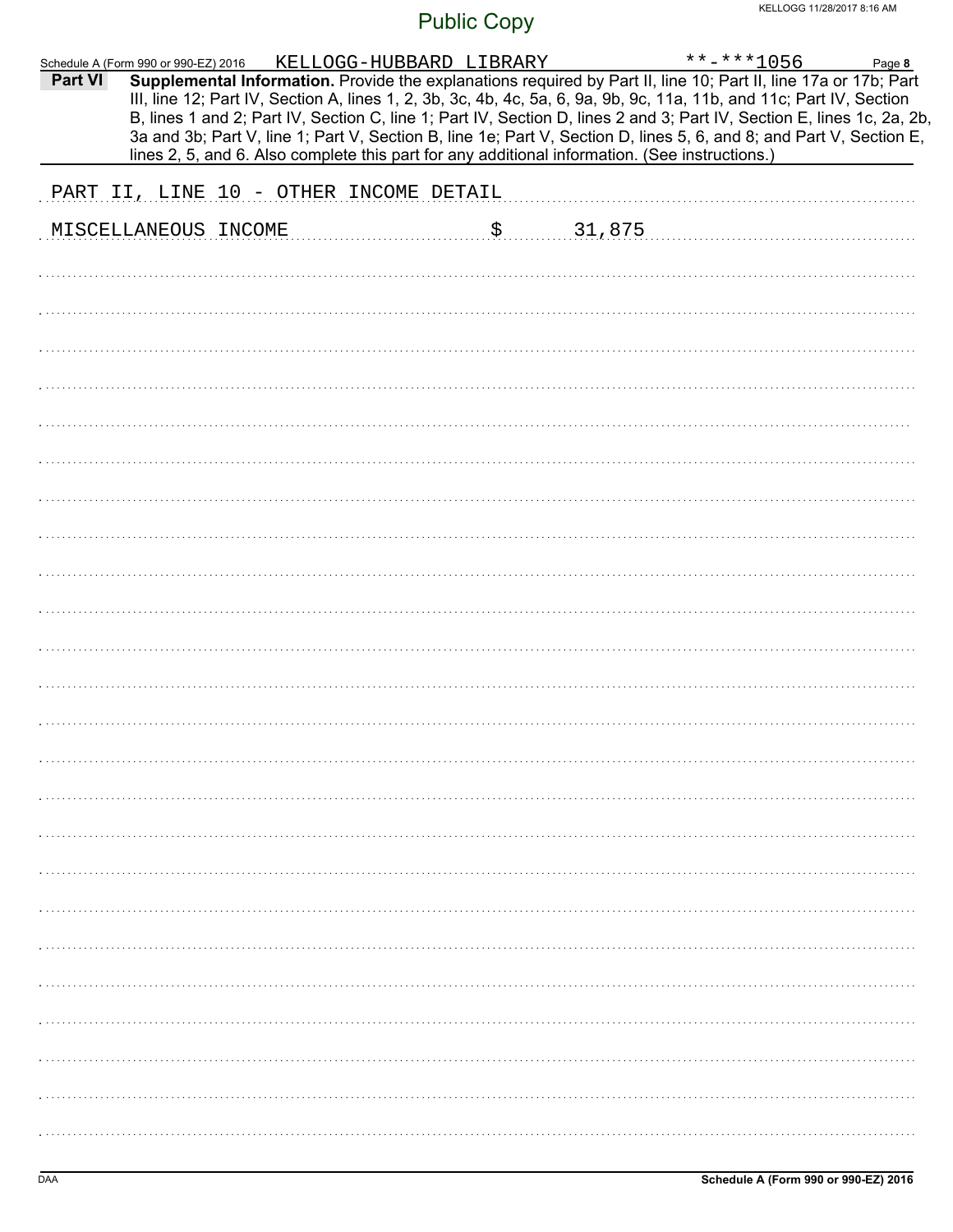KELLOGG 11/28/2017 8:16 AM

### Public Copy

|   | <b>SCHEDULE D</b><br>(Form 990)                        |                                                                                                                                                                                            | OMB No. 1545-0047       |                                       |
|---|--------------------------------------------------------|--------------------------------------------------------------------------------------------------------------------------------------------------------------------------------------------|-------------------------|---------------------------------------|
|   | Department of the Treasury<br>Internal Revenue Service | Part IV, line 6, 7, 8, 9, 10, 11a, 11b, 11c, 11d, 11e, 11f, 12a, or 12b.<br>Attach to Form 990.<br>Information about Schedule D (Form 990) and its instructions is at www.irs.gov/form990. |                         | <b>Open to Public</b><br>Inspection   |
|   | Name of the organization                               |                                                                                                                                                                                            |                         | <b>Employer identification number</b> |
|   |                                                        |                                                                                                                                                                                            |                         |                                       |
|   | KELLOGG-HUBBARD LIBRARY                                |                                                                                                                                                                                            |                         | **-***1056                            |
|   | Part I                                                 | Organizations Maintaining Donor Advised Funds or Other Similar Funds or Accounts.<br>Complete if the organization answered "Yes" on Form 990, Part IV, line 6.                             |                         |                                       |
|   |                                                        | (a) Donor advised funds                                                                                                                                                                    |                         | (b) Funds and other accounts          |
| 1 |                                                        |                                                                                                                                                                                            |                         |                                       |
| 2 |                                                        |                                                                                                                                                                                            |                         |                                       |
| 3 |                                                        |                                                                                                                                                                                            |                         |                                       |
| 4 |                                                        |                                                                                                                                                                                            |                         |                                       |
| 5 |                                                        | Did the organization inform all donors and donor advisors in writing that the assets held in donor advised                                                                                 |                         |                                       |
|   |                                                        |                                                                                                                                                                                            |                         | Yes<br>No                             |
| 6 |                                                        | Did the organization inform all grantees, donors, and donor advisors in writing that grant funds can be used                                                                               |                         |                                       |
|   | conferring impermissible private benefit?              | only for charitable purposes and not for the benefit of the donor or donor advisor, or for any other purpose                                                                               |                         | <b>Yes</b><br>No.                     |
|   | Part II                                                | <b>Conservation Easements.</b>                                                                                                                                                             |                         |                                       |
|   |                                                        | Complete if the organization answered "Yes" on Form 990, Part IV, line 7.                                                                                                                  |                         |                                       |
| 1 |                                                        | Purpose(s) of conservation easements held by the organization (check all that apply).                                                                                                      |                         |                                       |
|   |                                                        | Preservation of land for public use (e.g., recreation or education)<br>Preservation of a historically important land area                                                                  |                         |                                       |
|   | Protection of natural habitat                          | Preservation of a certified historic structure                                                                                                                                             |                         |                                       |
|   | Preservation of open space                             |                                                                                                                                                                                            |                         |                                       |
| 2 |                                                        | Complete lines 2a through 2d if the organization held a qualified conservation contribution in the form of a conservation                                                                  |                         |                                       |
|   | easement on the last day of the tax year.              |                                                                                                                                                                                            |                         | Held at the End of the Tax Year       |
| а | Total number of conservation easements                 |                                                                                                                                                                                            | 2a                      |                                       |
|   |                                                        |                                                                                                                                                                                            | 2 <sub>b</sub><br>2c    |                                       |
|   |                                                        | d Number of conservation easements included in (c) acquired after 8/17/06, and not on a                                                                                                    |                         |                                       |
|   |                                                        | historic structure listed in the National Register                                                                                                                                         | 2d                      |                                       |
| 3 |                                                        | Number of conservation easements modified, transferred, released, extinguished, or terminated by the organization during the                                                               |                         |                                       |
|   | tax year $\blacktriangleright$                         |                                                                                                                                                                                            |                         |                                       |
|   |                                                        | Number of states where property subject to conservation easement is located ▶                                                                                                              |                         |                                       |
| 5 |                                                        | Does the organization have a written policy regarding the periodic monitoring, inspection, handling of                                                                                     |                         |                                       |
|   |                                                        |                                                                                                                                                                                            |                         | Yes<br>No                             |
| 6 |                                                        | Staff and volunteer hours devoted to monitoring, inspecting, handling of violations, and enforcing conservation easements during the year                                                  |                         |                                       |
|   |                                                        |                                                                                                                                                                                            |                         |                                       |
| 7 | $\blacktriangleright$ \$                               | Amount of expenses incurred in monitoring, inspecting, handling of violations, and enforcing conservation easements during the year                                                        |                         |                                       |
| 8 |                                                        | Does each conservation easement reported on line $2(d)$ above satisfy the requirements of section $170(h)(4)(B)(i)$                                                                        |                         |                                       |
|   |                                                        |                                                                                                                                                                                            |                         | Yes<br>No                             |
| 9 |                                                        | In Part XIII, describe how the organization reports conservation easements in its revenue and expense statement, and                                                                       |                         |                                       |
|   |                                                        | balance sheet, and include, if applicable, the text of the footnote to the organization's financial statements that describes the                                                          |                         |                                       |
|   |                                                        | organization's accounting for conservation easements.                                                                                                                                      |                         |                                       |
|   | Part III                                               | Organizations Maintaining Collections of Art, Historical Treasures, or Other Similar Assets.<br>Complete if the organization answered "Yes" on Form 990, Part IV, line 8.                  |                         |                                       |
|   |                                                        | 1a If the organization elected, as permitted under SFAS 116 (ASC 958), not to report in its revenue statement and balance sheet                                                            |                         |                                       |
|   |                                                        | works of art, historical treasures, or other similar assets held for public exhibition, education, or research in furtherance of                                                           |                         |                                       |
|   |                                                        | public service, provide, in Part XIII, the text of the footnote to its financial statements that describes these items.                                                                    |                         |                                       |
|   |                                                        | b If the organization elected, as permitted under SFAS 116 (ASC 958), to report in its revenue statement and balance sheet                                                                 |                         |                                       |
|   |                                                        | works of art, historical treasures, or other similar assets held for public exhibition, education, or research in furtherance of                                                           |                         |                                       |
|   |                                                        | public service, provide the following amounts relating to these items:                                                                                                                     |                         |                                       |
|   | (ii) Assets included in Form 990, Part X               |                                                                                                                                                                                            |                         | $\blacktriangleright$ \$              |
| 2 |                                                        | If the organization received or held works of art, historical treasures, or other similar assets for financial gain, provide the                                                           |                         |                                       |
|   |                                                        | following amounts required to be reported under SFAS 116 (ASC 958) relating to these items:                                                                                                |                         |                                       |
| a |                                                        |                                                                                                                                                                                            |                         | $\triangleright$ \$                   |
|   |                                                        |                                                                                                                                                                                            | $\blacktriangleright$ s |                                       |

**For Paperwork Reduction Act Notice, see the Instructions for Form 990.**<br><sub>DAA</sub>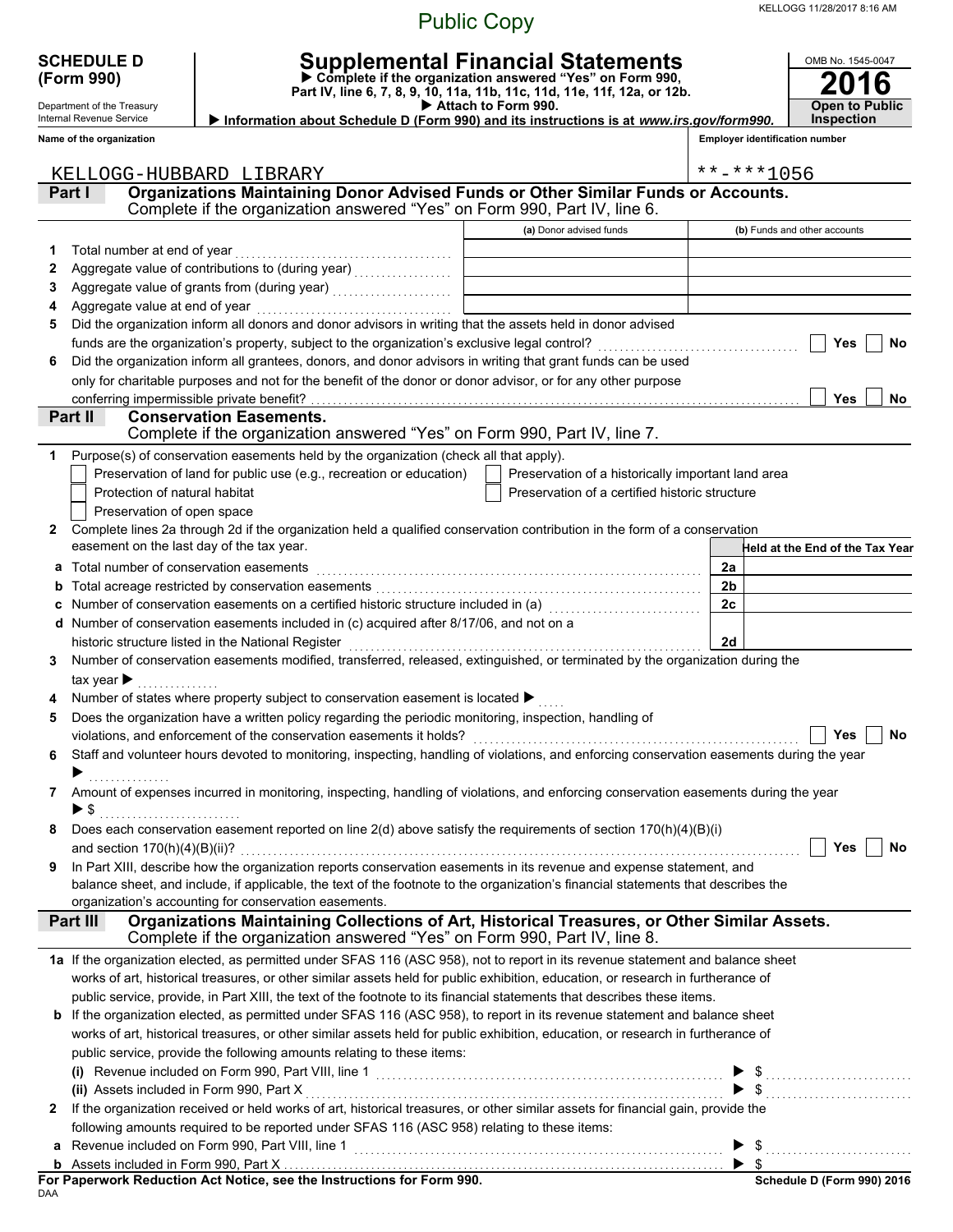|   | Schedule D (Form 990) 2016 KELLOGG-HUBBARD LIBRARY                                                                                                                                                                               |                         |                           |                    | **-***1056      |                      | Page 2                  |  |  |  |  |
|---|----------------------------------------------------------------------------------------------------------------------------------------------------------------------------------------------------------------------------------|-------------------------|---------------------------|--------------------|-----------------|----------------------|-------------------------|--|--|--|--|
|   | Organizations Maintaining Collections of Art, Historical Treasures, or Other Similar Assets (continued)<br>Part III                                                                                                              |                         |                           |                    |                 |                      |                         |  |  |  |  |
| 3 | Using the organization's acquisition, accession, and other records, check any of the following that are a significant use of its<br>collection items (check all that apply):                                                     |                         |                           |                    |                 |                      |                         |  |  |  |  |
| a | Public exhibition                                                                                                                                                                                                                | d                       | Loan or exchange programs |                    |                 |                      |                         |  |  |  |  |
| b | Scholarly research                                                                                                                                                                                                               | е                       |                           |                    |                 |                      |                         |  |  |  |  |
|   | Preservation for future generations<br>c                                                                                                                                                                                         |                         |                           |                    |                 |                      |                         |  |  |  |  |
|   | Provide a description of the organization's collections and explain how they further the organization's exempt purpose in Part                                                                                                   |                         |                           |                    |                 |                      |                         |  |  |  |  |
|   | XIII.                                                                                                                                                                                                                            |                         |                           |                    |                 |                      |                         |  |  |  |  |
| 5 | During the year, did the organization solicit or receive donations of art, historical treasures, or other similar                                                                                                                |                         |                           |                    |                 |                      |                         |  |  |  |  |
|   | assets to be sold to raise funds rather than to be maintained as part of the organization's collection?                                                                                                                          |                         |                           |                    |                 |                      | <b>Yes</b><br>No        |  |  |  |  |
|   | Part IV<br><b>Escrow and Custodial Arrangements.</b>                                                                                                                                                                             |                         |                           |                    |                 |                      |                         |  |  |  |  |
|   | Complete if the organization answered "Yes" on Form 990, Part IV, line 9, or reported an amount on Form<br>990, Part X, line 21.                                                                                                 |                         |                           |                    |                 |                      |                         |  |  |  |  |
|   | 1a Is the organization an agent, trustee, custodian or other intermediary for contributions or other assets not                                                                                                                  |                         |                           |                    |                 |                      |                         |  |  |  |  |
|   |                                                                                                                                                                                                                                  |                         |                           |                    |                 |                      | Yes<br>No               |  |  |  |  |
|   | b If "Yes," explain the arrangement in Part XIII and complete the following table:                                                                                                                                               |                         |                           |                    |                 |                      |                         |  |  |  |  |
|   |                                                                                                                                                                                                                                  |                         |                           |                    |                 |                      | Amount                  |  |  |  |  |
|   | c Beginning balance expressions and the contract of the contract of the contract of the contract of the contract of the contract of the contract of the contract of the contract of the contract of the contract of the contra   |                         |                           |                    |                 | 1c                   |                         |  |  |  |  |
|   |                                                                                                                                                                                                                                  |                         |                           |                    |                 | 1d                   |                         |  |  |  |  |
|   | e Distributions during the year<br>interaction continuous continuous continuous during the year (1990) and the year (1990) and the US and the US and the US and the US and the US and the US and the US and the US and the US an |                         |                           |                    |                 | 1e                   |                         |  |  |  |  |
|   | f Ending balance encourance and a series of the series of the series of the series of the series of the series of the series of the series of the series of the series of the series of the series of the series of the series   |                         |                           |                    |                 | 1f                   |                         |  |  |  |  |
|   | 2a Did the organization include an amount on Form 990, Part X, line 21, for escrow or custodial account liability?                                                                                                               |                         |                           |                    |                 |                      | <b>Yes</b><br>No        |  |  |  |  |
|   | <b>b</b> If "Yes," explain the arrangement in Part XIII. Check here if the explanation has been provided on Part XIII                                                                                                            |                         |                           |                    |                 |                      |                         |  |  |  |  |
|   | <b>Endowment Funds.</b><br><b>Part V</b>                                                                                                                                                                                         |                         |                           |                    |                 |                      |                         |  |  |  |  |
|   | Complete if the organization answered "Yes" on Form 990, Part IV, line 10.                                                                                                                                                       |                         |                           |                    |                 |                      |                         |  |  |  |  |
|   |                                                                                                                                                                                                                                  | (a) Current year        | (b) Prior year            | (c) Two years back |                 | (d) Three years back | (e) Four years back     |  |  |  |  |
|   | 1a Beginning of year balance <i>[[[[[[[[[[[[[[[[[[[[[[[[[[[[[]]]]</i> ]]]                                                                                                                                                        | 4,510,287               | 4,545,216                 | 4,563,723          |                 | 4, 275, 149          | 4,355,225               |  |  |  |  |
|   | <b>b</b> Contributions                                                                                                                                                                                                           | 250                     | 250                       |                    | 3,370           | 20, 223              | 3,250                   |  |  |  |  |
|   | c Net investment earnings, gains, and                                                                                                                                                                                            |                         |                           |                    |                 |                      |                         |  |  |  |  |
|   |                                                                                                                                                                                                                                  | 308,791                 | 226,364                   |                    | 212,934         | 496,430              | 130,470                 |  |  |  |  |
|   | d Grants or scholarships                                                                                                                                                                                                         |                         |                           |                    |                 |                      |                         |  |  |  |  |
|   | e Other expenditures for facilities and                                                                                                                                                                                          |                         |                           |                    |                 |                      |                         |  |  |  |  |
|   |                                                                                                                                                                                                                                  | 249,316<br>18,146       | 243,660                   |                    | 216,444         | 210,349              | 204,944                 |  |  |  |  |
|   | f Administrative expenses                                                                                                                                                                                                        | 4,551,866               | 17,883<br>4,510,287       | 4,545,216          | 18,367          | 17,730<br>4,563,723  | 8,852<br>4, 275, 149    |  |  |  |  |
|   | g End of year balance<br>2 Provide the estimated percentage of the current year end balance (line 1g, column (a)) held as:                                                                                                       |                         |                           |                    |                 |                      |                         |  |  |  |  |
|   | a Board designated or quasi-endowment > 72.91 %                                                                                                                                                                                  |                         |                           |                    |                 |                      |                         |  |  |  |  |
|   | <b>b</b> Permanent endowment $\blacktriangleright$ 14.07%                                                                                                                                                                        |                         |                           |                    |                 |                      |                         |  |  |  |  |
|   | <b>c</b> Temporarily restricted endowment $\blacktriangleright$ 13.02 %                                                                                                                                                          |                         |                           |                    |                 |                      |                         |  |  |  |  |
|   | The percentages on lines 2a, 2b, and 2c should equal 100%.                                                                                                                                                                       |                         |                           |                    |                 |                      |                         |  |  |  |  |
|   | 3a Are there endowment funds not in the possession of the organization that are held and administered for the                                                                                                                    |                         |                           |                    |                 |                      |                         |  |  |  |  |
|   | organization by:                                                                                                                                                                                                                 |                         |                           |                    |                 |                      | <b>Yes</b><br>No        |  |  |  |  |
|   | (i) unrelated organizations entertainment and all the contract of the contract of the contract of the contract or contract or contract or contract or contract or contract or contract or contract or contract or contract or    |                         |                           |                    |                 |                      | $\overline{X}$<br>3a(i) |  |  |  |  |
|   | (ii) related organizations with an array contract or contract or contract or contract or contract or contract or                                                                                                                 |                         |                           |                    |                 |                      | $\mathbf X$<br>3a(ii)   |  |  |  |  |
|   | b If "Yes" on line 3a(ii), are the related organizations listed as required on Schedule R? [[[[[[[[[[[[[[[[[[[                                                                                                                   |                         |                           |                    |                 |                      | 3b                      |  |  |  |  |
|   | Describe in Part XIII the intended uses of the organization's endowment funds.                                                                                                                                                   |                         |                           |                    |                 |                      |                         |  |  |  |  |
|   | Land, Buildings, and Equipment.<br><b>Part VI</b>                                                                                                                                                                                |                         |                           |                    |                 |                      |                         |  |  |  |  |
|   | Complete if the organization answered "Yes" on Form 990, Part IV, line 11a. See Form 990, Part X, line 10.                                                                                                                       |                         |                           |                    |                 |                      |                         |  |  |  |  |
|   | Description of property                                                                                                                                                                                                          | (a) Cost or other basis | (b) Cost or other basis   |                    | (c) Accumulated |                      | (d) Book value          |  |  |  |  |
|   |                                                                                                                                                                                                                                  | (investment)            | (other)                   |                    | depreciation    |                      |                         |  |  |  |  |
|   |                                                                                                                                                                                                                                  |                         |                           |                    |                 |                      |                         |  |  |  |  |
|   | <b>b</b> Buildings                                                                                                                                                                                                               |                         |                           | 2,789,401          | 1,076,512       |                      | ,712,889<br>ı           |  |  |  |  |
|   |                                                                                                                                                                                                                                  |                         |                           |                    |                 |                      |                         |  |  |  |  |
|   |                                                                                                                                                                                                                                  |                         |                           | 108,721            |                 | 85,313               | 23,408                  |  |  |  |  |
|   |                                                                                                                                                                                                                                  |                         |                           |                    |                 |                      |                         |  |  |  |  |
|   | Total. Add lines 1a through 1e. (Column (d) must equal Form 990, Part X, column (B), line 10c.)                                                                                                                                  |                         |                           |                    |                 |                      | ,736,297<br>1           |  |  |  |  |

**Schedule D (Form 990) 2016**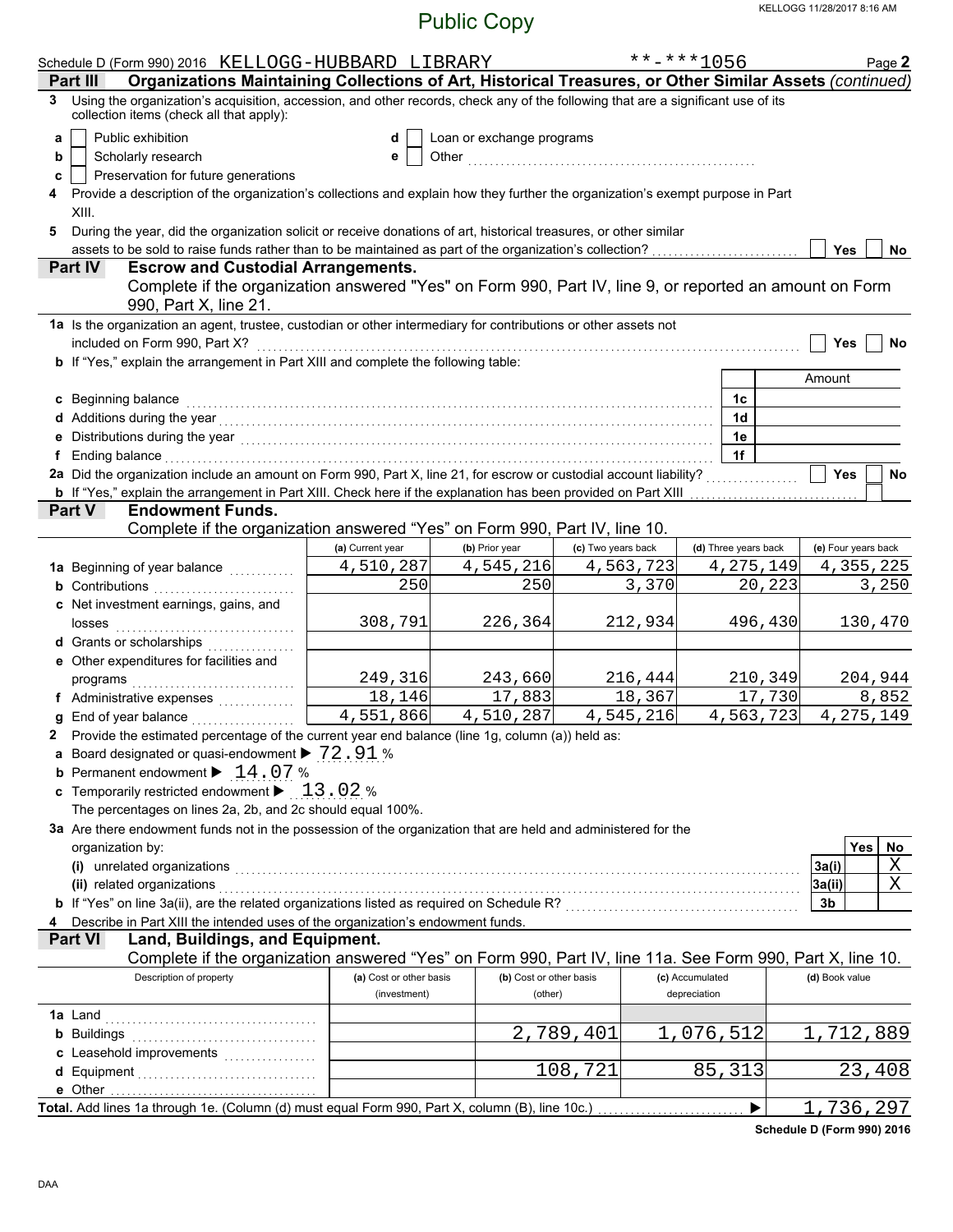|                           | Schedule D (Form 990) 2016 KELLOGG-HUBBARD LIBRARY                                                         |                | $******1056$                                                 | Page 3         |
|---------------------------|------------------------------------------------------------------------------------------------------------|----------------|--------------------------------------------------------------|----------------|
| <b>Part VII</b>           | <b>Investments-Other Securities.</b>                                                                       |                |                                                              |                |
|                           | Complete if the organization answered "Yes" on Form 990, Part IV, line 11b. See Form 990, Part X, line 12. |                |                                                              |                |
|                           | (a) Description of security or category                                                                    | (b) Book value | (c) Method of valuation:                                     |                |
|                           | (including name of security)                                                                               |                | Cost or end-of-year market value                             |                |
| (1) Financial derivatives |                                                                                                            |                |                                                              |                |
|                           | (2) Closely-held equity interests                                                                          |                |                                                              |                |
| (3) Other                 |                                                                                                            |                |                                                              |                |
| (A)                       |                                                                                                            |                |                                                              |                |
| (B)                       |                                                                                                            |                |                                                              |                |
| (C)                       |                                                                                                            |                |                                                              |                |
| (D)                       |                                                                                                            |                |                                                              |                |
| (E)                       |                                                                                                            |                |                                                              |                |
| (F)                       |                                                                                                            |                |                                                              |                |
| (G)                       |                                                                                                            |                |                                                              |                |
| (H)                       |                                                                                                            |                |                                                              |                |
|                           | Total. (Column (b) must equal Form 990, Part X, col. (B) line 12.) ▶                                       |                |                                                              |                |
| <b>Part VIII</b>          | <b>Investments-Program Related.</b>                                                                        |                |                                                              |                |
|                           | Complete if the organization answered "Yes" on Form 990, Part IV, line 11c. See Form 990, Part X, line 13. |                |                                                              |                |
|                           | (a) Description of investment                                                                              | (b) Book value | (c) Method of valuation:<br>Cost or end-of-year market value |                |
|                           |                                                                                                            |                |                                                              |                |
| (1)                       |                                                                                                            |                |                                                              |                |
| (2)                       |                                                                                                            |                |                                                              |                |
| (3)                       |                                                                                                            |                |                                                              |                |
| (4)                       |                                                                                                            |                |                                                              |                |
| (5)                       |                                                                                                            |                |                                                              |                |
| (6)                       |                                                                                                            |                |                                                              |                |
| (7)                       |                                                                                                            |                |                                                              |                |
| (8)                       |                                                                                                            |                |                                                              |                |
| (9)                       | Total. (Column (b) must equal Form 990, Part X, col. (B) line 13.) ▶                                       |                |                                                              |                |
| Part IX                   | <b>Other Assets.</b>                                                                                       |                |                                                              |                |
|                           | Complete if the organization answered "Yes" on Form 990, Part IV, line 11d. See Form 990, Part X, line 15. |                |                                                              |                |
|                           | (a) Description                                                                                            |                |                                                              | (b) Book value |
| (1)                       |                                                                                                            |                |                                                              |                |
| (2)                       |                                                                                                            |                |                                                              |                |
| (3)                       |                                                                                                            |                |                                                              |                |
| (4)                       |                                                                                                            |                |                                                              |                |
| (5)                       |                                                                                                            |                |                                                              |                |
| (6)                       |                                                                                                            |                |                                                              |                |
| (7)                       |                                                                                                            |                |                                                              |                |
| (8)                       |                                                                                                            |                |                                                              |                |
| (9)                       |                                                                                                            |                |                                                              |                |
|                           | Total. (Column (b) must equal Form 990, Part X, col. (B) line 15.)                                         |                | ▶                                                            |                |
| Part X                    | <b>Other Liabilities.</b>                                                                                  |                |                                                              |                |
|                           | Complete if the organization answered "Yes" on Form 990, Part IV, line 11e or 11f. See Form 990, Part X,   |                |                                                              |                |
|                           | line 25.                                                                                                   |                |                                                              |                |
| 1.                        | (a) Description of liability                                                                               | (b) Book value |                                                              |                |
| (1)                       | Federal income taxes                                                                                       |                |                                                              |                |
| (2)                       |                                                                                                            |                |                                                              |                |
| (3)                       |                                                                                                            |                |                                                              |                |
| (4)                       |                                                                                                            |                |                                                              |                |
| (5)                       |                                                                                                            |                |                                                              |                |
| (6)                       |                                                                                                            |                |                                                              |                |
| (7)                       |                                                                                                            |                |                                                              |                |
| (8)                       |                                                                                                            |                |                                                              |                |
| (9)                       |                                                                                                            |                |                                                              |                |
|                           | Total. (Column (b) must equal Form 990, Part X, col. (B) line 25.) ▶                                       |                |                                                              |                |

**Total.** *(Column (b) must equal Form 990, Part X, col. (B) line 25.)* 

Liability for uncertain tax positions. In Part XIII, provide the text of the footnote to the organization's financial statements that reports the **2.** organization's liability for uncertain tax positions under FIN 48 (ASC 740). Check here if the text of the footnote has been provided in Part XIII

X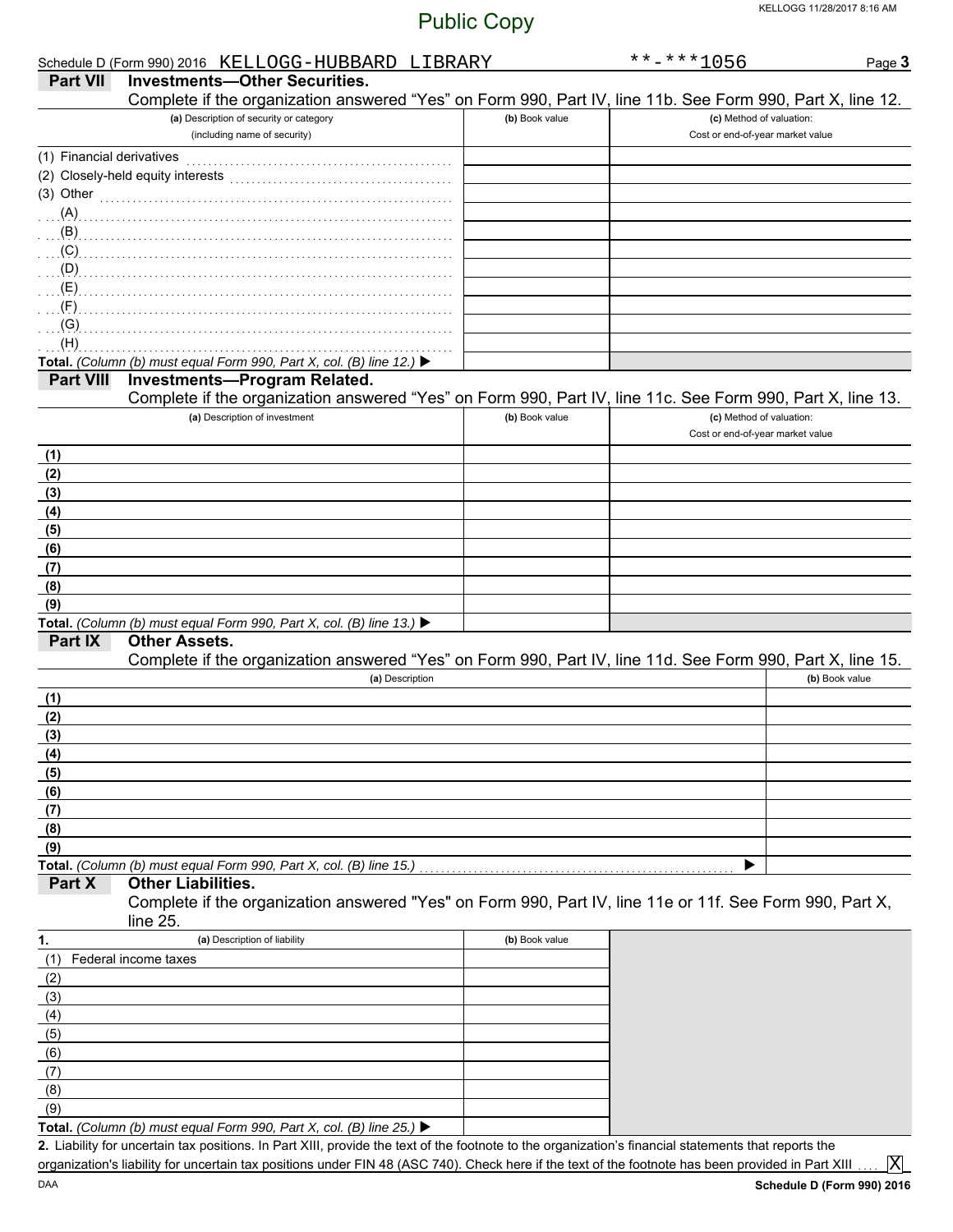|                                                                                                                                                                                                                                                        | Page 4                                                                                                                                       |
|--------------------------------------------------------------------------------------------------------------------------------------------------------------------------------------------------------------------------------------------------------|----------------------------------------------------------------------------------------------------------------------------------------------|
| Reconciliation of Revenue per Audited Financial Statements With Revenue per Return.                                                                                                                                                                    |                                                                                                                                              |
| Complete if the organization answered "Yes" on Form 990, Part IV, line 12a.                                                                                                                                                                            |                                                                                                                                              |
| $\mathbf 1$                                                                                                                                                                                                                                            | 1,016,543                                                                                                                                    |
|                                                                                                                                                                                                                                                        |                                                                                                                                              |
| 186,624                                                                                                                                                                                                                                                |                                                                                                                                              |
|                                                                                                                                                                                                                                                        |                                                                                                                                              |
|                                                                                                                                                                                                                                                        |                                                                                                                                              |
| 10,606                                                                                                                                                                                                                                                 |                                                                                                                                              |
| 2e<br>3                                                                                                                                                                                                                                                | <u>197,230</u><br>819,313                                                                                                                    |
|                                                                                                                                                                                                                                                        |                                                                                                                                              |
|                                                                                                                                                                                                                                                        |                                                                                                                                              |
|                                                                                                                                                                                                                                                        |                                                                                                                                              |
| c Add lines 4a and 4b 2000 Material Contract and Additional Contract Additional Contract Additional Contract A<br>4c                                                                                                                                   |                                                                                                                                              |
| 5                                                                                                                                                                                                                                                      | 819,313                                                                                                                                      |
| Reconciliation of Expenses per Audited Financial Statements With Expenses per Return.                                                                                                                                                                  |                                                                                                                                              |
| Complete if the organization answered "Yes" on Form 990, Part IV, line 12a.                                                                                                                                                                            |                                                                                                                                              |
| 1                                                                                                                                                                                                                                                      | 986,460                                                                                                                                      |
|                                                                                                                                                                                                                                                        |                                                                                                                                              |
|                                                                                                                                                                                                                                                        |                                                                                                                                              |
|                                                                                                                                                                                                                                                        |                                                                                                                                              |
|                                                                                                                                                                                                                                                        |                                                                                                                                              |
| 10,606                                                                                                                                                                                                                                                 |                                                                                                                                              |
| 2e                                                                                                                                                                                                                                                     | <u>10,606</u><br>975,854                                                                                                                     |
| 3                                                                                                                                                                                                                                                      |                                                                                                                                              |
|                                                                                                                                                                                                                                                        |                                                                                                                                              |
|                                                                                                                                                                                                                                                        |                                                                                                                                              |
|                                                                                                                                                                                                                                                        |                                                                                                                                              |
| c Add lines 4a and 4b 2000 Manuscript and Ab 2000 Manuscript and Ab 30 Manuscript and Ab 30 Manuscript and Ab<br>4c                                                                                                                                    |                                                                                                                                              |
| 5                                                                                                                                                                                                                                                      | 975,854                                                                                                                                      |
| 2; Part XI, lines 2d and 4b; and Part XII, lines 2d and 4b. Also complete this part to provide any additional information.<br>PART V, LINE 4 - INTENDED USES FOR ENDOWMENT FUNDS<br>EARNINGS ON ENDOWMENT FUNDS ARE INTENDED TO BE USED TO SUPPORT THE |                                                                                                                                              |
|                                                                                                                                                                                                                                                        | THE ORGANIZATION BELIEVES IT HAS APPROPRIATE SUPPORT FOR ANY TAX POSITIONS                                                                   |
|                                                                                                                                                                                                                                                        |                                                                                                                                              |
|                                                                                                                                                                                                                                                        |                                                                                                                                              |
|                                                                                                                                                                                                                                                        |                                                                                                                                              |
|                                                                                                                                                                                                                                                        | \$10,606                                                                                                                                     |
|                                                                                                                                                                                                                                                        | TAKEN, AND, AS SUCH, DOES NOT HAVE ANY UNCERTAIN TAX POSITIONS THAT ARE<br>PART XI, LINE 2D - REVENUE AMOUNTS INCLUDED IN FINANCIALS - OTHER |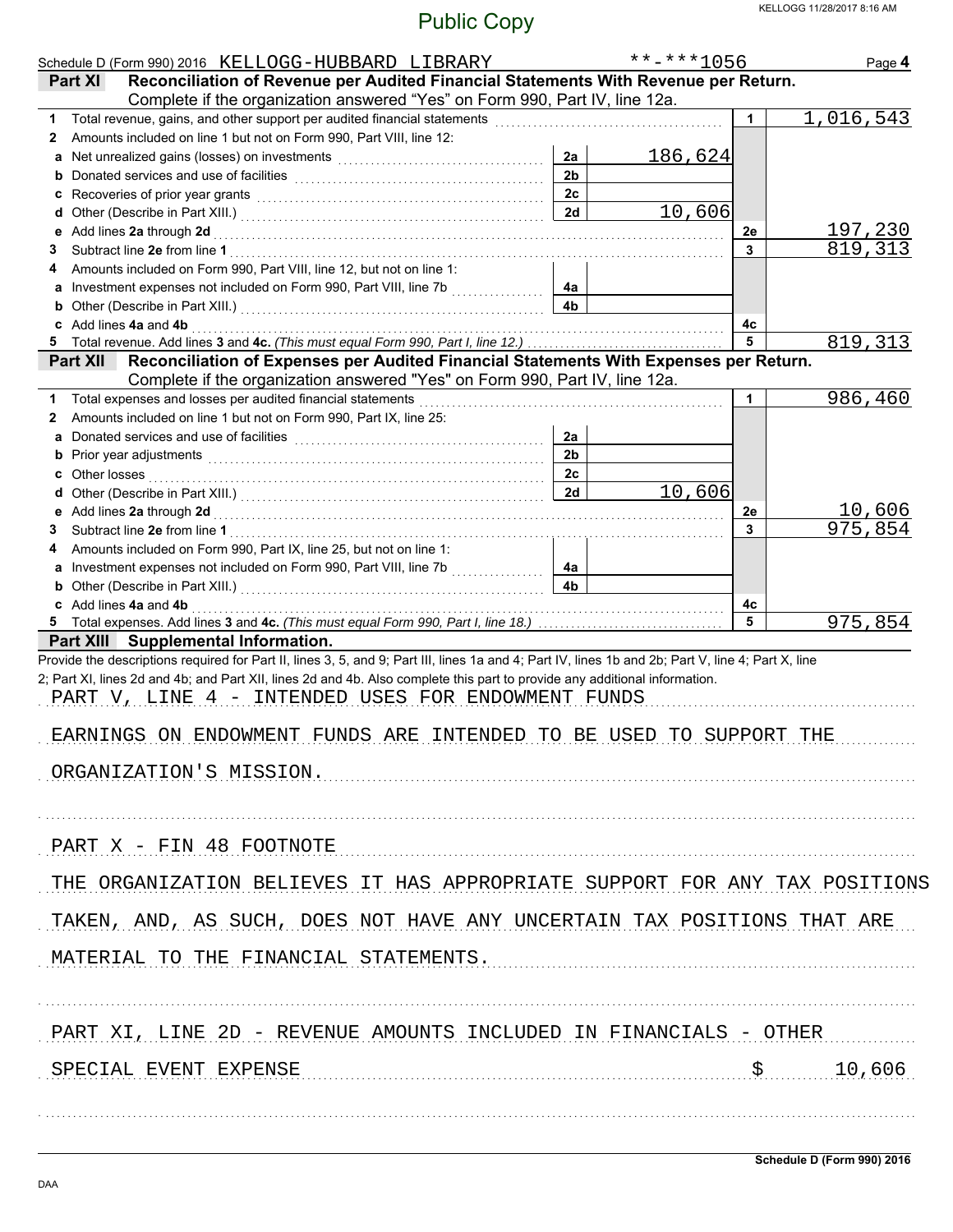| Schedule D (Form 990) 2016 KELLOGG-HUBBARD LIBRARY                 | **-***1056 | Page 5 |
|--------------------------------------------------------------------|------------|--------|
| <b>Part XIII</b> Supplemental Information (continued)              |            |        |
| PART XII, LINE 2D - EXPENSE AMOUNTS INCLUDED IN FINANCIALS - OTHER |            |        |
| SPECIAL EVENT EXPENSE                                              | .\$<br>    | 10,606 |
|                                                                    |            |        |
|                                                                    |            |        |
|                                                                    |            |        |
|                                                                    |            |        |
|                                                                    |            |        |
|                                                                    |            |        |
|                                                                    |            |        |
|                                                                    |            |        |
|                                                                    |            |        |
|                                                                    |            |        |
|                                                                    |            |        |
|                                                                    |            |        |
|                                                                    |            |        |
|                                                                    |            |        |
|                                                                    |            |        |
|                                                                    |            |        |
|                                                                    |            |        |
|                                                                    |            |        |
|                                                                    |            |        |
|                                                                    |            |        |
|                                                                    |            |        |
|                                                                    |            |        |
|                                                                    |            |        |
|                                                                    |            |        |
|                                                                    |            |        |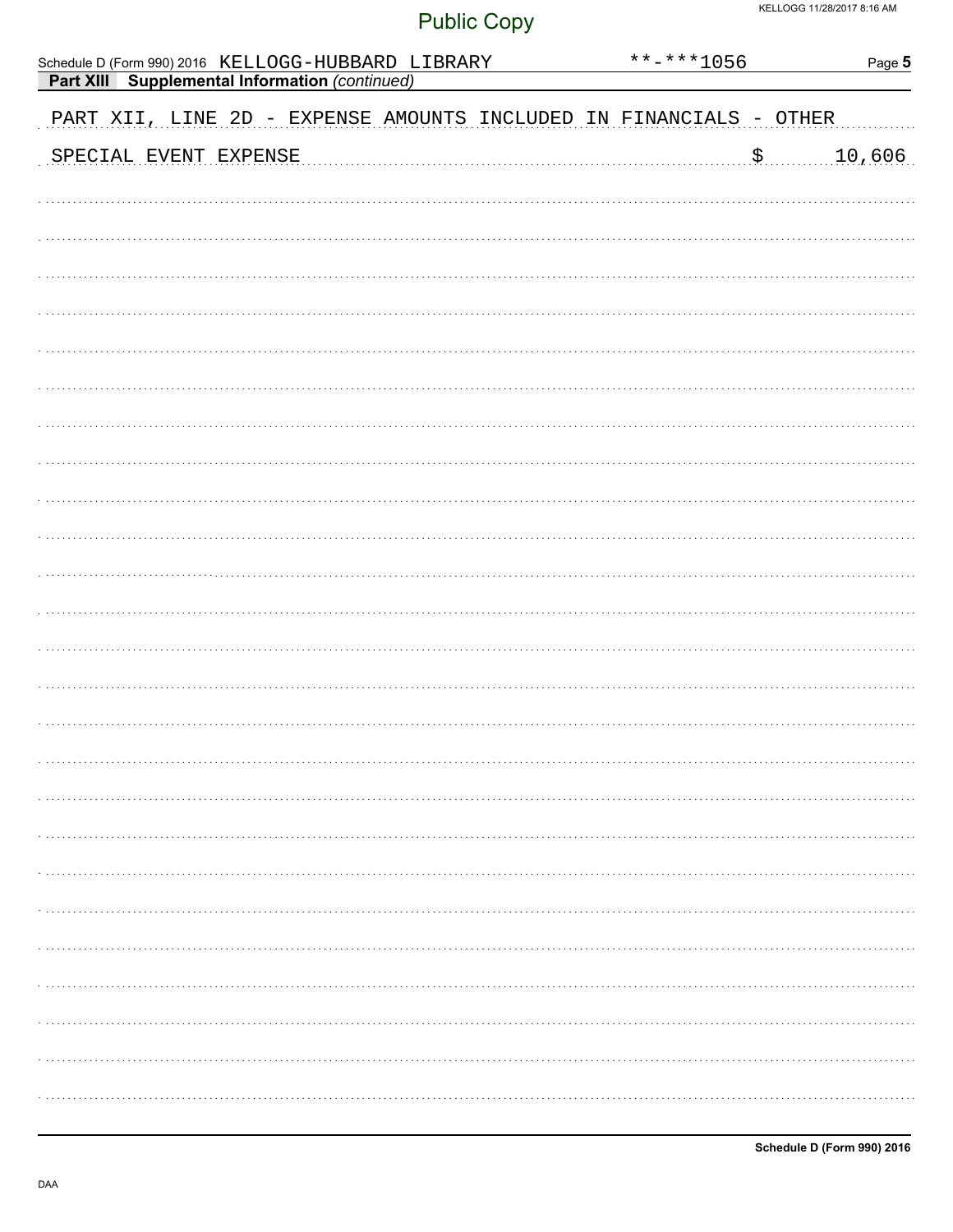| <b>SCHEDULE G</b><br><b>Supplemental Information Regarding Fundraising or Gaming Activities</b><br>Complete if the organization answered "Yes" on Form 990, Part IV, line 17, 18, or 19, or if the<br>(Form 990 or 990-EZ)<br>organization entered more than \$15,000 on Form 990-EZ, line 6a. |                                                                                                                                                                                                                                                                                                                                                                                                                                               |                                    |                 |                                                           |                                                                                                     |                                                                | OMB No. 1545-0047                                       |  |  |
|------------------------------------------------------------------------------------------------------------------------------------------------------------------------------------------------------------------------------------------------------------------------------------------------|-----------------------------------------------------------------------------------------------------------------------------------------------------------------------------------------------------------------------------------------------------------------------------------------------------------------------------------------------------------------------------------------------------------------------------------------------|------------------------------------|-----------------|-----------------------------------------------------------|-----------------------------------------------------------------------------------------------------|----------------------------------------------------------------|---------------------------------------------------------|--|--|
| Department of the Treasury                                                                                                                                                                                                                                                                     |                                                                                                                                                                                                                                                                                                                                                                                                                                               | Attach to Form 990 or Form 990-EZ. |                 |                                                           | > Information about Schedule G (Form 990 or 990-EZ) and its instructions is at www.irs.gov/form990. |                                                                | <b>Open to Public</b>                                   |  |  |
| Internal Revenue Service<br>Name of the organization                                                                                                                                                                                                                                           |                                                                                                                                                                                                                                                                                                                                                                                                                                               |                                    |                 |                                                           |                                                                                                     | <b>Employer identification number</b>                          | Inspection                                              |  |  |
|                                                                                                                                                                                                                                                                                                | KELLOGG-HUBBARD LIBRARY                                                                                                                                                                                                                                                                                                                                                                                                                       |                                    |                 |                                                           |                                                                                                     | **-***1056                                                     |                                                         |  |  |
| Part I                                                                                                                                                                                                                                                                                         | Fundraising Activities. Complete if the organization answered "Yes" on Form 990, Part IV, line 17.<br>Form 990-EZ filers are not required to complete this part.                                                                                                                                                                                                                                                                              |                                    |                 |                                                           |                                                                                                     |                                                                |                                                         |  |  |
|                                                                                                                                                                                                                                                                                                | Indicate whether the organization raised funds through any of the following activities. Check all that apply.                                                                                                                                                                                                                                                                                                                                 |                                    |                 |                                                           |                                                                                                     |                                                                |                                                         |  |  |
| Mail solicitations<br>a                                                                                                                                                                                                                                                                        |                                                                                                                                                                                                                                                                                                                                                                                                                                               | e                                  |                 |                                                           | Solicitation of non-government grants                                                               |                                                                |                                                         |  |  |
| Internet and email solicitations<br>b                                                                                                                                                                                                                                                          |                                                                                                                                                                                                                                                                                                                                                                                                                                               |                                    |                 |                                                           | Solicitation of government grants                                                                   |                                                                |                                                         |  |  |
| Phone solicitations<br>c                                                                                                                                                                                                                                                                       |                                                                                                                                                                                                                                                                                                                                                                                                                                               | Special fundraising events<br>g    |                 |                                                           |                                                                                                     |                                                                |                                                         |  |  |
| In-person solicitations<br>d                                                                                                                                                                                                                                                                   | 2a Did the organization have a written or oral agreement with any individual (including officers, directors, trustees,<br>or key employees listed in Form 990, Part VII) or entity in connection with professional fundraising services?<br><b>b</b> If "Yes," list the 10 highest paid individuals or entities (fundraisers) pursuant to agreements under which the fundraiser is to be<br>compensated at least \$5,000 by the organization. |                                    |                 |                                                           |                                                                                                     |                                                                | No<br>Yes                                               |  |  |
|                                                                                                                                                                                                                                                                                                | (i) Name and address of individual<br>or entity (fundraiser)                                                                                                                                                                                                                                                                                                                                                                                  | (ii) Activity                      | (iii) Did fund- | raiser have<br>custody or<br>control of<br>contributions? | (iv) Gross receipts<br>from activity                                                                | (v) Amount paid to<br>(or retained by)<br>fundraiser listed in | (vi) Amount paid to<br>(or retained by)<br>organization |  |  |
|                                                                                                                                                                                                                                                                                                |                                                                                                                                                                                                                                                                                                                                                                                                                                               |                                    | Yes No          |                                                           |                                                                                                     | col. (i)                                                       |                                                         |  |  |
| 1                                                                                                                                                                                                                                                                                              |                                                                                                                                                                                                                                                                                                                                                                                                                                               |                                    |                 |                                                           |                                                                                                     |                                                                |                                                         |  |  |
| $\mathbf{2}$                                                                                                                                                                                                                                                                                   |                                                                                                                                                                                                                                                                                                                                                                                                                                               |                                    |                 |                                                           |                                                                                                     |                                                                |                                                         |  |  |
| 3                                                                                                                                                                                                                                                                                              |                                                                                                                                                                                                                                                                                                                                                                                                                                               |                                    |                 |                                                           |                                                                                                     |                                                                |                                                         |  |  |
|                                                                                                                                                                                                                                                                                                |                                                                                                                                                                                                                                                                                                                                                                                                                                               |                                    |                 |                                                           |                                                                                                     |                                                                |                                                         |  |  |
| 5                                                                                                                                                                                                                                                                                              |                                                                                                                                                                                                                                                                                                                                                                                                                                               |                                    |                 |                                                           |                                                                                                     |                                                                |                                                         |  |  |
| 6                                                                                                                                                                                                                                                                                              |                                                                                                                                                                                                                                                                                                                                                                                                                                               |                                    |                 |                                                           |                                                                                                     |                                                                |                                                         |  |  |
| 7                                                                                                                                                                                                                                                                                              |                                                                                                                                                                                                                                                                                                                                                                                                                                               |                                    |                 |                                                           |                                                                                                     |                                                                |                                                         |  |  |
| 8                                                                                                                                                                                                                                                                                              |                                                                                                                                                                                                                                                                                                                                                                                                                                               |                                    |                 |                                                           |                                                                                                     |                                                                |                                                         |  |  |
| 9                                                                                                                                                                                                                                                                                              |                                                                                                                                                                                                                                                                                                                                                                                                                                               |                                    |                 |                                                           |                                                                                                     |                                                                |                                                         |  |  |
| 10                                                                                                                                                                                                                                                                                             |                                                                                                                                                                                                                                                                                                                                                                                                                                               |                                    |                 |                                                           |                                                                                                     |                                                                |                                                         |  |  |
| Total .                                                                                                                                                                                                                                                                                        |                                                                                                                                                                                                                                                                                                                                                                                                                                               |                                    |                 |                                                           |                                                                                                     |                                                                |                                                         |  |  |
| 3<br>registration or licensing.                                                                                                                                                                                                                                                                | List all states in which the organization is registered or licensed to solicit contributions or has been notified it is exempt from                                                                                                                                                                                                                                                                                                           |                                    |                 |                                                           |                                                                                                     |                                                                |                                                         |  |  |
|                                                                                                                                                                                                                                                                                                |                                                                                                                                                                                                                                                                                                                                                                                                                                               |                                    |                 |                                                           |                                                                                                     |                                                                |                                                         |  |  |
|                                                                                                                                                                                                                                                                                                |                                                                                                                                                                                                                                                                                                                                                                                                                                               |                                    |                 |                                                           |                                                                                                     |                                                                |                                                         |  |  |
|                                                                                                                                                                                                                                                                                                |                                                                                                                                                                                                                                                                                                                                                                                                                                               |                                    |                 |                                                           |                                                                                                     |                                                                |                                                         |  |  |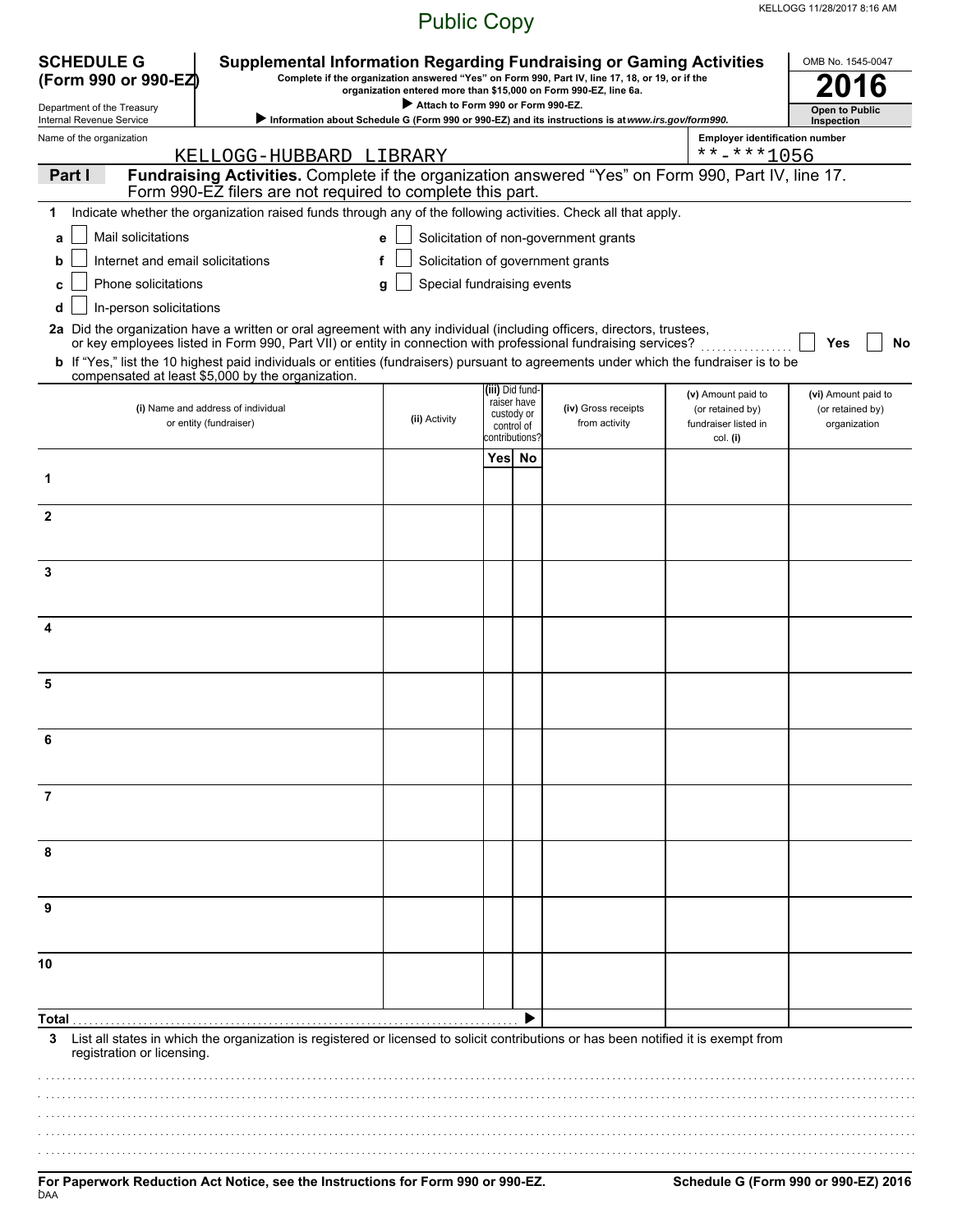|                 |                                                       |                                                                                                                                                                                                                                                                               | <b>FUDIIC COPY</b>                               |                                                          |                                                       |
|-----------------|-------------------------------------------------------|-------------------------------------------------------------------------------------------------------------------------------------------------------------------------------------------------------------------------------------------------------------------------------|--------------------------------------------------|----------------------------------------------------------|-------------------------------------------------------|
|                 | Schedule G (Form 990 or 990-EZ) 2016<br>Part II       | Fundraising Events. Complete if the organization answered "Yes" on Form 990, Part IV, line 18, or reported more<br>than \$15,000 of fundraising event contributions and gross income on Form 990-EZ, lines 1 and 6b. List events with<br>gross receipts greater than \$5,000. | KELLOGG-HUBBARD LIBRARY                          | $\frac{\ast \ast - \ast \ast 1056}{\ast \ast \ast 1056}$ | Page 2                                                |
|                 |                                                       | (a) Event #1<br>EVENING AT THE<br>(event type)                                                                                                                                                                                                                                | $(b)$ Event #2<br>POEM CITY<br>(event type)      | (c) Other events<br>1<br>(total number)                  | (d) Total events<br>(add col. (a) through<br>col. (c) |
| Revenue         | 1 Gross receipts                                      | 33,550                                                                                                                                                                                                                                                                        | 10,500                                           | 6,075                                                    | 50,125                                                |
|                 | 2 Less: Contributions<br>3 Gross income (line 1 minus | 22,944                                                                                                                                                                                                                                                                        | 10,500                                           | 6,075                                                    | 39,519                                                |
|                 | line 2) $\ldots$                                      | 10,606                                                                                                                                                                                                                                                                        |                                                  |                                                          | <u> 10,606</u>                                        |
|                 | 4 Cash prizes                                         |                                                                                                                                                                                                                                                                               |                                                  |                                                          |                                                       |
|                 | 5 Noncash prizes                                      |                                                                                                                                                                                                                                                                               |                                                  |                                                          |                                                       |
|                 | 6 Rent/facility costs                                 |                                                                                                                                                                                                                                                                               |                                                  |                                                          |                                                       |
| Direct Expenses | 7 Food and beverages                                  | 6,922                                                                                                                                                                                                                                                                         |                                                  |                                                          | 6,922                                                 |
|                 | 8 Entertainment                                       | 300                                                                                                                                                                                                                                                                           |                                                  |                                                          | 300                                                   |
|                 | 9 Other direct expenses                               | 3,384                                                                                                                                                                                                                                                                         |                                                  |                                                          | 3,384                                                 |
|                 |                                                       | 10 Direct expense summary. Add lines 4 through 9 in column (d)                                                                                                                                                                                                                |                                                  | ▶                                                        | 10,606                                                |
|                 | Part III                                              | Gaming. Complete if the organization answered "Yes" on Form 990, Part IV, line 19, or reported more<br>than \$15,000 on Form 990-EZ, line 6a.                                                                                                                                 |                                                  |                                                          |                                                       |
| Revenue         |                                                       | (a) Bingo                                                                                                                                                                                                                                                                     | (b) Pull tabs/instant<br>bingo/progressive bingo | (c) Other gaming                                         | (d) Total gaming (add<br>col. (a) through col. (c))   |
|                 | 1 Gross revenue                                       |                                                                                                                                                                                                                                                                               |                                                  |                                                          |                                                       |
|                 | 2 Cash prizes                                         |                                                                                                                                                                                                                                                                               |                                                  |                                                          |                                                       |
| Direct Expenses | 3 Noncash prizes                                      |                                                                                                                                                                                                                                                                               |                                                  |                                                          |                                                       |
|                 | 4 Rent/facility costs                                 |                                                                                                                                                                                                                                                                               |                                                  |                                                          |                                                       |
|                 | 5 Other direct expenses                               | Yes 9%                                                                                                                                                                                                                                                                        | Yes $%$                                          | $\frac{0}{0}$<br><b>Yes</b>                              |                                                       |
|                 | 6 Volunteer labor                                     | No.                                                                                                                                                                                                                                                                           | No.                                              | <b>No</b>                                                |                                                       |
|                 |                                                       | 7 Direct expense summary. Add lines 2 through 5 in column (d) [11] content content content content content and material content and material content and material content and material content and material content and materi                                                |                                                  | ▶                                                        |                                                       |
|                 |                                                       |                                                                                                                                                                                                                                                                               |                                                  |                                                          |                                                       |
| 9               | b If "No," explain:                                   |                                                                                                                                                                                                                                                                               |                                                  |                                                          | Yes<br>No                                             |
|                 | <b>b</b> If "Yes," explain:                           | 10a Were any of the organization's gaming licenses revoked, suspended, or terminated during the tax year?                                                                                                                                                                     |                                                  |                                                          | Yes<br><b>No</b>                                      |
|                 |                                                       |                                                                                                                                                                                                                                                                               |                                                  |                                                          |                                                       |

. . . . . . . . . . . . . . . . . . . . . . . . . . . . . . . . . . . . . . . . . . . . . . . . . . . . . . . . . . . . . . . . . . . . . . . . . . . . . . . . . . . . . . . . . . . . . . . . . . . . . . . . . . . . . . . . . . . . . . . . . . . . . . . . . . . . . . . . . . . . . . . . . . . . . . . . . . . .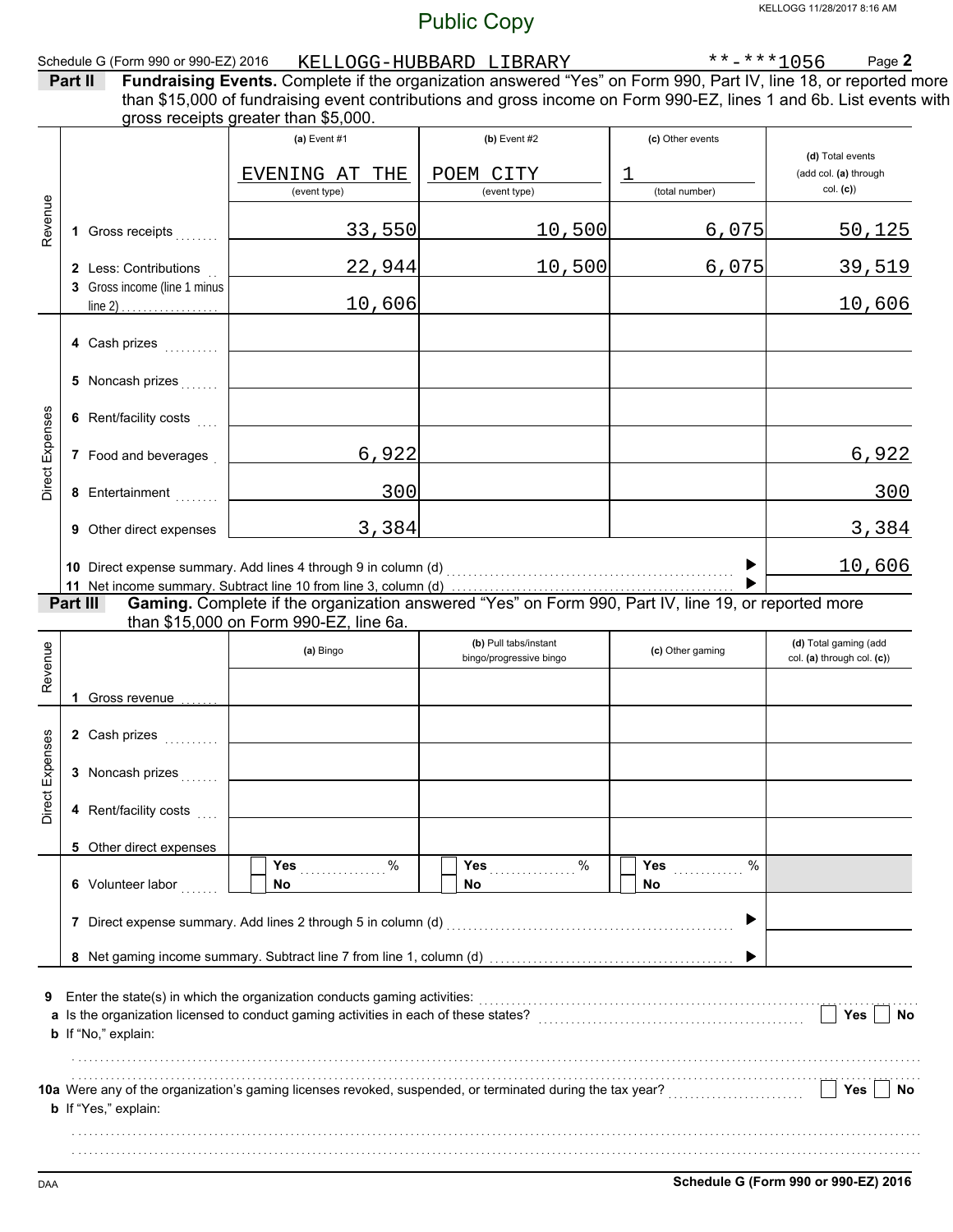| 11<br>12<br>13<br>а<br>b<br>14 | Is the organization a grantor, beneficiary or trustee of a trust, or a member of a partnership or other entity<br>Indicate the percentage of gaming activity conducted in:<br>The organization's facility [1, 2003] The organization's facility [1, 2004] The organization's facility [1, 2004] The organization's facility [1, 2004] The organization's facility [1, 2004] The organization of the organiza<br>An outside facility encourance and an outside facility of the set of the set of the set of the set of the set of the set of the set of the set of the set of the set of the set of the set of the set of the set of the set of | 13а             | Yes<br><b>Yes</b> | No<br>No |
|--------------------------------|------------------------------------------------------------------------------------------------------------------------------------------------------------------------------------------------------------------------------------------------------------------------------------------------------------------------------------------------------------------------------------------------------------------------------------------------------------------------------------------------------------------------------------------------------------------------------------------------------------------------------------------------|-----------------|-------------------|----------|
|                                |                                                                                                                                                                                                                                                                                                                                                                                                                                                                                                                                                                                                                                                |                 |                   |          |
|                                |                                                                                                                                                                                                                                                                                                                                                                                                                                                                                                                                                                                                                                                |                 |                   |          |
|                                |                                                                                                                                                                                                                                                                                                                                                                                                                                                                                                                                                                                                                                                |                 |                   |          |
|                                |                                                                                                                                                                                                                                                                                                                                                                                                                                                                                                                                                                                                                                                |                 |                   |          |
|                                |                                                                                                                                                                                                                                                                                                                                                                                                                                                                                                                                                                                                                                                |                 |                   | $\%$     |
|                                |                                                                                                                                                                                                                                                                                                                                                                                                                                                                                                                                                                                                                                                | 13 <sub>b</sub> |                   | $\%$     |
|                                | Enter the name and address of the person who prepares the organization's gaming/special events books and                                                                                                                                                                                                                                                                                                                                                                                                                                                                                                                                       |                 |                   |          |
|                                | records:                                                                                                                                                                                                                                                                                                                                                                                                                                                                                                                                                                                                                                       |                 |                   |          |
|                                |                                                                                                                                                                                                                                                                                                                                                                                                                                                                                                                                                                                                                                                |                 |                   |          |
|                                | Address $\blacktriangleright$                                                                                                                                                                                                                                                                                                                                                                                                                                                                                                                                                                                                                  |                 |                   |          |
|                                | 15a Does the organization have a contract with a third party from whom the organization receives gaming                                                                                                                                                                                                                                                                                                                                                                                                                                                                                                                                        |                 |                   |          |
|                                | revenue?                                                                                                                                                                                                                                                                                                                                                                                                                                                                                                                                                                                                                                       |                 | Yes               | No       |
| b                              |                                                                                                                                                                                                                                                                                                                                                                                                                                                                                                                                                                                                                                                |                 |                   |          |
|                                | amount of gaming revenue retained by the third party ▶ \$                                                                                                                                                                                                                                                                                                                                                                                                                                                                                                                                                                                      |                 |                   |          |
| c                              | If "Yes," enter name and address of the third party:                                                                                                                                                                                                                                                                                                                                                                                                                                                                                                                                                                                           |                 |                   |          |
|                                |                                                                                                                                                                                                                                                                                                                                                                                                                                                                                                                                                                                                                                                |                 |                   |          |
|                                |                                                                                                                                                                                                                                                                                                                                                                                                                                                                                                                                                                                                                                                |                 |                   |          |
|                                | Address > the communication of the contract of the contract of the contract of the contract of the contract of the contract of the contract of the contract of the contract of the contract of the contract of the contract of                                                                                                                                                                                                                                                                                                                                                                                                                 |                 |                   |          |
| 16                             | Gaming manager information:                                                                                                                                                                                                                                                                                                                                                                                                                                                                                                                                                                                                                    |                 |                   |          |
|                                |                                                                                                                                                                                                                                                                                                                                                                                                                                                                                                                                                                                                                                                |                 |                   |          |
|                                |                                                                                                                                                                                                                                                                                                                                                                                                                                                                                                                                                                                                                                                |                 |                   |          |
|                                |                                                                                                                                                                                                                                                                                                                                                                                                                                                                                                                                                                                                                                                |                 |                   |          |
|                                | Description of services provided $\blacktriangleright$ [100] contract the contract of the contract of services provided $\blacktriangleright$ [100] contract the contract of the contract of the contract of the contract of the contract of the contract                                                                                                                                                                                                                                                                                                                                                                                      |                 |                   |          |
|                                | Director/officer<br>Employee<br>Independent contractor<br>and the state of the                                                                                                                                                                                                                                                                                                                                                                                                                                                                                                                                                                 |                 |                   |          |
| 17                             | Mandatory distributions:                                                                                                                                                                                                                                                                                                                                                                                                                                                                                                                                                                                                                       |                 |                   |          |
| a                              | Is the organization required under state law to make charitable distributions from the gaming proceeds to                                                                                                                                                                                                                                                                                                                                                                                                                                                                                                                                      |                 |                   |          |
|                                |                                                                                                                                                                                                                                                                                                                                                                                                                                                                                                                                                                                                                                                |                 | Yes               | No       |
|                                | Enter the amount of distributions required under state law to be distributed to other exempt organizations or                                                                                                                                                                                                                                                                                                                                                                                                                                                                                                                                  |                 |                   |          |
|                                |                                                                                                                                                                                                                                                                                                                                                                                                                                                                                                                                                                                                                                                |                 |                   |          |
| Part IV                        | spent in the organization's own exempt activities during the tax year S<br>Supplemental Information. Provide the explanations required by Part I, line 2b, columns (iii) and (v); and                                                                                                                                                                                                                                                                                                                                                                                                                                                          |                 |                   |          |
|                                | Part III, lines 9, 9b, 10b, 15b, 15c, 16, and 17b, as applicable. Also provide any additional information.                                                                                                                                                                                                                                                                                                                                                                                                                                                                                                                                     |                 |                   |          |
|                                | See instructions                                                                                                                                                                                                                                                                                                                                                                                                                                                                                                                                                                                                                               |                 |                   |          |
|                                |                                                                                                                                                                                                                                                                                                                                                                                                                                                                                                                                                                                                                                                |                 |                   |          |
|                                |                                                                                                                                                                                                                                                                                                                                                                                                                                                                                                                                                                                                                                                |                 |                   |          |
|                                |                                                                                                                                                                                                                                                                                                                                                                                                                                                                                                                                                                                                                                                |                 |                   |          |
|                                |                                                                                                                                                                                                                                                                                                                                                                                                                                                                                                                                                                                                                                                |                 |                   |          |
|                                |                                                                                                                                                                                                                                                                                                                                                                                                                                                                                                                                                                                                                                                |                 |                   |          |
|                                |                                                                                                                                                                                                                                                                                                                                                                                                                                                                                                                                                                                                                                                |                 |                   |          |
|                                |                                                                                                                                                                                                                                                                                                                                                                                                                                                                                                                                                                                                                                                |                 |                   |          |
|                                |                                                                                                                                                                                                                                                                                                                                                                                                                                                                                                                                                                                                                                                |                 |                   |          |
|                                |                                                                                                                                                                                                                                                                                                                                                                                                                                                                                                                                                                                                                                                |                 |                   |          |
|                                |                                                                                                                                                                                                                                                                                                                                                                                                                                                                                                                                                                                                                                                |                 |                   |          |
|                                |                                                                                                                                                                                                                                                                                                                                                                                                                                                                                                                                                                                                                                                |                 |                   |          |
|                                |                                                                                                                                                                                                                                                                                                                                                                                                                                                                                                                                                                                                                                                |                 |                   |          |
|                                |                                                                                                                                                                                                                                                                                                                                                                                                                                                                                                                                                                                                                                                |                 |                   |          |
|                                |                                                                                                                                                                                                                                                                                                                                                                                                                                                                                                                                                                                                                                                |                 |                   |          |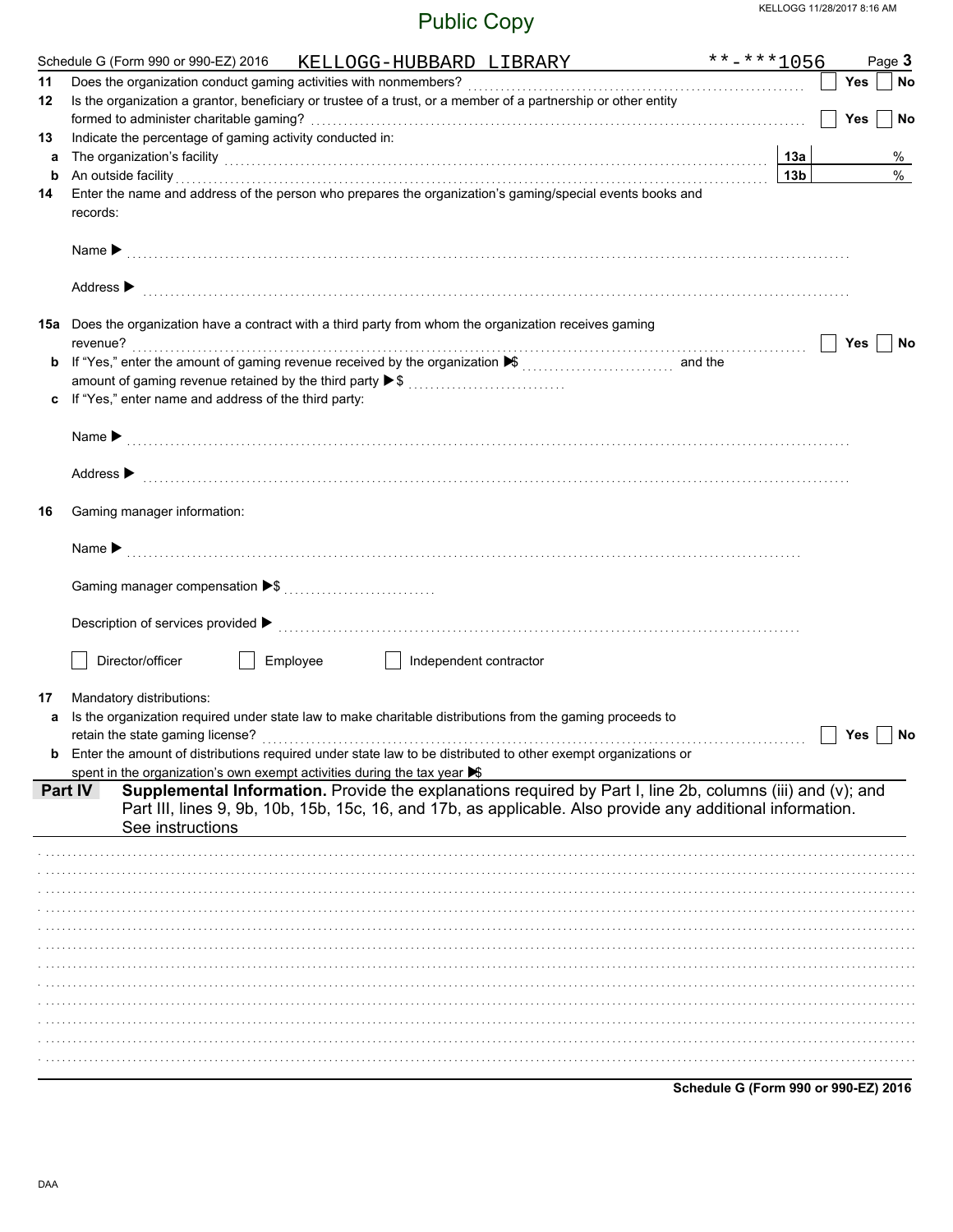**SCHEDULE O** 

(Form 990 or 990-EZ)

Supplemental Information to Form 990 or 990-EZ

Complete to provide information for responses to specific questions on Form 990 or 990-EZ or to provide any additional information.

2016 **Open to Public** 

OMB No 1545-0047

| Attach to Form 990 or 990-EZ. |
|-------------------------------|
|-------------------------------|

Department of the Treasury<br>Internal Revenue Service Information about Schedule O (Form 990 or 990-EZ) and its instructions is at www.irs.gov/form990. Inspection Name of the organization **Employer identification number** \*\*-\*\*\*1056 KELLOGG-HUBBARD LIBRARY

FORM 990, PART VI, LINE 11B - ORGANIZATION'S PROCESS TO REVIEW FORM 990 THE 990 DRAFT IS DISTRIBUTED TO THE FULL BOARD. TRUSTEES HAVE THE OPPORTUNITY TO GIVE FEEDBACK OR ASK QUESTIONS PRIOR TO VOTING TO APPROVE THE 990.

FORM 990, PART VI, LINE 12C - ENFORCEMENT OF CONFLICTS POLICY THE BOARD OF TRUSTEES UPDATED AND STRENGTHENED THE CONFLICT OF INTEREST POLICY IN MAY 2016. TRUSTEES ARE ANNUALLY GIVEN A COPY OF THIS POLICY AND ARE REQUIRED TO SIGN A STATEMENT OF ACCEPTANCE. ALL FULL AND PART TIME EMPLOYEES HAVE BEEN GIVEN COPIES OF THE POLICY AND HAVE SIGNED A STATEMENT OF ACCEPTANCE. AS NEW EMPLOYEES ARE HIRED, THEY ARE REQUIRED TO SIGN THAT ACCEPTANCE. THESE STEPS HAVE ENSURED THERE IS WIDESPREAD AWARENESS OF ANY POTENTIAL CONFLICTS OF INTEREST. SINCE THE POLICY WAS UPDATED, THE EXECUTIVE DIRECTOR HAS ASKED BOTH TRUSTEES AND EMPLOYEES TO MAKE HIM AWARE OF ANY POTENTIAL CONFLICTS.

FORM 990, PART VI, LINE 15A - COMPENSATION PROCESS FOR TOP OFFICIAL WE HAVE A MANAGEMENT COMPENSATION POLICY THAT OUTLINES THE PROCESS. THE BOARD SETS THE SALARY RANGE AND THE ANNUAL SALARY IS CONNECTED TO A SUCCESS EVALUATION.

FORM 990, PART VI, LINE 19 - GOVERNING DOCUMENTS DISCLOSURE EXPLANATION OUR BYLAWS AND CONFLICT OF INTEREST POLICY ARE BOTH AVAILABLE IN THE POLICIES SECTION OF OUR WEBSITE. OUR FINANCIAL STATEMENTS ARE AVAILABLE IN THE FINANCIAL INFORMATION SECTION OF OUR WEBSITE. WE WOULD ALSO GIVE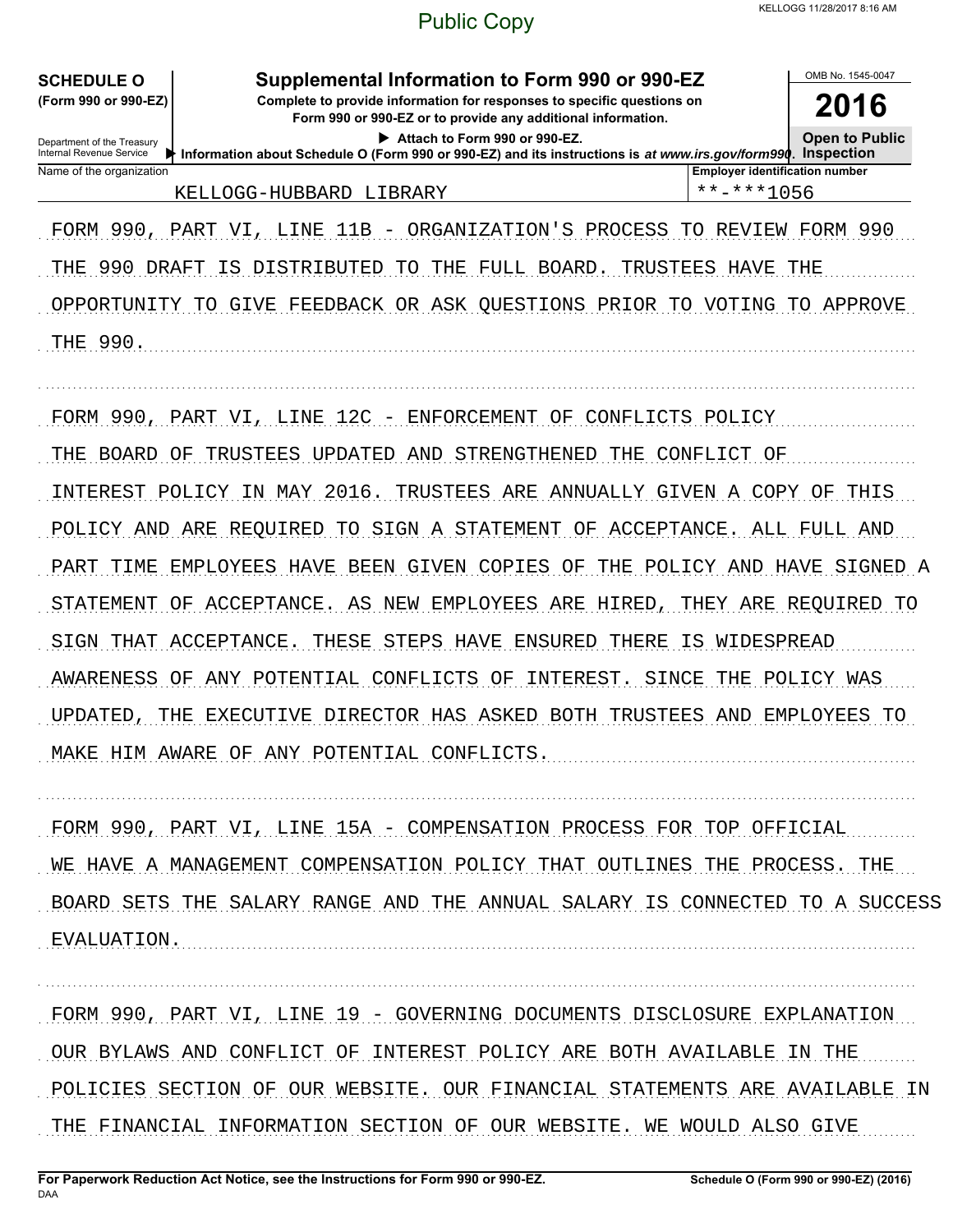| Schedule O (Form 990 or 990-EZ) (2016)                              | Page 2                                              |  |  |  |  |
|---------------------------------------------------------------------|-----------------------------------------------------|--|--|--|--|
| Name of the organization<br>KELLOGG-HUBBARD LIBRARY                 | <b>Employer identification number</b><br>**-***1056 |  |  |  |  |
| DOCUMENTS TO MEMBERS OF THE PUBLIC UPON REQUEST.                    |                                                     |  |  |  |  |
| FORM 990, PART XI, LINE 9 - OTHER CHANGES IN NET ASSETS EXPLANATION |                                                     |  |  |  |  |
| SPECIAL EVENT EXPENSE                                               | $\boldsymbol{\mathsf{S}}$ .<br>10,606               |  |  |  |  |
| SPECIAL EVENT EXPENSE                                               | $\boldsymbol{\mathsf{S}}$<br>$-10,606$              |  |  |  |  |
| ADJUST BEGINNING NET ASSETS                                         | \$<br>0                                             |  |  |  |  |
|                                                                     |                                                     |  |  |  |  |
|                                                                     |                                                     |  |  |  |  |
|                                                                     |                                                     |  |  |  |  |
|                                                                     |                                                     |  |  |  |  |
|                                                                     |                                                     |  |  |  |  |
|                                                                     |                                                     |  |  |  |  |
|                                                                     |                                                     |  |  |  |  |
|                                                                     |                                                     |  |  |  |  |
|                                                                     |                                                     |  |  |  |  |
|                                                                     |                                                     |  |  |  |  |
|                                                                     |                                                     |  |  |  |  |
|                                                                     |                                                     |  |  |  |  |
|                                                                     |                                                     |  |  |  |  |
|                                                                     |                                                     |  |  |  |  |
|                                                                     |                                                     |  |  |  |  |
|                                                                     |                                                     |  |  |  |  |
|                                                                     |                                                     |  |  |  |  |
|                                                                     |                                                     |  |  |  |  |
|                                                                     |                                                     |  |  |  |  |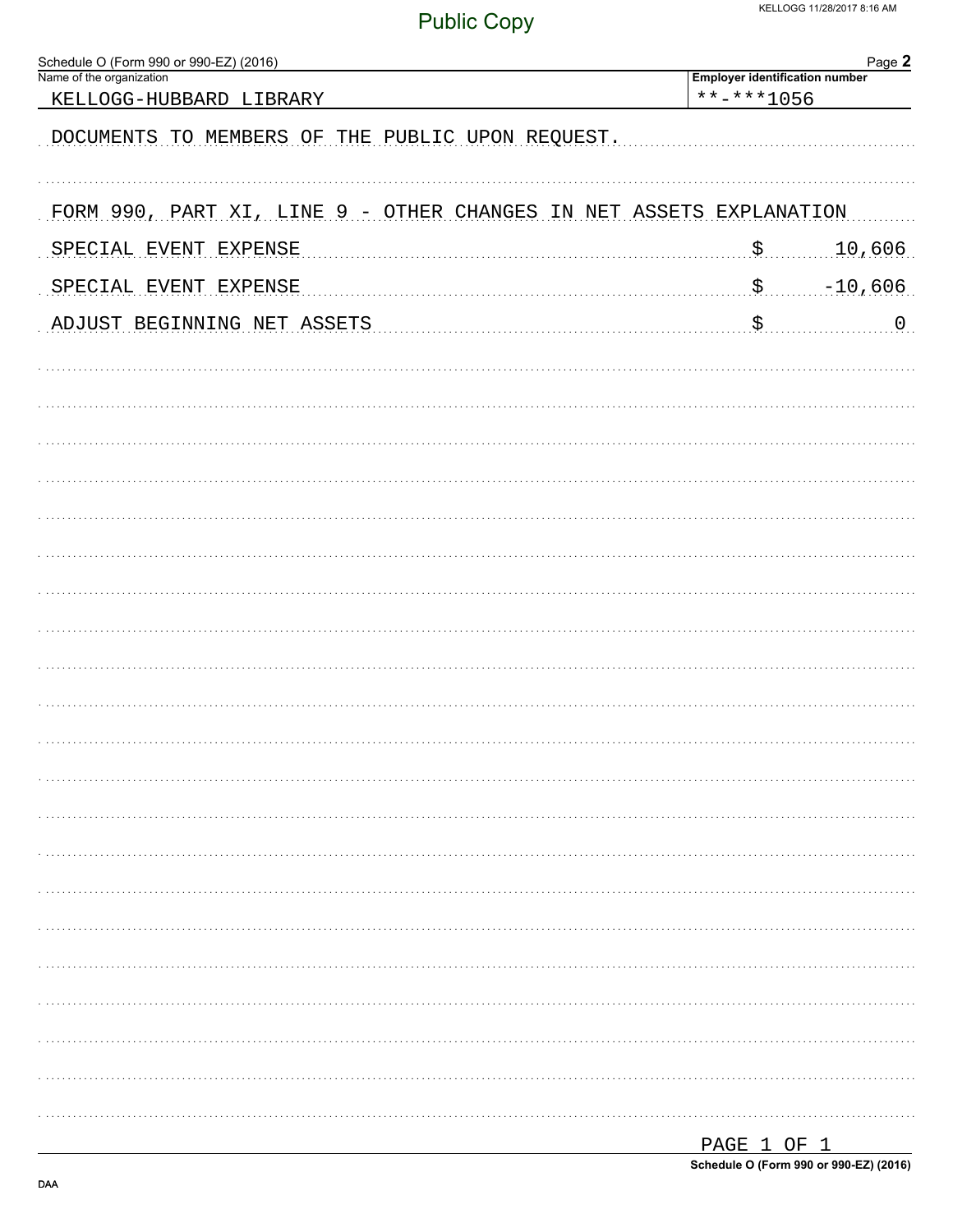KELLOGG 11/28/2017 8:16 AM

### Public Copy

|        | Form 4562                                                                                                                                                                             |                                                                                                   |  | <b>Depreciation and Amortization</b>                                                  |                              |                 |                           | OMB No. 1545-0172                                                                                         |
|--------|---------------------------------------------------------------------------------------------------------------------------------------------------------------------------------------|---------------------------------------------------------------------------------------------------|--|---------------------------------------------------------------------------------------|------------------------------|-----------------|---------------------------|-----------------------------------------------------------------------------------------------------------|
|        | (Including Information on Listed Property)<br>$\blacktriangleright$ Attach to your tax return.                                                                                        |                                                                                                   |  |                                                                                       |                              |                 |                           |                                                                                                           |
|        | Department of the Treasury<br>(99)<br>Internal Revenue Service                                                                                                                        |                                                                                                   |  | Information about Form 4562 and its separate instructions is at www.irs.gov/form4562. |                              |                 |                           | Attachment<br>Sequence No.<br>179                                                                         |
|        | Name(s) shown on return                                                                                                                                                               |                                                                                                   |  |                                                                                       |                              |                 | <b>Identifying number</b> |                                                                                                           |
|        |                                                                                                                                                                                       | KELLOGG-HUBBARD LIBRARY                                                                           |  |                                                                                       |                              |                 | $******1056$              |                                                                                                           |
|        | Business or activity to which this form relates                                                                                                                                       |                                                                                                   |  |                                                                                       |                              |                 |                           |                                                                                                           |
|        | INDIRECT DEPRECIATION<br>Part I                                                                                                                                                       | <b>Election To Expense Certain Property Under Section 179</b>                                     |  |                                                                                       |                              |                 |                           |                                                                                                           |
|        |                                                                                                                                                                                       | Note: If you have any listed property, complete Part V before you complete Part I.                |  |                                                                                       |                              |                 |                           |                                                                                                           |
| 1      | Maximum amount (see instructions)                                                                                                                                                     |                                                                                                   |  |                                                                                       |                              |                 | 1                         | 500,000                                                                                                   |
| 2      |                                                                                                                                                                                       | Total cost of section 179 property placed in service (see instructions)                           |  |                                                                                       |                              |                 | $\mathbf{2}$              |                                                                                                           |
| 3      | Threshold cost of section 179 property before reduction in limitation (see instructions)                                                                                              |                                                                                                   |  |                                                                                       |                              |                 | 3                         | 2,010,000                                                                                                 |
| 4      | Reduction in limitation. Subtract line 3 from line 2. If zero or less, enter -0-                                                                                                      |                                                                                                   |  |                                                                                       |                              |                 | 4                         |                                                                                                           |
| 5<br>6 | Dollar limitation for tax year. Subtract line 4 from line 1. If zero or less, enter -0-. If married filing separately, see instructions                                               | (a) Description of property                                                                       |  |                                                                                       | (b) Cost (business use only) |                 | 5<br>(c) Elected cost     |                                                                                                           |
|        |                                                                                                                                                                                       |                                                                                                   |  |                                                                                       |                              |                 |                           |                                                                                                           |
|        |                                                                                                                                                                                       |                                                                                                   |  |                                                                                       |                              |                 |                           |                                                                                                           |
| 7      | Listed property. Enter the amount from line 29                                                                                                                                        |                                                                                                   |  |                                                                                       |                              | $\overline{7}$  |                           |                                                                                                           |
| 8      | Total elected cost of section 179 property. Add amounts in column (c), lines 6 and 7                                                                                                  |                                                                                                   |  |                                                                                       |                              |                 | 8                         |                                                                                                           |
| 9      | Tentative deduction. Enter the smaller of line 5 or line 8                                                                                                                            |                                                                                                   |  |                                                                                       |                              |                 | 9                         |                                                                                                           |
| 10     | Carryover of disallowed deduction from line 13 of your 2015 Form 4562                                                                                                                 |                                                                                                   |  |                                                                                       |                              |                 | 10                        |                                                                                                           |
| 11     | Business income limitation. Enter the smaller of business income (not less than zero) or line 5 (see instructions)                                                                    |                                                                                                   |  |                                                                                       |                              |                 | 11                        |                                                                                                           |
| 12     | Section 179 expense deduction. Add lines 9 and 10, but don't enter more than line 11                                                                                                  |                                                                                                   |  |                                                                                       |                              |                 | 12                        |                                                                                                           |
| 13     | Note: Don't use Part II or Part III below for listed property. Instead, use Part V.                                                                                                   | Carryover of disallowed deduction to 2017. Add lines 9 and 10, less line 12                       |  |                                                                                       |                              | 13              |                           |                                                                                                           |
|        | Part II                                                                                                                                                                               |                                                                                                   |  |                                                                                       |                              |                 |                           | Special Depreciation Allowance and Other Depreciation (Don't include listed property.) (See instructions. |
| 14     | Special depreciation allowance for qualified property (other than listed property) placed in service                                                                                  |                                                                                                   |  |                                                                                       |                              |                 |                           |                                                                                                           |
|        | during the tax year (see instructions)                                                                                                                                                |                                                                                                   |  |                                                                                       |                              |                 | 14                        |                                                                                                           |
| 15     | Property subject to section 168(f)(1) election                                                                                                                                        |                                                                                                   |  |                                                                                       |                              |                 | 15                        |                                                                                                           |
| 16     |                                                                                                                                                                                       |                                                                                                   |  |                                                                                       |                              |                 | 16                        | ,778<br>77                                                                                                |
|        | Part III                                                                                                                                                                              | MACRS Depreciation (Don't include listed property.) (See instructions.                            |  |                                                                                       |                              |                 |                           |                                                                                                           |
|        |                                                                                                                                                                                       |                                                                                                   |  | <b>Section A</b>                                                                      |                              |                 |                           |                                                                                                           |
| 17     | MACRS deductions for assets placed in service in tax years beginning before 2016                                                                                                      |                                                                                                   |  |                                                                                       |                              |                 | 17                        | 0                                                                                                         |
| 18     | If you are electing to group any assets placed in service during the tax year into one or more general asset accounts, check here                                                     | Section B-Assets Placed in Service During 2016 Tax Year Using the General Depreciation System     |  |                                                                                       |                              |                 |                           |                                                                                                           |
|        |                                                                                                                                                                                       | (b) Month and year                                                                                |  | (c) Basis for depreciation                                                            | (d) Recovery                 |                 |                           |                                                                                                           |
|        | (a) Classification of property                                                                                                                                                        | placed in<br>service                                                                              |  | (business/investment use)<br>only-see instructions)                                   | period                       | (e) Convention  | (f) Method                | (g) Depreciation deduction                                                                                |
| 19a    | 3-year property                                                                                                                                                                       |                                                                                                   |  |                                                                                       |                              |                 |                           |                                                                                                           |
| b      | 5-year property                                                                                                                                                                       |                                                                                                   |  |                                                                                       |                              |                 |                           |                                                                                                           |
| c      | 7-year property                                                                                                                                                                       |                                                                                                   |  |                                                                                       |                              |                 |                           |                                                                                                           |
| d      | 10-year property                                                                                                                                                                      |                                                                                                   |  |                                                                                       |                              |                 |                           |                                                                                                           |
| е      | 15-year property                                                                                                                                                                      |                                                                                                   |  |                                                                                       |                              |                 |                           |                                                                                                           |
|        | 20-year property                                                                                                                                                                      |                                                                                                   |  |                                                                                       |                              |                 |                           |                                                                                                           |
|        | 25-year property                                                                                                                                                                      |                                                                                                   |  |                                                                                       | 25 yrs.                      |                 | S/L                       |                                                                                                           |
|        | h Residential rental<br>property                                                                                                                                                      |                                                                                                   |  |                                                                                       | 27.5 yrs.                    | MM<br><b>MM</b> | S/L                       |                                                                                                           |
| j.     | Nonresidential real                                                                                                                                                                   |                                                                                                   |  |                                                                                       | 27.5 yrs.<br>39 yrs.         | МM              | S/L<br>S/L                |                                                                                                           |
|        | property                                                                                                                                                                              |                                                                                                   |  |                                                                                       |                              | МM              | S/L                       |                                                                                                           |
|        |                                                                                                                                                                                       | Section C-Assets Placed in Service During 2016 Tax Year Using the Alternative Depreciation System |  |                                                                                       |                              |                 |                           |                                                                                                           |
| 20a    | Class life                                                                                                                                                                            |                                                                                                   |  |                                                                                       |                              |                 | S/L                       |                                                                                                           |
|        | $b$ 12-year                                                                                                                                                                           |                                                                                                   |  |                                                                                       | 12 yrs.                      |                 | S/L                       |                                                                                                           |
|        | c 40-year                                                                                                                                                                             |                                                                                                   |  |                                                                                       | 40 yrs.                      | <b>MM</b>       | S/L                       |                                                                                                           |
|        | Part IV                                                                                                                                                                               | <b>Summary (See instructions.)</b>                                                                |  |                                                                                       |                              |                 |                           |                                                                                                           |
| 21     | Listed property. Enter amount from line 28                                                                                                                                            |                                                                                                   |  |                                                                                       |                              |                 | 21                        |                                                                                                           |
| 22     | Total. Add amounts from line 12, lines 14 through 17, lines 19 and 20 in column (g), and line 21. Enter                                                                               |                                                                                                   |  |                                                                                       |                              |                 |                           |                                                                                                           |
|        | here and on the appropriate lines of your return. Partnerships and S corporations-see instructions<br>For assets shown above and placed in service during the current year, enter the |                                                                                                   |  |                                                                                       |                              |                 | 22                        | 77,778                                                                                                    |
| 23     |                                                                                                                                                                                       | portion of the basis attributable to section 263A costs                                           |  |                                                                                       |                              | 23              |                           |                                                                                                           |
|        | For Paperwork Reduction Act Notice, see separate instructions.                                                                                                                        |                                                                                                   |  |                                                                                       |                              |                 |                           | Form 4562 (2016)                                                                                          |
|        |                                                                                                                                                                                       |                                                                                                   |  |                                                                                       |                              |                 | <b>DELENTED</b>           |                                                                                                           |

THERE ARE NO AMOUNTS FOR PAGE 2

DAA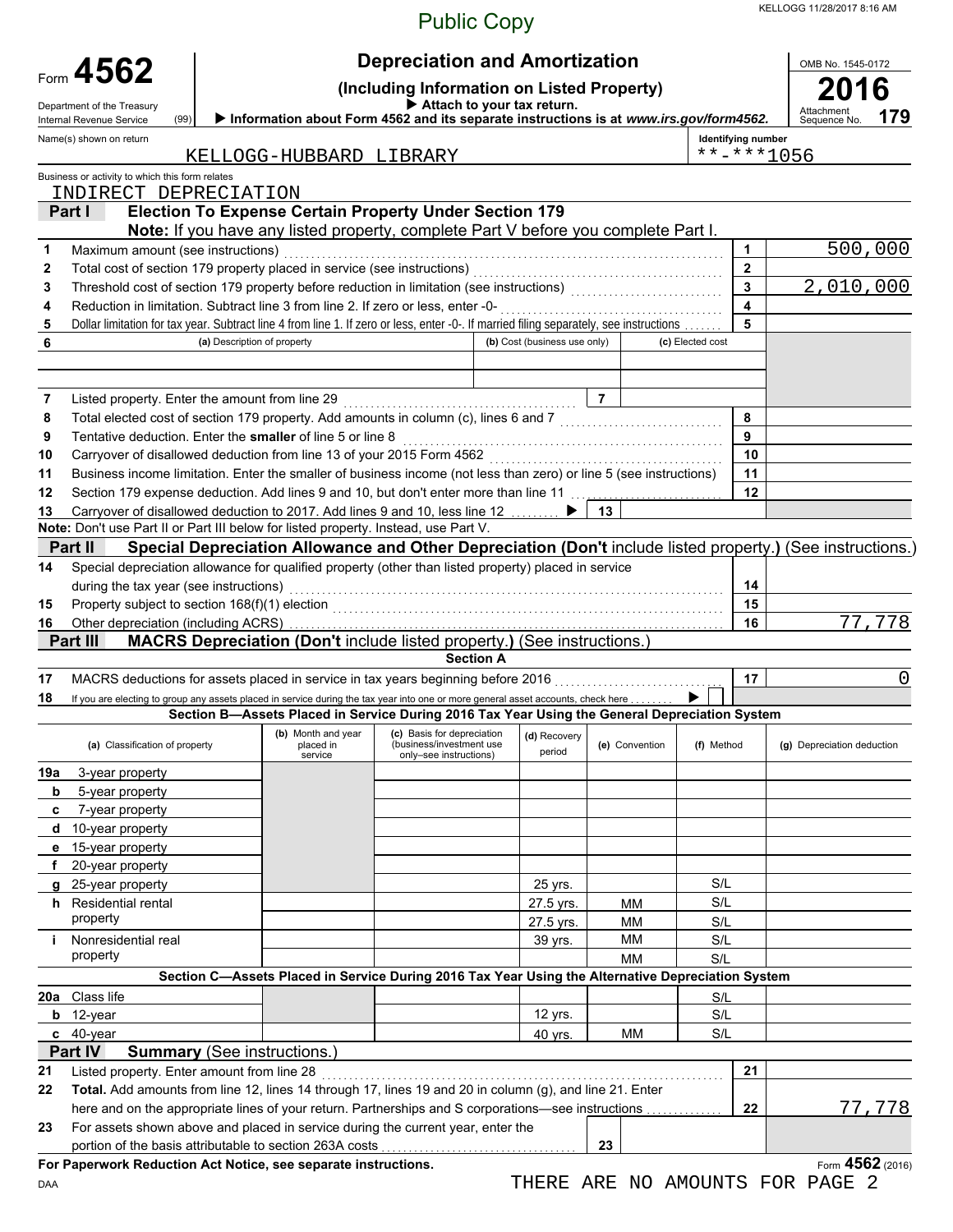| Form $990$                    |  |                                                                          | <b>Two Year Comparison Report</b>                                                                                                                                                                                                   | 2015 & 2016      |            |                      |             |                                |
|-------------------------------|--|--------------------------------------------------------------------------|-------------------------------------------------------------------------------------------------------------------------------------------------------------------------------------------------------------------------------------|------------------|------------|----------------------|-------------|--------------------------------|
|                               |  |                                                                          | For calendar year 2016, or tax year beginning $07/01/16$                                                                                                                                                                            |                  |            | 06/30/17<br>, ending |             |                                |
| Name                          |  |                                                                          |                                                                                                                                                                                                                                     |                  |            |                      |             | Taxpayer Identification Number |
|                               |  |                                                                          |                                                                                                                                                                                                                                     |                  |            |                      |             |                                |
|                               |  |                                                                          | KELLOGG-HUBBARD LIBRARY                                                                                                                                                                                                             |                  |            |                      |             | **-***1056                     |
|                               |  |                                                                          |                                                                                                                                                                                                                                     |                  | 2015       | 2016                 |             | <b>Differences</b>             |
|                               |  |                                                                          |                                                                                                                                                                                                                                     | $\mathbf{1}$     | 193,208    |                      | 170,844     | $-22, 364$                     |
|                               |  | 2. Membership dues and assessments [111] Membership dues and assessments |                                                                                                                                                                                                                                     |                  |            |                      |             |                                |
|                               |  |                                                                          | 3. Government contributions and grants [111] [11] Contract and Superman and Superman and Superman and Superman and Superman and Superman and Superman and Superman and Superman and Superman and Superman and Superman and Sup      | $\overline{3}$ . | 424,816    |                      | 453,087     | 28,271                         |
| Φ<br>$\overline{\phantom{a}}$ |  |                                                                          |                                                                                                                                                                                                                                     | $\overline{4}$   | 84,849     |                      | 72,715      | $-12, 134$                     |
| $\blacksquare$<br>Φ           |  | 5. Investment income                                                     |                                                                                                                                                                                                                                     | 5.               | 105,267    |                      | 122,705     | 17,438                         |
| >                             |  |                                                                          | 6. Proceeds from tax exempt bonds<br>.                                                                                                                                                                                              | 6.               |            |                      |             |                                |
| Φ<br>$\alpha$                 |  |                                                                          | 7. Net gain or (loss) from sale of assets other than inventory                                                                                                                                                                      | 7.               | $-9,519$   |                      | $-38$       | 9,481                          |
|                               |  |                                                                          | 8. Net income or (loss) from fundraising events                                                                                                                                                                                     | 8.               |            |                      |             |                                |
|                               |  |                                                                          |                                                                                                                                                                                                                                     | 9.               |            |                      |             |                                |
|                               |  |                                                                          |                                                                                                                                                                                                                                     | 10.              |            |                      |             |                                |
|                               |  |                                                                          |                                                                                                                                                                                                                                     | 11.              |            |                      |             |                                |
|                               |  |                                                                          | 12. Total revenue. Add lines 1 through 11                                                                                                                                                                                           | 12.              | 798,621    |                      | 819,313     | 20,692                         |
|                               |  |                                                                          | 13. Grants and similar amounts paid                                                                                                                                                                                                 | 13.              |            |                      |             |                                |
|                               |  |                                                                          | 14. Benefits paid to or for members                                                                                                                                                                                                 | 14.              |            |                      |             |                                |
| w                             |  |                                                                          | 15. Compensation of officers, directors, trustees, etc.                                                                                                                                                                             |                  | 80,599     |                      | 85,083      | 4,484                          |
| m                             |  |                                                                          | 16. Salaries, other compensation, and employee benefits                                                                                                                                                                             |                  | 550,607    | 564,763              |             | 14,156                         |
| $\blacksquare$<br>Φ           |  | 17. Professional fundraising fees                                        |                                                                                                                                                                                                                                     |                  |            |                      |             |                                |
| $\Omega$<br>×                 |  | 18. Other professional fees                                              |                                                                                                                                                                                                                                     | 18.              | 17,763     |                      | 35,660      | 17,897                         |
| ш                             |  |                                                                          | 19. Occupancy, rent, utilities, and maintenance <i>millionalism</i>                                                                                                                                                                 |                  | 145,198    | 119,374              |             | $-25,824$                      |
|                               |  |                                                                          |                                                                                                                                                                                                                                     |                  | 75,550     | 77,779               |             | 2,229                          |
|                               |  |                                                                          |                                                                                                                                                                                                                                     | 21.              | 103,789    | 93,195               |             | $-10,594$                      |
|                               |  |                                                                          | 22. Total expenses. Add lines 13 through 21                                                                                                                                                                                         | 22.              | 973,506    |                      | 975,854     | 2,348                          |
|                               |  |                                                                          | 23. Excess or (Deficit). Subtract line 22 from line 12                                                                                                                                                                              | 23.              | $-174,885$ |                      | $-156, 541$ | 18,344                         |
|                               |  |                                                                          |                                                                                                                                                                                                                                     | 24.              | 798,621    |                      | 819, 313    | 20,692                         |
|                               |  |                                                                          | 25. Total unrelated revenue <i>communically</i> contained a set of the set of the set of the set of the set of the set of the set of the set of the set of the set of the set of the set of the set of the set of the set of the se | 25.              |            |                      |             |                                |
|                               |  |                                                                          |                                                                                                                                                                                                                                     | 26.              | 180,597    |                      | 195,382     | 14,785                         |
|                               |  |                                                                          |                                                                                                                                                                                                                                     | 27.              | 6,471,991  |                      | 6,477,880   | 5,889                          |
| Other Information             |  |                                                                          |                                                                                                                                                                                                                                     | 28.              | 196,585    |                      | 172,391     | $-24,194$                      |
|                               |  |                                                                          |                                                                                                                                                                                                                                     | 29.              | 6,275,406  | 6,305,489            |             | 30,083                         |
|                               |  |                                                                          | 30. Number of voting members of governing body                                                                                                                                                                                      | 30.              | 15         | 14                   |             |                                |
|                               |  |                                                                          | 31. Number of independent voting members of governing body                                                                                                                                                                          | 31.              | 15         | 14                   |             |                                |
|                               |  | 32. Number of employees                                                  |                                                                                                                                                                                                                                     | 32.              | 42         | 40                   |             |                                |
|                               |  | 33. Number of volunteers                                                 |                                                                                                                                                                                                                                     | 33.              | 89         | 91                   |             |                                |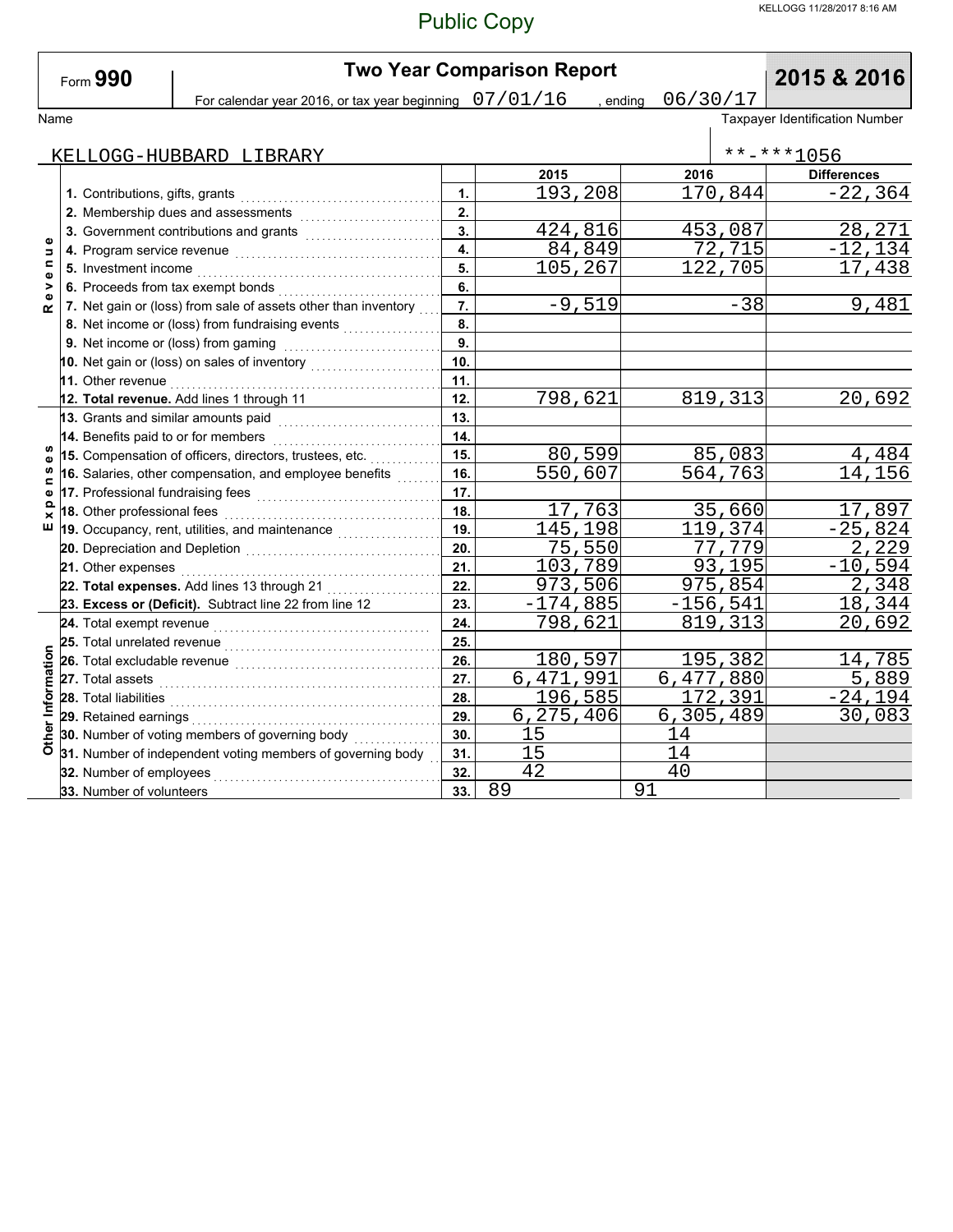#### **990 Tax Return History 2016**

NameEmployer Identification Number

Form 990

#### KELLOGG-HUBBARD LIBRARY\*\*-\*\*\*1056

|                                                                                                  | 2012        | 2013      | 2014      | 2015       | 2016        | 2017 |
|--------------------------------------------------------------------------------------------------|-------------|-----------|-----------|------------|-------------|------|
| Contributions, gifts, grants                                                                     | 71,323      | 589,517   | 596,761   | 618,024    | 623,931     |      |
|                                                                                                  |             |           |           |            |             |      |
| Program service revenue                                                                          | 28,484      | 76,801    | 78,838    | 84,849     | 72,715      |      |
|                                                                                                  | 33,325      | 163,145   | 200,544   | $-9,519$   | $-38$       |      |
|                                                                                                  | 57,980      | 138,906   | 146,603   | 105,267    | 122,705     |      |
| Fundraising revenue (income/loss) __________                                                     |             |           |           |            |             |      |
| Gaming revenue (income/loss)  ____                                                               |             |           |           |            |             |      |
| Other revenue <b>contained contained contained contained contained contained </b>                | 2,188       | 2,897     | 1,083     |            |             |      |
|                                                                                                  | 193,300     | 971,266   | 1,023,829 | 798,621    | 819,313     |      |
| Grants and similar amounts paid<br><u>[11]</u>                                                   |             |           |           |            |             |      |
| Benefits paid to or for members  _____                                                           |             |           |           |            |             |      |
| Compensation of officers, etc.                                                                   | 38,576      | 85,311    | 48,155    | 80,599     | 85,083      |      |
|                                                                                                  | 227,671     | 464,561   | 504,922   | 550,607    | 564,763     |      |
|                                                                                                  |             | 47,787    | 35,424    | 17,763     | 35,660      |      |
|                                                                                                  | 57,478      | 151,120   | 144,408   | 145,198    | 119,374     |      |
| Depreciation and depletion                                                                       | 35,983      | 69,507    | 74,233    | 75,550     | 77,779      |      |
|                                                                                                  | 75,738      | 99,807    | 111,680   | 103,789    | 93,195      |      |
| Total expenses 235, 446                                                                          |             | 918,093   | 918,822   | 973,506    | 975,854     |      |
| Excess or (Deficit) <b>Excess</b> or (Deficit)                                                   | $-242, 146$ | 53,173    | 105,007   | $-174,885$ | $-156,541$  |      |
|                                                                                                  |             |           |           |            |             |      |
| Total exempt revenue <i>[[[[[[[[[[[[[[[[[[[[[[[[[[[[[[[]]]]</i> ]]]]                             | 193,300     | 971,266   | 1,023,829 | 798,621    | 819,313     |      |
| Total unrelated revenue                                                                          |             |           |           |            |             |      |
| Total excludable revenue                                                                         | 193,300     | 381,749   | 427,068   | 180,597    | 195,382     |      |
| Total Assets<br><br><br><br><br><br><br><br><br><br><br><br><br><br><br><br><br><br><br><br><br> | 6,181,070   | 6,439,656 | 6,495,446 | 6,471,991  | 6,477,880   |      |
|                                                                                                  | 51,591      | 62,404    | 161,811   | 196,585    | 172,391     |      |
| Net Fund Balances                                                                                | 6,129,479   | 6,377,252 | 6,333,635 | 6,275,406  | 6, 305, 489 |      |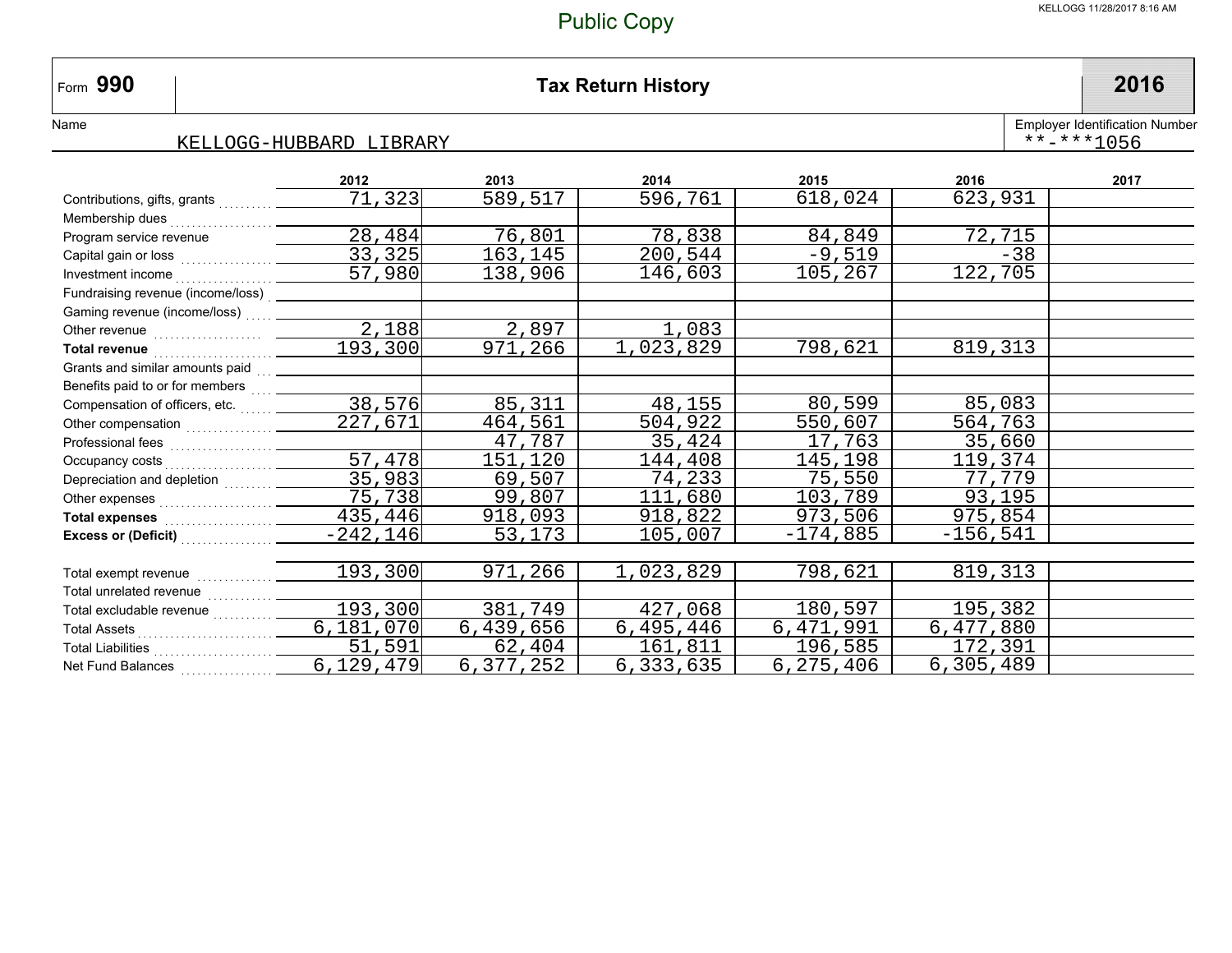#### KELLOGG 11/28/2017 8:16 AM

| Form 990T                                                                                                                                                                                                                      |                         |      | <b>Tax Return History</b> |      |      | 2016                                                  |
|--------------------------------------------------------------------------------------------------------------------------------------------------------------------------------------------------------------------------------|-------------------------|------|---------------------------|------|------|-------------------------------------------------------|
| Name                                                                                                                                                                                                                           |                         |      |                           |      |      | <b>Employer Identification Number</b><br>$******1056$ |
|                                                                                                                                                                                                                                | KELLOGG-HUBBARD LIBRARY |      |                           |      |      |                                                       |
|                                                                                                                                                                                                                                | 2012                    | 2013 | 2014                      | 2015 | 2016 | 2017                                                  |
|                                                                                                                                                                                                                                |                         |      |                           |      |      |                                                       |
|                                                                                                                                                                                                                                |                         |      |                           |      |      |                                                       |
|                                                                                                                                                                                                                                |                         |      |                           |      |      |                                                       |
|                                                                                                                                                                                                                                |                         |      |                           |      |      |                                                       |
|                                                                                                                                                                                                                                |                         |      |                           |      |      |                                                       |
|                                                                                                                                                                                                                                |                         |      |                           |      |      |                                                       |
|                                                                                                                                                                                                                                |                         |      |                           |      |      |                                                       |
| Exploited exempt activity income* contain and the set of the set of the set of the set of the set of the set of the set of the set of the set of the set of the set of the set of the set of the set of the set of the set of  |                         |      |                           |      |      |                                                       |
|                                                                                                                                                                                                                                |                         |      |                           |      |      |                                                       |
|                                                                                                                                                                                                                                |                         |      |                           |      |      |                                                       |
|                                                                                                                                                                                                                                |                         |      |                           |      |      |                                                       |
|                                                                                                                                                                                                                                |                         |      |                           |      |      |                                                       |
| Repairs and maintenance <b>container and maintenance</b>                                                                                                                                                                       |                         |      |                           |      |      |                                                       |
| Bad debts in the contract of the contract of the contract of the contract of the contract of the contract of the contract of the contract of the contract of the contract of the contract of the contract of the contract of t |                         |      |                           |      |      |                                                       |
|                                                                                                                                                                                                                                |                         |      |                           |      |      |                                                       |
|                                                                                                                                                                                                                                |                         |      |                           |      |      |                                                       |
| Charitable contributions<br><br><br><br><br><br><br><br><br><br><br><br><br><br><br><br><br><br><br><br><br><br><br><br><br><br>                                                                                               |                         |      |                           |      |      |                                                       |
|                                                                                                                                                                                                                                |                         |      |                           |      |      |                                                       |
|                                                                                                                                                                                                                                |                         |      |                           |      |      |                                                       |
|                                                                                                                                                                                                                                |                         |      |                           |      |      |                                                       |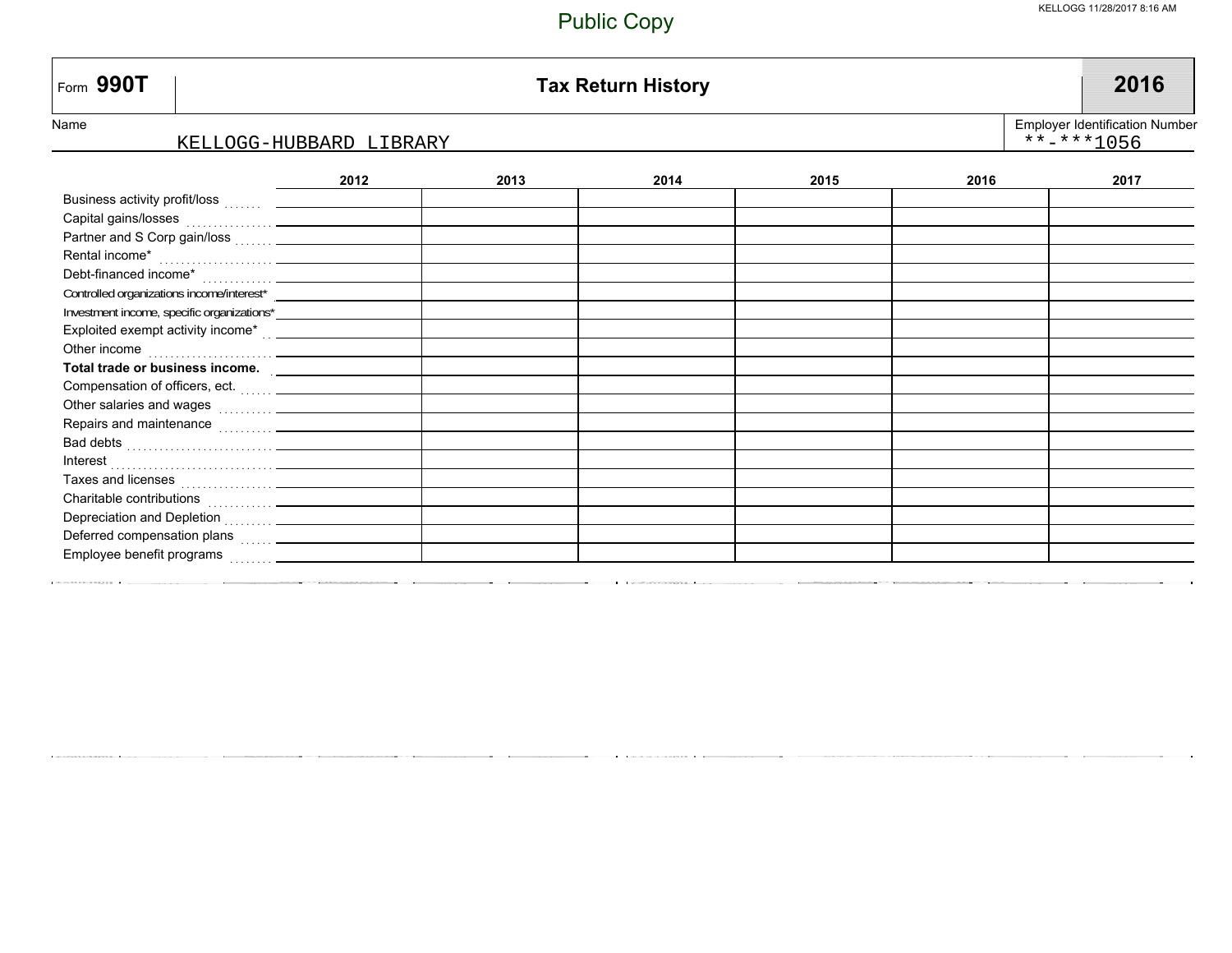| Form 990T<br><b>Tax Return History</b>                                                                                                                                                                                               |                                                           |          |      |      |      |      |
|--------------------------------------------------------------------------------------------------------------------------------------------------------------------------------------------------------------------------------------|-----------------------------------------------------------|----------|------|------|------|------|
| Name<br>KELLOGG-HUBBARD LIBRARY                                                                                                                                                                                                      | <b>Employer Identification Number</b><br>$***$ $***$ 1056 |          |      |      |      |      |
|                                                                                                                                                                                                                                      | 2012                                                      | 2013     | 2014 | 2015 | 2016 | 2017 |
|                                                                                                                                                                                                                                      |                                                           |          |      |      |      |      |
|                                                                                                                                                                                                                                      |                                                           |          |      |      |      |      |
|                                                                                                                                                                                                                                      | 1,000                                                     | 1,000    |      |      |      |      |
| Income after expense and deductions __________                                                                                                                                                                                       | $-1,000$                                                  | $-1,000$ |      |      |      |      |
| Income tax (corporate or trust)                                                                                                                                                                                                      |                                                           |          |      |      |      |      |
|                                                                                                                                                                                                                                      |                                                           |          |      |      |      |      |
| Total taxes <b>with the contract of the contract of the contract of the contract of the contract of the contract of the contract of the contract of the contract of the contract of the contract of the contract of the contract</b> |                                                           |          |      |      |      |      |
|                                                                                                                                                                                                                                      |                                                           |          |      |      |      |      |
|                                                                                                                                                                                                                                      |                                                           |          |      |      |      |      |
|                                                                                                                                                                                                                                      |                                                           |          |      |      |      |      |
|                                                                                                                                                                                                                                      |                                                           |          |      |      |      |      |
| Other payments                                                                                                                                                                                                                       |                                                           |          |      |      |      |      |
| <b>Balance due/Overpayment</b><br>. <b>.</b>                                                                                                                                                                                         |                                                           |          |      |      |      |      |

\* Income shown net of expenses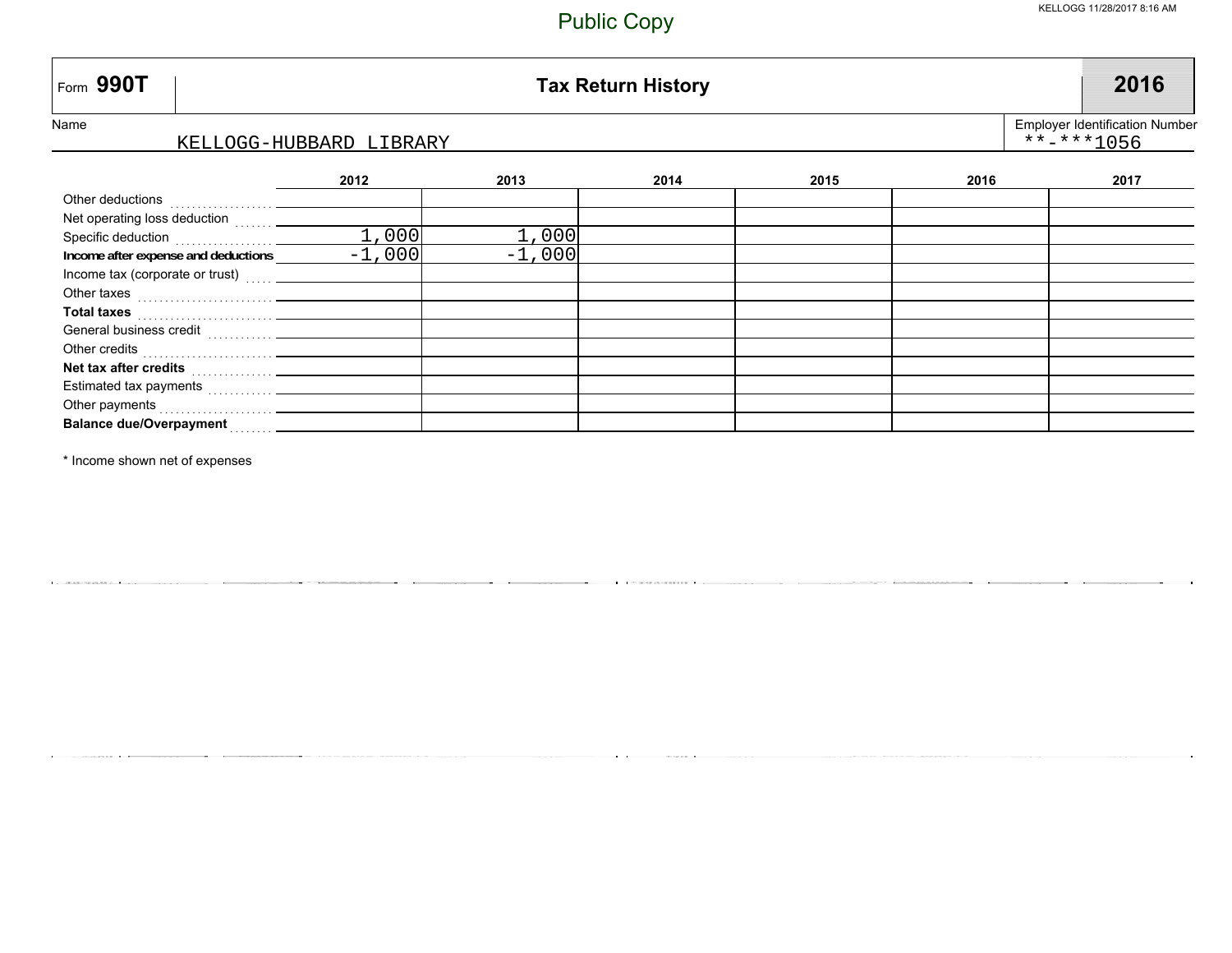#### KELLOGG KELLOGG-HUBBARD LIBRARY 11/28/2017 8:14 AM \*\*-\*\*\*1056 **Federal Asset Report** FYE: 6/30/2017 **Form 990, Page 1** Public Copy

| 1 U U U        |  |
|----------------|--|
| FYE: 6/30/2017 |  |

|       |                                          | Date       |           |   | Bus Sec           | Basis               |       |                  |                |                  |
|-------|------------------------------------------|------------|-----------|---|-------------------|---------------------|-------|------------------|----------------|------------------|
| Asset | Description                              | In Service | Cost      | % | 179Bonus for Depr |                     |       | PerConv Meth     | Prior          | Current          |
|       |                                          |            |           |   |                   |                     |       |                  |                |                  |
|       | <b>Other Depreciation:</b>               |            |           |   |                   |                     |       |                  |                |                  |
|       | Library Addition                         | 5/01/01    | 2,563,452 |   |                   | 2,563,452 40 MO S/L |       |                  | 971,976        | 64,086           |
| 2     | <b>Building Costs</b>                    | 11/13/01   | 9,315     |   |                   | 9,315               |       | 40 MO S/L        | 3,416          | 232              |
| 3     | Marble - Restoration of Bathroom         | 4/23/02    | 4.140     |   |                   |                     |       | 4.140 40 MO S/L  | 1,475          | 103              |
| 4     | Landscaping                              | 8/09/02    | 3,996     |   |                   |                     |       | 3.996 15 MO S/L  | 3,707          | 267              |
| 5     | Building Costs                           | 11/01/02   | 5,100     |   |                   |                     |       | 5,100 40 MO S/L  | 1,743          | 127              |
| 6     | Elevator Escape Hatch                    | 4/30/08    | 4,975     |   |                   |                     |       | 4.975 40 MO S/L  | 1,026          | 125              |
| 7     | Renovations - CIP                        | 1/01/11    | 2,391     |   |                   |                     |       | 2,391 40 MO S/L  | 269            | 60               |
| 9     | Table                                    | 2/20/02    | 802       |   |                   |                     |       | 802 10 MO S/L    | 802            | $\mathbf{0}$     |
| 15    | AV Storage Cabinet                       | 6/19/03    | 1,960     |   |                   | 1,960               |       | 7 MO S/L         | 1,960          | $\boldsymbol{0}$ |
| 16    | Furniture                                | 5/01/01    | 37,617    |   |                   | 37,617              |       | $10$ MO S/L      | 37,617         | $\boldsymbol{0}$ |
| 18    | Furniture                                | 10/10/01   | 2,270     |   |                   | 2,270               |       | $10$ MO S/L      | 2,270          | $\boldsymbol{0}$ |
| 22    | Sewer Pump                               | 12/13/06   | 2,203     |   |                   | 2,203               |       | 5 MO S/L         | 2,203          | $\boldsymbol{0}$ |
| 23    | Expansion Tank for Heating System        | 10/31/07   | 2,311     |   |                   | 2,311               |       | 5 MO S/L         | 2,311          | $\boldsymbol{0}$ |
| 26    | <b>Bookshelves</b>                       | 5/31/05    | 3,000     |   |                   | 3,000               |       | 7 MO S/L         | 3,000          | $\boldsymbol{0}$ |
| 28    | 3 Computer - IMLS Grant                  | 10/31/08   | 5,196     |   |                   | 5,196               |       | $3$ MO S/L       | 5,196          | $\boldsymbol{0}$ |
| 29    | <b>Bookshelves</b>                       | 3/31/09    | 4,138     |   |                   | 4.138               |       | 7 MO S/L         | 4.138          | $\overline{0}$   |
| 30    | Phone System                             | 5/20/09    | 5,533     |   |                   | 5,533               |       | 7 MO S/L         | 5,533          | $\mathbf{0}$     |
| 31    | Water Pressure Reducer                   | 5/21/09    | 3,820     |   |                   | 3,820               |       | 15 MO S/L        | 1,825          | 255              |
| 32    | File Server                              | 11/19/09   | 2,340     |   |                   | 2,340               |       | 3 MO S/L         | 2,340          | $\mathbf{0}$     |
| 33    | New Computers                            | 8/03/10    | 10,335    |   |                   | 10,335              |       | $3$ MO S/L       | 10,335         | $\mathbf{0}$     |
| 34    | Compressor Rooftop HVAV Unit             | 5/11/11    | 2,450     |   |                   |                     |       | 2,450 10 MO S/L  | 1,266          | 245              |
| 35    | Hot Water Tank                           | 11/04/11   | 2,718     |   |                   |                     |       | 2,718 15 MO S/L  | 846            | 181              |
| 36    | Security System Upgrade                  | 11/01/12   | 2,090     |   |                   | 2,090               |       | $10$ MO S/L      | 766            | 209              |
| 37    | Automatic ADA Door                       | 8/01/12    | 4,638     |   |                   | 4.638               |       | 7 MO S/L         | 2,595          | 662              |
| 38    | Fiber Cable                              | 12/31/12   | 4,582     |   |                   |                     |       | 4,582 20 MO S/L  | 802            | 229              |
| 39    | Outdoor Building Sign                    | 6/15/13    | 2,300     |   |                   |                     |       | 2,300 10 MO S/L  | 709            | 230              |
| 40    | Front Door Restoration (Wanamaker)       | 6/30/13    | 4,396     |   |                   |                     |       | 4.396 10 MO S/L  | 1,319          | 439              |
| 41    | Copier                                   | 4/25/14    | 3,752     |   |                   | 3.752               |       | 5 MO S/L         | 1,626          | 750              |
| 42    | <b>Fiber Connect Wiring</b>              | 7/26/13    | 1,110     |   |                   | 1.110               |       | $10$ MO S/L      | 324            | 111              |
| 43    | Fiber Connect Equipment                  | 10/31/13   | 1,906     |   |                   |                     |       | 1,906 10 MO S/L  | 508            | 191              |
| 44    | District Heat                            | 10/08/14   | 115,931   |   |                   | 115,931 20 MO S/L   |       |                  | 10,144         | 5,796            |
| 46    | Mouse Sculpture                          | 6/30/16    | 11,571    |   |                   | 11.571              | $0 -$ | Memo             | $\overline{0}$ | $\theta$         |
| 47    | <b>Phone System</b>                      | 7/20/16    | 6,706     |   |                   |                     |       | 6,706 10 MO S/L  | $\theta$       | 615              |
| 48    | <b>Exterior Woodwork</b>                 | 11/29/16   | 31,169    |   |                   | 31,169              |       | 10 MO S/L        | $\mathbf{0}$   | 1,818            |
| 49    | Heating System Upgrade                   | 10/01/16   | 27,911    |   |                   |                     |       | 27,911 20 MO S/L | $\mathbf{0}$   | 1,047            |
|       | <b>Total Other Depreciation</b>          |            | 2,898,124 |   |                   | 2,898,124           |       |                  | 1,084,047      | 77,778           |
|       |                                          |            |           |   |                   |                     |       |                  |                |                  |
|       | <b>Total ACRS and Other Depreciation</b> |            | 2,898,124 |   |                   | 2,898,124           |       |                  | 1,084,047      | 77,778           |
|       | <b>Grand Totals</b>                      |            | 2,898,124 |   |                   | 2,898,124           |       |                  | 1,084,047      | 77,778           |
|       | <b>Less: Dispositions and Transfers</b>  |            | $\Omega$  |   |                   | $\boldsymbol{0}$    |       |                  | $\overline{0}$ | $\theta$         |
|       | Less: Start-up/Org Expense               |            | $\theta$  |   |                   | $\theta$            |       |                  | $\mathbf{0}$   | $\theta$         |
|       |                                          |            | 2,898,124 |   |                   | 2,898,124           |       |                  | 1,084,047      | 77,778           |
|       | <b>Net Grand Totals</b>                  |            |           |   |                   |                     |       |                  |                |                  |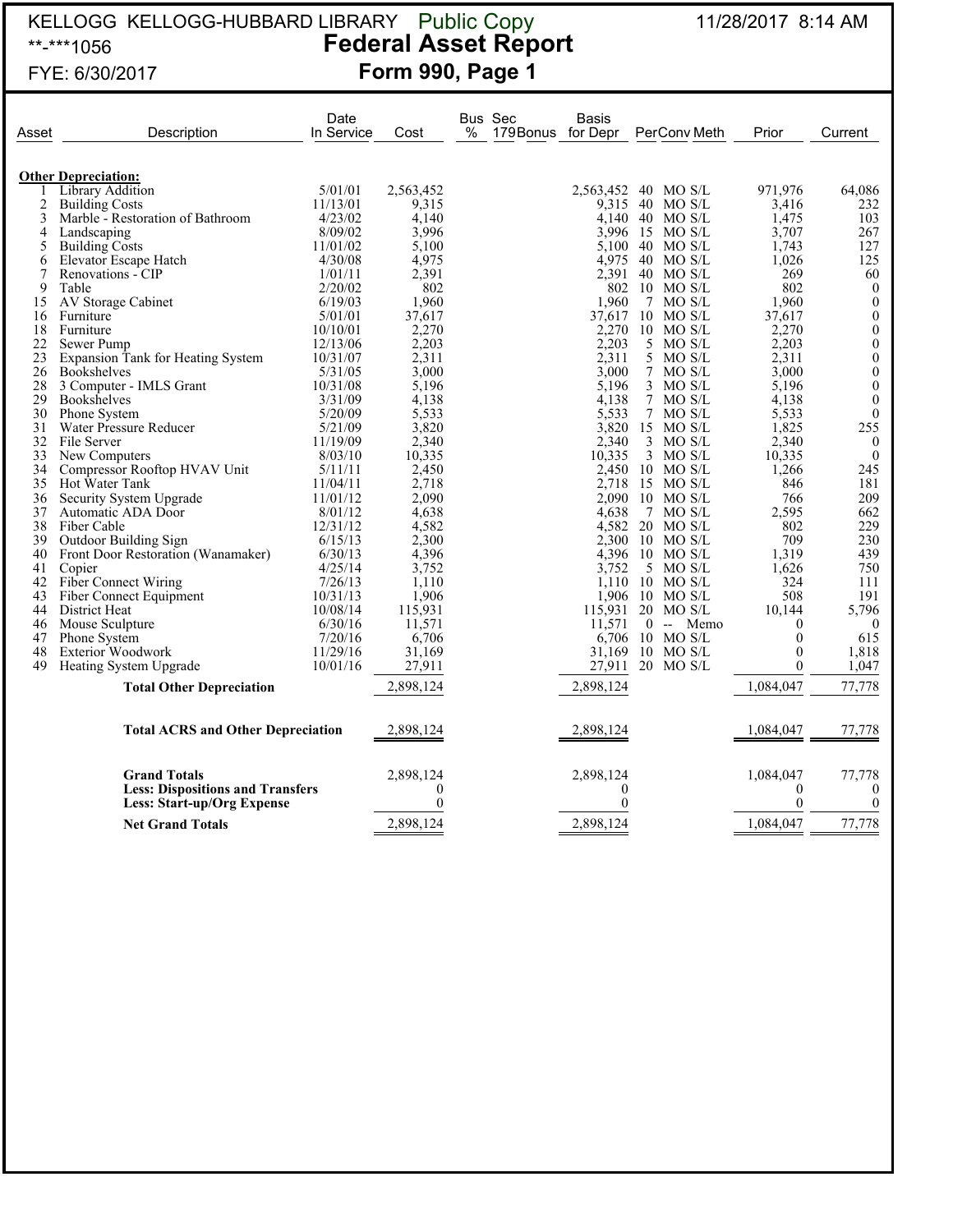| KELLOGG KELLOGG-HUBBARD LIBRARY<br>Public Copy<br><b>I</b> 7/01/16 - 6/30/17<br>11/28/2017 8:14 AM<br><b>Tax Asset Detail</b><br>**-*** 1056<br>FYE: 6/30/2017 |                                                                                                                                                                                                                                                                                                                                                                                                                                                                                             |                                                                                                                                                                                                                                            |                                                                                                                                                                                                                                                                          |                                                                                                                                                                              |                                                                                                                                                                              |                                                                                                                                                                                                                                                                    |                                                                                                                                                                                                    |                                                                                                                                                                                                                                                                        | Page 1                                                                                                                                                                                                                  |                                                                                                                                                 |                                                                                                                                                                                           |
|----------------------------------------------------------------------------------------------------------------------------------------------------------------|---------------------------------------------------------------------------------------------------------------------------------------------------------------------------------------------------------------------------------------------------------------------------------------------------------------------------------------------------------------------------------------------------------------------------------------------------------------------------------------------|--------------------------------------------------------------------------------------------------------------------------------------------------------------------------------------------------------------------------------------------|--------------------------------------------------------------------------------------------------------------------------------------------------------------------------------------------------------------------------------------------------------------------------|------------------------------------------------------------------------------------------------------------------------------------------------------------------------------|------------------------------------------------------------------------------------------------------------------------------------------------------------------------------|--------------------------------------------------------------------------------------------------------------------------------------------------------------------------------------------------------------------------------------------------------------------|----------------------------------------------------------------------------------------------------------------------------------------------------------------------------------------------------|------------------------------------------------------------------------------------------------------------------------------------------------------------------------------------------------------------------------------------------------------------------------|-------------------------------------------------------------------------------------------------------------------------------------------------------------------------------------------------------------------------|-------------------------------------------------------------------------------------------------------------------------------------------------|-------------------------------------------------------------------------------------------------------------------------------------------------------------------------------------------|
| d<br>Asset                                                                                                                                                     | <b>Property Description</b>                                                                                                                                                                                                                                                                                                                                                                                                                                                                 | Date In<br>Service                                                                                                                                                                                                                         | Tax<br>Cost                                                                                                                                                                                                                                                              | Sec 179 Exp<br>Current $= c$                                                                                                                                                 | Tax<br><b>Bonus Amt</b>                                                                                                                                                      | <b>Tax Prior</b><br>Depreciation                                                                                                                                                                                                                                   | <b>Tax Current</b><br>Depreciation                                                                                                                                                                 | Tax<br>End Depr                                                                                                                                                                                                                                                        | <b>Tax Net</b><br><b>Book Value</b>                                                                                                                                                                                     | Tax<br>Method                                                                                                                                   | Tax<br>Period                                                                                                                                                                             |
| $\overline{c}$<br>3<br>$\overline{4}$<br>5<br>6<br>$\tau$<br>9<br>15<br>16<br>18<br>$22\,$<br>23<br>26<br>28<br>29<br>30<br>31<br>32<br>33<br>34<br>35         | <b>Library Addition</b><br><b>Building Costs</b><br>Marble - Restoration of Bathroom<br>Landscaping<br>Building Costs<br>Elevator Escape Hatch<br>Renovations - CIP<br>Table<br>AV Storage Cabinet<br>Furniture<br>Furniture<br>Sewer Pump<br>Expansion Tank for Heating System 10/31/07<br><b>Bookshelves</b><br>3 Computer - IMLS Grant<br><b>Bookshelves</b><br>Phone System<br>Water Pressure Reducer<br>File Server<br>New Computers<br>Compressor Rooftop HVAV Unit<br>Hot Water Tank | 5/01/01<br>11/13/01<br>4/23/02<br>8/09/02<br>11/01/02<br>4/30/08<br>1/01/11<br>2/20/02<br>6/19/03<br>5/01/01<br>10/10/01<br>12/13/06<br>5/31/05<br>10/31/08<br>3/31/09<br>5/20/09<br>5/21/09<br>11/19/09<br>8/03/10<br>5/11/11<br>11/04/11 | 2.563.452.05<br>9.315.00<br>4,140.00<br>3,996.00<br>5,100.00<br>4,975.00<br>2,391.23<br>801.60<br>1,959.97<br>37,616.99<br>2,270.00<br>2,203.00<br>2.311.00<br>3,000.00<br>5,196.00<br>4,137.59<br>5,533.20<br>3,820.00<br>2,340.00<br>10,335.00<br>2,450.00<br>2,718.42 | 0.00<br>0.00<br>0.00<br>0.00<br>0.00<br>0.00<br>0.00<br>0.00<br>0.00<br>0.00<br>0.00<br>0.00<br>0.00<br>0.00<br>0.00<br>0.00<br>0.00<br>0.00<br>0.00<br>0.00<br>0.00<br>0.00 | 0.00<br>0.00<br>0.00<br>0.00<br>0.00<br>0.00<br>0.00<br>0.00<br>0.00<br>0.00<br>0.00<br>0.00<br>0.00<br>0.00<br>0.00<br>0.00<br>0.00<br>0.00<br>0.00<br>0.00<br>0.00<br>0.00 | 971.975.55<br>3.415.57<br>1,474.88<br>3,707.40<br>1,742.50<br>1,026.13<br>269.01<br>801.60<br>1,959.97<br>37,616.99<br>2,270.00<br>2,203.00<br>2,311.00<br>3,000.00<br>5.196.00<br>4,137.59<br>5,533.20<br>1,825.13<br>2,340.00<br>10,335.00<br>1,265.83<br>845.73 | 64.086.30<br>232.88<br>103.50<br>266.40<br>127.50<br>124.38<br>59.78<br>0.00<br>0.00<br>0.00<br>0.00<br>0.00<br>0.00<br>0.00<br>0.00<br>0.00<br>0.00<br>254.67<br>0.00<br>0.00<br>245.00<br>181.23 | 1,036,061.85<br>3.648.45<br>1,578.38<br>3,973.80<br>1,870.00<br>1,150.51<br>328.79<br>801.60<br>1.959.97<br>37,616.99<br>2,270.00<br>2,203.00<br>2.311.00<br>3,000.00<br>5,196.00<br>4.137.59<br>5,533.20<br>2,079.80<br>2,340.00<br>10,335.00<br>1.510.83<br>1,026.96 | 1,527,390.20 S/L<br>5.666.55<br>2,561.62<br>22.20<br>3,230.00<br>3,824.49<br>2,062.44<br>0.00<br>0.00<br>0.00<br>0.00<br>0.00<br>0.00<br>0.00<br>0.00<br>0.00<br>0.00<br>1,740.20<br>0.00<br>0.00<br>939.17<br>1.691.46 | S/L<br>S/L<br>S/L<br>S/L<br>S/L<br>S/L<br>S/L<br>S/L<br>S/L<br>S/L<br>S/L<br>S/L<br>S/L<br>S/L<br>S/L<br>S/L<br>S/L<br>S/L<br>S/L<br>S/L<br>S/L | 40.00<br>40.00<br>40.00<br>15.00<br>40.00<br>40.00<br>40.00<br>10.00<br>7.00<br>10.00<br>10.00<br>5.00<br>5.00<br>7.00<br>3.00<br>7.00<br>7.00<br>15.00<br>3.00<br>3.00<br>10.00<br>15.00 |
| 36<br>37<br>38<br>39<br>40<br>41<br>42<br>43<br>44<br>46<br>47<br>48<br>49                                                                                     | Security System Upgrade<br>Automatic ADA Door<br>Fiber Cable<br>Outdoor Building Sign<br>Front Door Restoration (Wanamake<br>Copier<br>Fiber Connect Wiring<br>Fiber Connect Equipment<br>District Heat<br>Mouse Sculpture<br>Phone System<br>Exterior Woodwork<br>Heating System Upgrade                                                                                                                                                                                                   | 11/01/12<br>8/01/12<br>12/31/12<br>6/15/13<br>6/30/13<br>4/25/14<br>7/26/13<br>10/31/13<br>10/08/14<br>6/30/16<br>7/20/16<br>11/29/16<br>10/01/16<br><b>Grand Total</b>                                                                    | 2.090.00<br>4,637.74<br>4,582.27<br>2,300.00<br>4,395.85<br>3.751.58<br>1,110.00<br>1,906.00<br>115,930.65<br>11,571.01<br>6,705.95<br>31,168.51<br>27,911.09<br>2,898,122.70                                                                                            | 0.00<br>0.00<br>0.00<br>0.00<br>0.00<br>0.00<br>0.00<br>0.00<br>0.00<br>0.00<br>0.00c<br>0.00c<br>0.00c<br>0.00c                                                             | 0.00<br>0.00<br>0.00<br>0.00<br>0.00<br>0.00<br>0.00<br>0.00<br>0.00<br>0.00<br>0.00<br>0.00<br>0.00<br>0.00                                                                 | 766.33<br>2,594.92<br>801.89<br>709.17<br>1,318.77<br>1,625.69<br>323.75<br>508.27<br>10,143.93<br>0.00<br>0.00<br>0.00<br>0.00<br>1,084,044.80                                                                                                                    | 209.00<br>662.53<br>229.11<br>230.00<br>439.59<br>750.32<br>111.00<br>190.60<br>5,796.53<br>0.00<br>614.71<br>1,818.16<br>1,046.67<br>77,779.86                                                    | 975.33<br>3,257.45<br>1.031.00<br>939.17<br>1,758.36<br>2,376.01<br>434.75<br>698.87<br>15,940.46<br>0.00<br>614.71<br>1,818.16<br>1,046.67<br>1,161,824.66                                                                                                            | 1.114.67<br>1,380.29 S/L<br>3.551.27<br>$1.360.83$ S/L<br>2.637.49<br>1,375.57 S/L<br>675.25 S/L<br>$1,207.13$ S/L<br>99,990.19<br>11,571.01<br>6,091.24<br>29,350.35<br>26,864.42 S/L<br>1,736,298.04                  | S/L<br>S/L<br>S/L<br>S/L<br>Memo<br>S/L<br>S/L                                                                                                  | 10.00<br>7.00<br>20.00<br>10.00<br>10.00<br>5.00<br>10.00<br>10.00<br>20.00<br>0.00<br>10.00<br>10.00<br>20.00                                                                            |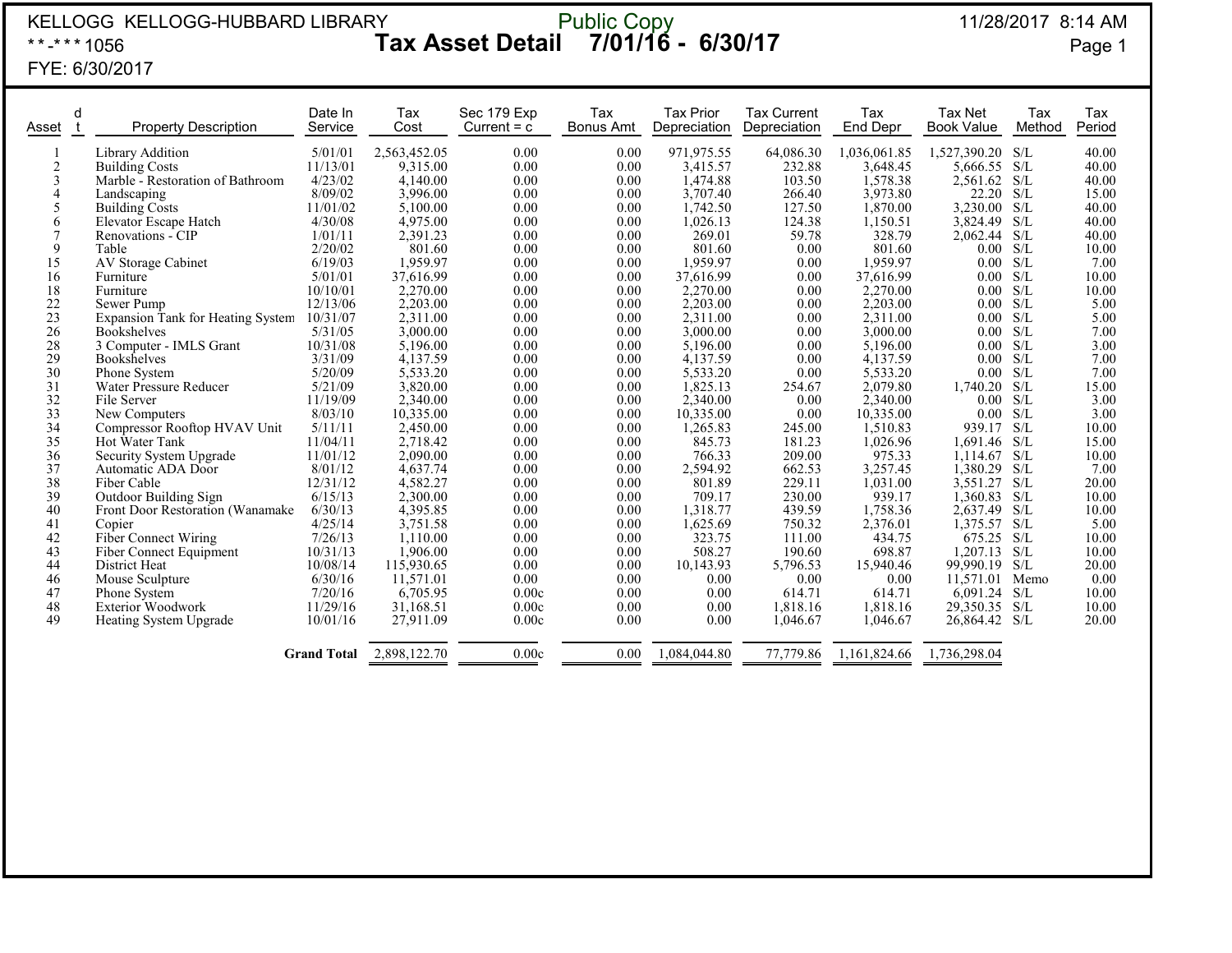| KELLOGG KELLOGG-HUBBARD LIBRARY Public Copy<br>**-***1056<br>FYE: 6/30/2017 |    |         | <b>Federal Statements</b>                 |    | 11/28/2017 8:14 AM |                                                   |                                       |  |  |
|-----------------------------------------------------------------------------|----|---------|-------------------------------------------|----|--------------------|---------------------------------------------------|---------------------------------------|--|--|
|                                                                             |    |         | <b>Tax-Exempt Interest on Investments</b> |    |                    |                                                   |                                       |  |  |
| <b>Description</b>                                                          |    |         |                                           |    |                    |                                                   |                                       |  |  |
|                                                                             |    | Amount  | Unrelated<br>Business Code Code Code      |    |                    | <b>Exclusion Postal Acquired after</b><br>6/30/75 | <b>InState</b><br>Muni $(\$$ or $%$ ) |  |  |
| INTEREST AND DIVIDENDS                                                      |    |         |                                           |    |                    |                                                   |                                       |  |  |
|                                                                             | \$ | 122,705 |                                           | 14 |                    |                                                   |                                       |  |  |
| TOTAL                                                                       | Ś  | 122,705 |                                           |    |                    |                                                   |                                       |  |  |
|                                                                             |    |         |                                           |    |                    |                                                   |                                       |  |  |
|                                                                             |    |         |                                           |    |                    |                                                   |                                       |  |  |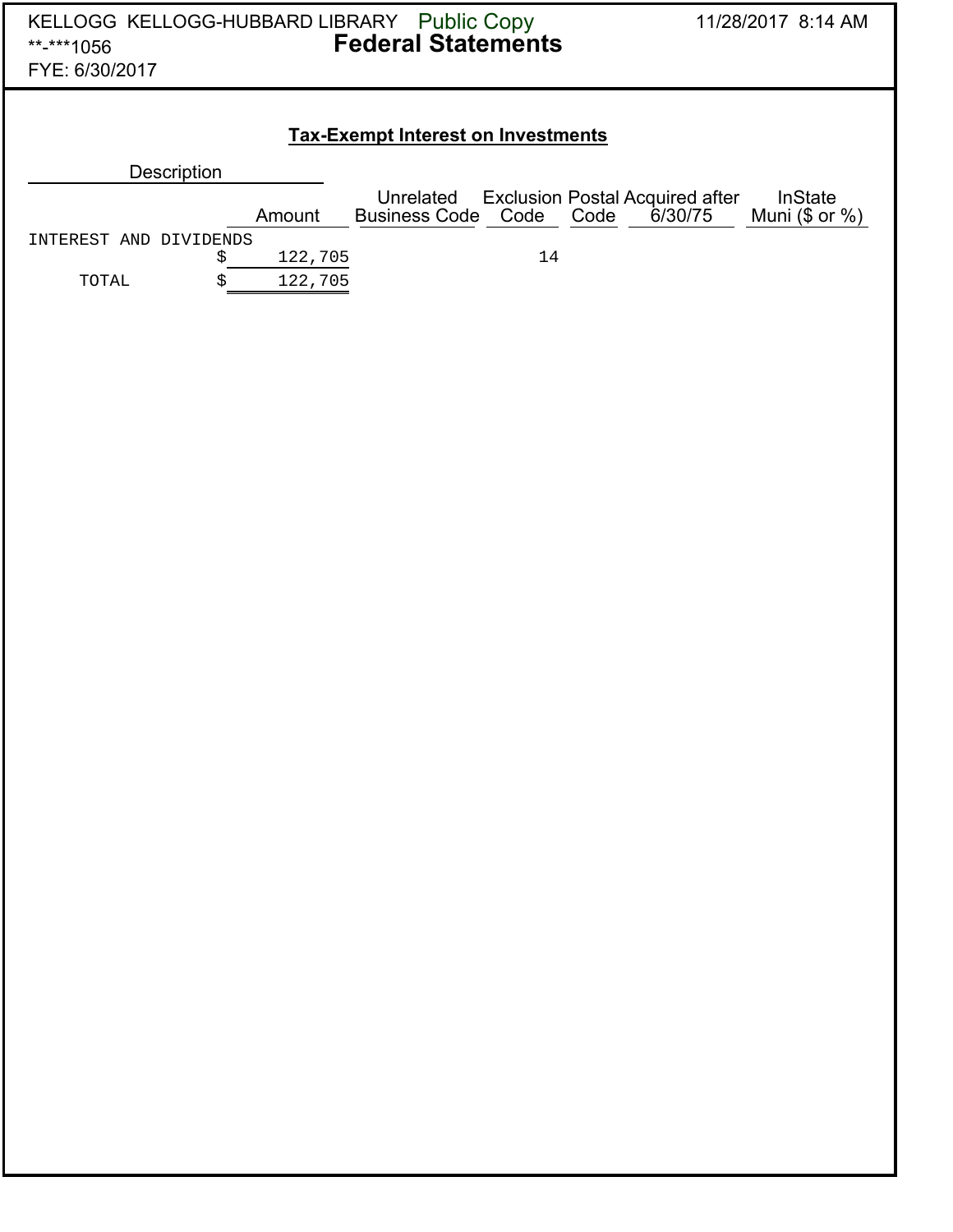#### 11/28/2017 8:14 AMPublic Copy

#### **Form 990, Part IX, Line 11g - Other Fees for Service (Non-employee)**

| <b>Description</b>      | Total<br>Expenses |  | Program<br>Service |  | Management &<br>Beneral |  | Fund<br>Raising          |  |
|-------------------------|-------------------|--|--------------------|--|-------------------------|--|--------------------------|--|
| PAYROLL PROCESSING FEES | 2,366             |  | ,892               |  | 302                     |  | 1.70                     |  |
| TOTAL                   | 2,366             |  | ⊥,892              |  | 302                     |  | $\overline{\phantom{a}}$ |  |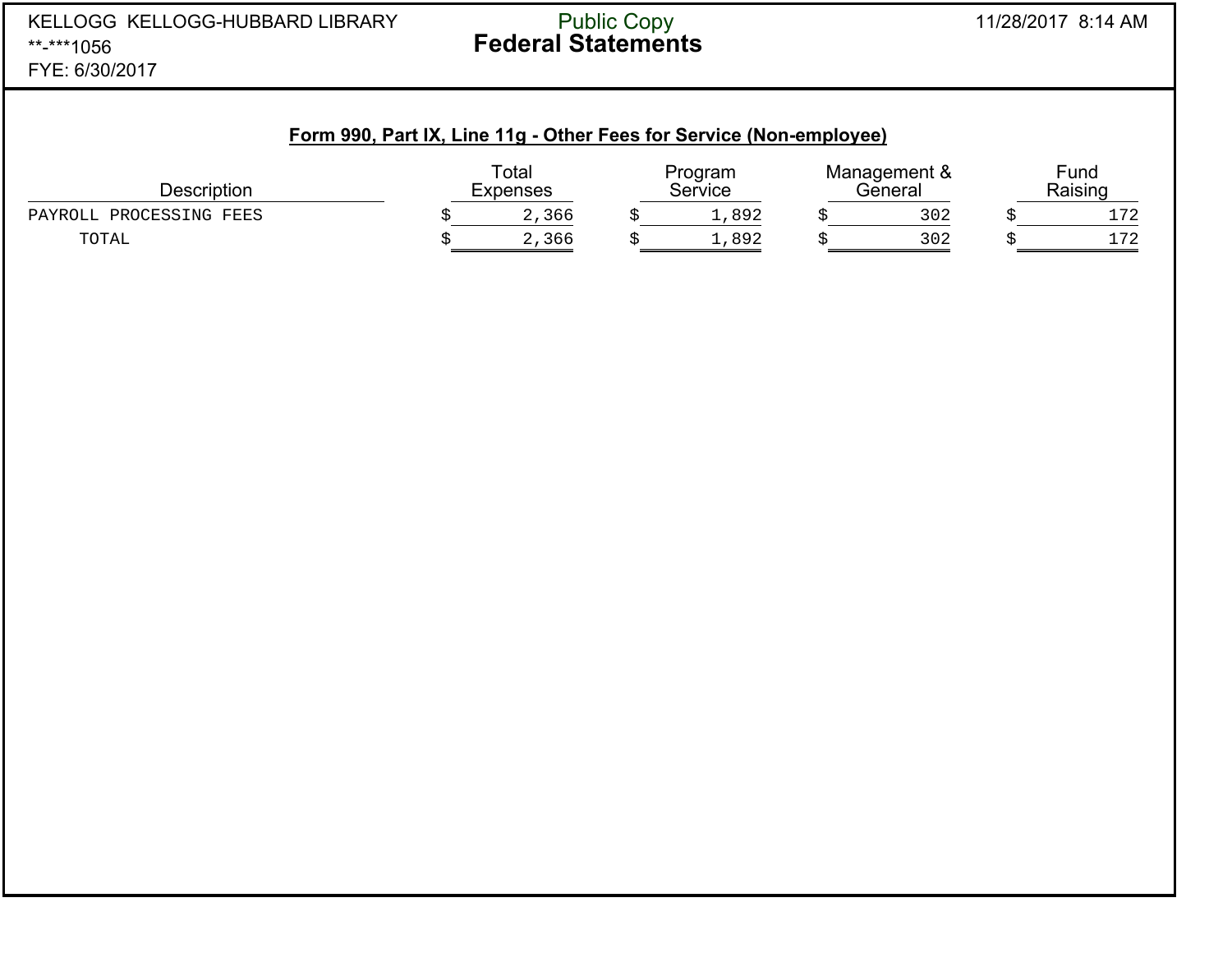#### **Evening at the Library**

#### **Other Direct Fundraising or Gaming Expenses**

| Description | Amount |
|-------------|--------|
|             | 3,384  |
| TOTAL       | 3,384  |